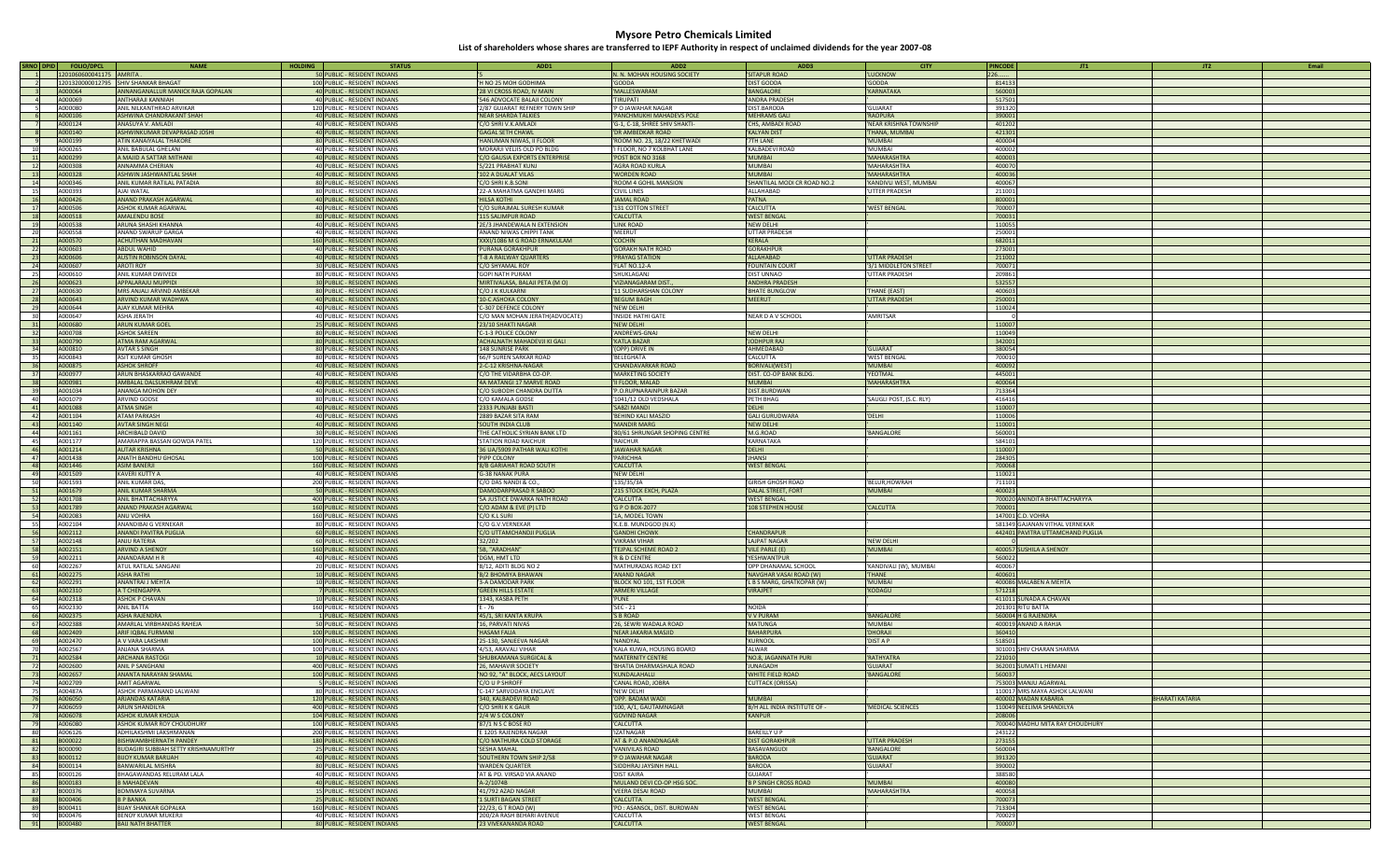| SRNO DPID  | <b>FOLIO/DPCL</b>  | <b>NAME</b>                            | <b>HOLDING</b><br><b>STATUS</b>                              | ADD1                                                | ADD <sub>2</sub>                | ADD3                         | <b>CITY</b>                      | <b>PINCODE</b>   |                                      | JT2               | Email |
|------------|--------------------|----------------------------------------|--------------------------------------------------------------|-----------------------------------------------------|---------------------------------|------------------------------|----------------------------------|------------------|--------------------------------------|-------------------|-------|
| 92         | <b>B000530</b>     | BAJRANG LAL SONI                       | 40 PUBLIC - RESIDENT INDIANS                                 | QUARTER NO 120-121 LINE NO 3                        | 'BIRI ANAGAR                    | 'GWALIOR                     | 'MADHYA PRADESH                  | 474004           |                                      |                   |       |
| 93         | B000536            | <b>BISHAN DAYAL GOYAL</b>              | 40 PUBLIC - RESIDENT INDIANS                                 | 'C/O PRAKASH STORES                                 | P 35 COTTON STREET              | 'CALCUTTA                    | <b>WEST BENGAL</b>               | 700007           |                                      |                   |       |
| 94         | B000549            | <b>BINA SETH</b>                       | 120 PUBLIC - RESIDENT INDIANS                                | '13, BOAT CLUB GARDEN SOCIETY,                      | 'BUILDING NO.3                  | 'FLAT NO.1                   | 'PUNE                            | 411001           |                                      |                   |       |
| 95         | B000553            | RIMAI CHANDRA IAIN                     | 544 PUBLIC - RESIDENT INDIANS                                | 'ROOM NO 16                                         | '102 RAJA DINENDRA ST           | 'CALCUTTA                    | <b>WEST BENGAL</b>               | 700006           |                                      |                   |       |
|            |                    |                                        |                                                              |                                                     |                                 |                              |                                  |                  |                                      |                   |       |
| 96         | B000562            | <b>BALDEV RAJ KHURANA</b>              | 80 PUBLIC - RESIDENT INDIANS                                 | 'PFIZER LIMITED                                     | '178-INDUSTRIAL AREA            | 'CHANDIGARH                  | 'PUNJAB                          | 160002           |                                      |                   |       |
| 97         | B000646            | <b>BHARTI SHARMA</b>                   | 40 PUBLIC - RESIDENT INDIANS                                 | '207 AJMERI GATE BAZAR                              | 'DELHI                          |                              |                                  | 110006           |                                      |                   |       |
| 98         | B000661            | BRIJ MOHAN SHARMA                      | 40 PUBLIC - RESIDENT INDIANS                                 | 'D-363 SAROJNI NAGAR                                | 'NEW DELHI                      |                              |                                  | 110023           |                                      |                   |       |
| 99         | B000697            | <b>BUAYA BAHADUR SINGH</b>             | 40 PUBLIC - RESIDENT INDIANS                                 | 'RAI HASANPUR CHAI                                  | 'TOLA                           | 'PATNA-4                     | 'BIHAR                           | 800004           |                                      |                   |       |
| 100        | B000719            | <b>RAI KRISHNA G SHUKLA</b>            | 40 PUBLIC - RESIDENT INDIANS                                 | 'C/O M G SHUKLA,H NO 352                            | 'DADA TATTU STREET              | 'NAVSARI                     |                                  | 396445           |                                      |                   |       |
| 101        | B000741            | <b>BALKRISHNA RAMANLAL PARIKH</b>      | 40 PUBLIC - RESIDENT INDIANS                                 | 'PARVATI NIVAS                                      | 'DHARAM NAGAR HIGH SCHOOL       | 'SABARMATI                   | 'AHMEDABAD                       | 380005           |                                      |                   |       |
| 102        | B000764            | <b>MR BABU NINAN</b>                   | 160 PUBLIC - RESIDENT INDIANS                                | 'MR P T VARGHESE                                    | 'TC NO 11/771 NAIANDA           | 'NANTHANCODI                 | <b>TRIVANDRUM</b>                | 695              |                                      |                   |       |
|            |                    |                                        |                                                              |                                                     |                                 |                              |                                  |                  |                                      |                   |       |
| 103        | B000782            | BADAMI SANKAR RAO NAGARAJA RAO         | 40 PUBLIC - RESIDENT INDIANS                                 | '6 LAVANYA 353/8 R B MEHTA MARG                     | 'GHATKOPAR EAST                 | 'MUMBAI                      | 'MAHARASHTRA                     | 400077           |                                      |                   |       |
| 104        | B000991            | <b>BYOMKES BERA</b>                    | 40 PUBLIC - RESIDENT INDIANS                                 | 'BLOCK-D PLOT NO 2                                  | 'NITYANANDANAGAR                | 'P O DANESH SHAIKH LANE      | 'HOWRAH                          | 711109           |                                      |                   |       |
| 105        | B001010            | <b>BAMALA DEVI BHAGAT</b>              | 40 PUBLIC - RESIDENT INDIANS                                 | C/O B M GOYAL 1ST FLOOR                             | '6 B K PAUL AVENUI              | 'CALCUTTA                    | 'WEST BENGAL                     | 700005           |                                      |                   |       |
| 106        | B001012            | <b>BHANI RAM BHAGAT</b>                | 40 PUBLIC - RESIDENT INDIANS                                 | 'C/O SHREE KRISHNA PRODUCTS                         | '3 BISHAM BER MULLACK LANE      | 'CALCUTTA                    | <b>'WEST BENGAL</b>              | 700005           |                                      |                   |       |
| 107        | B001032            | <b>BALCHAND KANOL</b>                  | 40 PUBLIC - RESIDENT INDIANS                                 | 'P 16 C I T ROAD, SCHEME VI M                       | 'FLAT NO 4, KANKURGACHI         | 'CALCUTTA                    | 'WEST BENGAL                     | 700054           |                                      |                   |       |
| 108        | B001063            | <b>BS PURI</b>                         | 80 PUBLIC - RESIDENT INDIANS                                 | 'F-75 KALKAJI                                       | 'NEW DELHI                      |                              |                                  | 110019           |                                      |                   |       |
| 109        | B001065            | <b>B B SINGHAL</b>                     | 40 PUBLIC - RESIDENT INDIANS                                 | '172 ASHOK ENCLAVE                                  | '(RLY EMPLOYEE COLONY)          | 'PEERANGARHI                 | 'ROHTAK ROAD                     | 110041           |                                      |                   |       |
| 110        | B001076            | <b>BRII BHUSHAN SHARMA</b>             | 40 PUBLIC - RESIDENT INDIANS                                 | 'D-22, KARAMPURA                                    | 'SHIVAII MARG                   | 'NFW DFI HI                  |                                  | 110015           |                                      |                   |       |
| 111        | B001090            | <b>BODH RAJ</b>                        | 140 PUBLIC - RESIDENT INDIANS                                | 'H NO 1356 NAI WALA                                 | 'GALI NO 19                     | 'KAROL BAGH                  |                                  | 110005           |                                      |                   |       |
|            | B001112            | <b>BHAGU RAM KALRA</b>                 |                                                              |                                                     | 'NFW DFI HI                     |                              | 'NEW DELHI                       | 110008           |                                      |                   |       |
| 112        |                    |                                        | 40 PUBLIC - RESIDENT INDIANS                                 | '29/135 WEST PATEL NAGAR                            |                                 |                              |                                  |                  |                                      |                   |       |
| 113        | B001121            | <b>BHUPENDRA NARAYAN MANDAL</b>        | 80 PUBLIC - RESIDENT INDIANS                                 | '34 ASHOK ROAD                                      | 'NEW DELHI                      |                              |                                  | 110001           |                                      |                   |       |
| 114        | B001145            | BABULAL BOHRA                          | 80 PUBLIC - RESIDENT INDIANS                                 | 'C/O BOHRA DALICHAND BABULAL                        | 'M G ROAD                       | 'RAICHUR                     | 'KARNATAKA                       | 58410            |                                      |                   |       |
| 115        | B001167            | <b>BRUESH CHANDRA GOEI</b>             | 40 PUBLIC - RESIDENT INDIANS                                 | 'INDIAN OLD CORPORATION LTD                         | '(REF DIV) INDIAN OIL BHAWAN    | 'II FLOOR                    | 'IANPATH                         | 110001           |                                      |                   |       |
| 116        | B001178            | MR BATUKBHAI RAMCHANDRA DESAI          | 80 PUBLIC - RESIDENT INDIANS                                 | '1582/2 LALLU RAIJIS VANDO                          | 'OPP: JANSATTA PRESS            | 'MIRZAPUR ROAD               | 'AHMEDABAD                       |                  | 380001 MRS VINABEN BATUKBHAI DESAI   |                   |       |
| 117        | B001256            | <b>BARE KUNHAMBU NAIR</b>              | 25 PUBLIC - RESIDENT INDIANS                                 | '2/25 SURESH VITHAL NIWAS                           | 'OPP MATUNGA C.RLY.STATION      | 'LAKHAMSI NAPU ROAD          | 'MUMBAI                          |                  | 400019 MRS.CHIRAKKARA LEELA NAIR     |                   |       |
| 118        | B001298            | SHRI BAMA CHARAN MUKHERJEE             | 80 PUBLIC - RESIDENT INDIANS                                 | 'HILL VIEW (MAIN)                                   | 'MAIN ROAD WEST OF PARK         | 'ASANSOL                     | <b>'WEST BENGAL</b>              | 713304           |                                      |                   |       |
| 119        | B001320            | <b>BARNABE SOUSA</b>                   | 40 PUBLIC - RESIDENT INDIANS                                 | 'DR. DOMINGOS ROQUE SOUSA ROAD                      | 'NEAR MUNICIPAL GARDEN          | 'GOA-PANJIM                  |                                  | 403001           |                                      |                   |       |
| 120        | B001703            | SHRI BHANWARLAL M SOLANKI              | 40 PUBLIC - RESIDENT INDIANS                                 | 'WARD NO 5.INDRA COLONY                             | 'BABA RAMDEV ROAD               | 'PO SURAT GARH               | 'SHRI GANGANAGAR                 | 335804           |                                      |                   |       |
|            | B001751            | BHUPENDRA T. AMIN                      |                                                              |                                                     | <b>PIRAMITAR ROAD</b>           | 'DANDIA BAZAR                |                                  | 390001           |                                      |                   |       |
| 121        |                    |                                        | 40 PUBLIC - RESIDENT INDIANS                                 | 'DHARTI BUILDING, 2ND FLOOR                         |                                 |                              | 'BARODA                          |                  |                                      |                   |       |
| 122        | B001868            | <b>B R BHAGAT</b>                      | 30 PUBLIC - RESIDENT INDIANS                                 | 'NO.9, B J MISTRY BLDG                              | '1ST FLOOR, OPP BALWES HOTEL    | 'GORGAON                     | 'MUMBAI                          |                  | 400004 RUSI H BHAGAT                 |                   |       |
| 123        | B001951            | <b>BHOGAVALLI SAI KUMARI</b>           | 80 PUBLIC - RESIDENT INDIANS                                 | 'D/O B N MURTHY                                     | 'SFA - 132                      | 'AUTO NAGAR                  | <b>'VISAKHAPATNAM</b>            | 530012           |                                      |                   |       |
| 124        | B001963            | <b>BHAVESHCHANDRA D SHETHIA</b>        | 10 PUBLIC - RESIDENT INDIANS                                 | 'MALYANJI MAVAJI & CO                               | '55 EAST & WEST BLDG            | 'B.S. MARG                   | 'MUMBAI                          | 400023           |                                      |                   |       |
| 125        | B001965            | BABULAL JAIN                           | 40 PUBLIC - RESIDENT INDIANS                                 | '539, I FLOOR, 8TH CROSS                            | 'GOKUL IST STAGE, II PHASE      | 'YESWANTHPUF                 | 'BANGALORE                       | 560022           |                                      |                   |       |
| 126        | B001971            | <b>BUBBLA DANG</b>                     | 7 PUBLIC - RESIDENT INDIANS                                  | 'NO.364, HAL 2ND STAGE                              | '13TH MAIN                      | 'INDIRANAGAR                 | 'BANGALORE                       | 560008           |                                      |                   |       |
| 127        | B001984            | <b>BAISHALLIAIN</b>                    | 80 PUBLIC - RESIDENT INDIANS                                 | 'C/O JOY KUMAR JAIN                                 | 'P.O. LAL GOLA                  | 'DIST MURSHIDABAD            | 'W.B                             | 742148           |                                      |                   |       |
| 128        | B002049            | BHAGWANDAS MUNDHRA                     |                                                              |                                                     |                                 |                              |                                  | 700087           |                                      |                   |       |
|            | B002078            |                                        | 40 PUBLIC - RESIDENT INDIANS                                 | 'C/O MUNDHRA & CO                                   | '12/1, LINDSAY STREET           | 'CALCUTTA                    | 'MUMBAI                          | 400069           |                                      |                   |       |
| 129        |                    | BHARTI JAGJIVANDAS SHAH                | 50 PUBLIC - RESIDENT INDIANS                                 | 'B-23, VASUDEV APARTMENT                            | 'PARSI PANCHAYAT ROAD           | 'ANDHERI EAST                |                                  |                  |                                      |                   |       |
| 130        | B002162            | RODH RAI                               | 150 PUBLIC - RESIDENT INDIANS                                | 1356/19 NAI WALA                                    | 'KAROL BAGH                     | 'NEW DELHI                   |                                  | 110005           |                                      |                   |       |
| 131        | B006001            | <b>B C ANANDA MURTHY</b>               | 1 PUBLIC - RESIDENT INDIANS                                  | <b>B C ANAND AND CO</b>                             | '256 K S COMPLEX                | '3RD FLOOR, CHICKPET CHOWK   | 'BANGALORE                       | 560053           |                                      |                   |       |
| 132        | B006011            | <b>B V SEETHA RAMA RAO</b>             | 8 PUBLIC - RESIDENT INDIANS                                  | "ARUNADRI"                                          | '2230/83, 9TH MAIN ROAD         | 'E-BLOCK, SUBRAMANYA NAGAR   | <b>'RAJAJINAGAR 2ND STAGE</b>    | 560010           |                                      |                   |       |
| 133        | B006065            | <b>BENOY KUMAR MUKERJ</b>              | 80 PUBLIC - RESIDENT INDIANS                                 | '200/2A RASH BEHARI AVENUE                          | 'CALCUTTA                       | 'W.BENGAL                    |                                  |                  | 700029 ROMA DEVI                     | SIBAPRIYA MUKERJI |       |
| 134        | B006213            | BASAVARAJ ISHWAR CHINIWAR              | 80 PUBLIC - RESIDENT INDIANS                                 | 'D\5, PLOT NO 26                                    | 'SAPTASHREE BUILDING            | 'CHITRANAGAR HOUSING COMPLEX | 'NEAR ANAND VALLI, GANGAPUR ROAD |                  | 422005 KIRAN KRISHNARAO HONAGEKAR    |                   |       |
| 135        | B006219            | <b>RFFNA RAMI IAIN</b>                 | 100 PUBLIC - RESIDENT INDIANS                                | 'C/O SHRI CHANDRA SAIN JAIN                         | '29/2. NEW BHAGWATPURA          | 'NEAR ODEON CINEMA           | 'MFFRUT CITY                     | 250002           |                                      |                   |       |
| 136        | B006247            | <b>B G CHIDANAND</b>                   | 1 PUBLIC - RESIDENT INDIANS                                  | 'NO 62 14TH 'A' MAIN II STAGE                       | 'II PHARE WEST OF CHARD ROAD    | 'MAHALAKSHMIPURAM            | 'BANGALORE                       | 560086           |                                      |                   |       |
| 137        | C000017            | CHANDRIKA YASHVANTKUMAR PANDYA         | 80 PUBLIC - RESIDENT INDIANS                                 | '33 ARBUDA SOCIETY                                  | 'OPP L G HOSPITAL MANINAGAR     | 'AHMEDABAD                   | 'GUIARAT                         |                  |                                      |                   |       |
|            |                    |                                        |                                                              |                                                     |                                 |                              |                                  |                  |                                      |                   |       |
|            |                    |                                        |                                                              |                                                     |                                 |                              |                                  | 380008           |                                      |                   |       |
| 138        | C000056            | CHANCHALBEN MANI BHAI PATEL            | 110 PUBLIC - RESIDENT INDIANS                                |                                                     | 'C/O A C PATEL                  | '38 POSTAL COLONY,           | 'CHEMBUR,                        | 400071           |                                      |                   |       |
| 139        | C000071            | C S DEVARAJAN                          | 40 NON RESIDENT INDIANS - NON RESIDENT INDIANS               | 'ACCNT ZAMBIA                                       | 'STATE INSURANCE CORPORATION    | 'P.O. BOX 1763               | 'NDOLA                           |                  |                                      |                   |       |
| 140        | C000087            | CHANDRAKANT KANTI SACHDE               | 120 PUBLIC - RESIDENT INDIANS                                | '7/8. MAYUR MAHAI                                   | '4TH FLOOR, M                   | 'OPP ANDHRA BANK             | 'MULUND WEST                     | 400080           |                                      |                   |       |
| 141        | C000131            | CHANCHAL RAMJI KORANI                  | 30 PUBLIC - RESIDENT INDIANS                                 | '2/9, SHAH BLDG                                     | 'LADY HARDINGE ROAD             | MIHAN'                       | 'MUMBAI                          | 400016           |                                      |                   |       |
| 142        | C000139            | <b>CV AMMINI WARRIOR</b>               | 40 PUBLIC - RESIDENT INDIANS                                 | 'OI NEW VALLABH NAGAR                               | 'BORIVLI WEST                   | 'MUMBAI                      | 'MAHARASHTRA                     | 400092           |                                      |                   |       |
| 143        | C000198            | CHITRA WATAI                           | 80 PUBLIC - RESIDENT INDIANS                                 | 'C/O NAAZ 22-A CANNING ROAD                         | OPP PALACE CINEMA CIVIL LINES   | 'ALLAHABAD                   |                                  | 211001           |                                      |                   |       |
|            |                    | <b>CHANDRA KANT TRIPATHI</b>           |                                                              |                                                     |                                 |                              | <b>JHARKHAND</b>                 |                  |                                      |                   |       |
| 144        | C000257<br>C000271 | CHARAN IIT SINGH                       | 40 PUBLIC - RESIDENT INDIANS                                 | 'PALBAGAN, MIHIJAM                                  | 'NR DR.MISHRA NURSING HOME      | PO MIHIJAM, DIST JAMTARA     |                                  | 815354<br>493332 |                                      |                   |       |
| 145        |                    |                                        | 80 PUBLIC - RESIDENT INDIANS                                 | MODI CEMENT LTD                                     | 'BALODA BAZAR (P.O)             | 'RAIPUR (DIST)               | 'MADHYA PRADESH                  |                  |                                      |                   |       |
| 146        | C000328            | LATE MR CHAMAN LAL SAIGAL              | 80 PUBLIC - RESIDENT INDIANS                                 | '13/2-C, PALM AVENUE                                | 'OPP. ASHOKA HALL SCHOOL        |                              | 'CALCUTTA                        | 700019           |                                      |                   |       |
| 147        | C000338            | CHANDRAKANT KESHAV BHORKAR             | 80 PUBLIC - RESIDENT INDIANS                                 | '678 SHUKNAWAR PETH                                 | 'NEAR RAMESHWAR TEMPLE          | 'POONA                       | 'MAHARASHTRA                     | 411002           |                                      |                   |       |
| 148        | C000442            | CHIMANLAL A. MEHTA                     | 50 PUBLIC - RESIDENT INDIANS                                 | '12, PARESH BHAVAN                                  | 'SAINATH NAGAR                  | 'GHATKOPAR WEST              | 'MUMBAI                          | 400086           |                                      |                   |       |
| 149        | C000462            | CHHAGANRAJ SOLANKI                     | 40 PUBLIC - RESIDENT INDIANS                                 | '1/2 TULSIPRASAD                                    | <b>CHAKRAVARTHI ASHOK ROAD</b>  | 'KANDIVLI EAST               | 'MUMBAI                          | 400067           |                                      |                   |       |
| 150        | C000492            | <b>CHAMPA DEVI SHAH</b>                | 40 PUBLIC - RESIDENT INDIANS                                 | '8/28 FERN ROAD                                     | 'CALCUTTA                       | 'WEST BENGAL                 |                                  | 700019           |                                      |                   |       |
| 151        | C000505            | CHHATTAR SINGH HIRAWAT                 | 40 PUBLIC - RESIDENT INDIANS                                 | '49 NALINI SETT ROAD                                | 'CALCUTTA                       | <b>WEST BENGAL</b>           |                                  | 700007           |                                      |                   |       |
| 152        | C000513            | <b>FSWARAN</b>                         | 80 PUBLIC - RESIDENT INDIANS                                 | 'DEPT OF ELECTRICAL ENGG                            | 'INDIAN INSTITUTE OF TECHNOLOGY | 'ADAYAR                      | 'CHFNNAI                         | 600036           |                                      |                   |       |
|            | C000515            | <b>CHANDER PARKASH MEHRA</b>           |                                                              | 'NIL/77-A MALVIYA NAGAR                             | 'NEW DELHI                      |                              |                                  | 110017           |                                      |                   |       |
| 153        | C000539            | CHANDER KANTA KAPUR                    | 80 PUBLIC - RESIDENT INDIANS                                 |                                                     | <b>GANDHI NAGAR</b>             |                              |                                  |                  |                                      |                   |       |
| 154        | C000563            |                                        | 25 PUBLIC - RESIDENT INDIANS                                 | 'H NO 257/3 SUBASH ROAD                             |                                 | 'DELHI                       |                                  | 110031<br>25000  |                                      |                   |       |
| 155        |                    | <b>HANDER PRAKASH GUPTA:</b>           | 80 PUBLIC - RESIDENT INDIANS                                 | '26-B JASWANI SUGAR MILLS LTD                       | 'MEERUT CITY                    | UTTAR PRADESH                |                                  |                  |                                      |                   |       |
| 156        | C000630            | CHANDAN HIMATLAL TALSANIA              | 100 PUBLIC - RESIDENT INDIANS                                | '63, 64, SIDDHARTH                                  | 'SEVEN BUNGLOWS, OFF J P ROAD   | 'AZAD NAGAR, SUB POST OFFICE | 'ANDHERI (W)                     | 400053           |                                      |                   |       |
| 157        | C000658            | SHRI CHANDUBHAI FAKIRBHAI PATEL        | 40 PUBLIC - RESIDENT INDIANS                                 | 'C/O C F PATEL & CO.                                | '9/1 FIRDAUS                    | 'KHANPUR                     | 'AHMEDABAD                       |                  | 380001 SHRI BHASKAR CHANDUBHAI PATEL |                   |       |
| 158        | C000667            | <b>MRS CHAMPA BAI SONI</b>             | 80 PUBLIC - RESIDENT INDIANS                                 | 'C/O MR.S.K SONI                                    | 'M-61, HARSHAWARDHAN NAGAR      | <b>NEAR MATA MANDIR</b>      |                                  | 462003           |                                      |                   |       |
| 159        | C000717            | CHANDULAL CHATUR DAS MEHTA             | 40 PUBLIC - RESIDENT INDIANS                                 | 'MEHTA NIWAS, HOUSE NO 681/A,                       | 'MANSUKHBAI SETH'S POLE,        | 'NEAR TANSHAL, KALUPUR,      | 'AHMEDABAD                       |                  | 380001 PRAFULCHANDRA CHANDULAL MEHTA |                   |       |
| 160        | 0000725            | "HITRA KURI                            | 160 PUBLIC - RESIDENT INDIANS                                | '21/C PANCHANANTALA ROAD,                           | 'CALCUTTA                       | 'WEST BENGAL                 |                                  | 700029           |                                      |                   |       |
| 161        | C000866            | CHANDRAKANT R DORKADI                  | 40 PUBLIC - RESIDENT INDIANS                                 | 'C/O DR. PRAKASH KHADAKBAN                          | <b>'GANDHI CHOWK</b>            | 'NR. HANUMAN TEMPLE, KULGAON | 'DIST: THANE                     | 421503           |                                      |                   |       |
| 162        | C000924            | SIVA PRASAD                            | 40 PUBLIC - RESIDENT INDIANS                                 | 'C/O PRIYADARSHINI SPNG MILLS                       | '41. NAGARJUNA NILLS            | 'PANIAGUTTA                  |                                  | 500482           |                                      |                   |       |
|            | C000989            | <b>B SAMANI</b>                        |                                                              |                                                     |                                 |                              |                                  | 400026           |                                      |                   |       |
| 163        |                    |                                        | 30 PUBLIC - RESIDENT INDIANS                                 | <b>RAMABEN C SAMANI</b>                             | '402, ASHISH TIRUPATI APPT      | <b>BHULABHAI DESAI ROAD</b>  | 'OPP MAHALAXMI TEMPLE            |                  |                                      |                   |       |
| 164        | C000990            | CENTRAL BANK OF INDIA                  | 75 NATIONALISED BANKS - EXEMPT                               | 'PUNE CAMP BRANCH                                   | '317, MAHATMA GANDHI ROAD       | 'PUNE CAMP, PUNE             |                                  | 411001           |                                      |                   |       |
| 165        | C000999            | CHANDER PARKASH SARAOGI                | 250 PUBLIC - RESIDENT INDIANS                                | C/O BHARAT IRON WORKS                               | '3595, CHAWRI BAZAR             | 'DELHI                       |                                  |                  | 110006 SANJAY KUMAR SARAOGI          |                   |       |
| 166        | C001038            | CHUNILAL BHAGWANDAS UDASEEN            | 30 PUBLIC - RESIDENT INDIANS                                 | '4, SHRI PANT NIKETAN                               | '33RD ROAD, KHAR                | 'MUMBAI                      |                                  |                  | 400052 NITIN HEMANT UDASEEN          |                   |       |
| 167        | C001045            | CHAND RANI CHAWLA                      | 40 PUBLIC - RESIDENT INDIANS                                 | '3/44 NEHRU NAGAR                                   | 'NEW DELHI                      |                              |                                  | 110065           |                                      |                   |       |
| 168        | C001058            | CHETANA T CHOKSL                       | 80 PUBLIC - RESIDENT INDIANS                                 | '1ST FLOOR, KETKI DAUP                              | 'PRATAP GANJ                    | <b>BARODA</b>                |                                  | 390002           |                                      |                   |       |
| 169        | <b>C006008</b>     | VANMALIDAS                             | 80 PUBLIC - RESIDENT INDIANS                                 | 'C/O CHAMPAKLAL BROS                                | '73 NAGDEVI STREET              | 'MUMBAI                      |                                  | 400003           |                                      |                   |       |
| 170        | C006044            | CITI BANK N A                          | 150 NATIONALISED BANKS - EXEMPT                              | '101 PARAS DARSHAN                                  | 'MODI PATFL ROAD                | 'BHAYANDER WEST              | 'MUMBAI                          | 401101           |                                      |                   |       |
|            | C006053            | C NARAYANAN                            | 8 PUBLIC - RESIDENT INDIANS                                  | '24 II AVENUE                                       | 'KALPAKKAM                      | <b>TAMIL NADU</b>            |                                  | 603102           |                                      |                   |       |
| 171        | D000036            |                                        |                                                              |                                                     |                                 |                              | 'AHMFDARAD                       | 380007           |                                      |                   |       |
| 172        |                    | DEVENDRU KESHAVLAL ACHARYA             | 80 PUBLIC - RESIDENT INDIANS                                 | '28 SHARDA KUNJ SOCIETY,                            | 'NEAR NEW VIKAS GRUH            | 'PALDI                       |                                  |                  |                                      |                   |       |
| 173        | D000041            | <b>DEVINDER SINGH CHANANA</b>          | 40 PUBLIC - RESIDENT INDIANS                                 | 'C/O KULDIP SINGH CHANANA                           | 'AKALI MARKET                   | 'AMRITSAR                    |                                  | 143001           |                                      |                   |       |
| 174        | D000043            | <b>DAULAT RAM UPPAL</b>                | 80 PUBLIC - RESIDENT INDIANS                                 | 'KATRA DOOLO STREET                                 | 'GUJRALAN                       | 'HOUSE NO: 2452              | 'AMRITSAR                        | 143001           |                                      |                   |       |
| 175        | D000101            | DINKERRAY MULIIBHAI TRIVEDI            | 25 PUBLIC - RESIDENT INDIANS                                 | '23 MEHTA BLDG KINGS CIRCLE                         | <b>INEAR KHALSA COLLEGE</b>     | 'MATUNGA                     | 'MUMBAI                          | 400019           |                                      |                   |       |
| 176        | D000240            | DHANWANTI DIPCHAND MERANI              | 40 PUBLIC - RESIDENT INDIANS                                 | '37-A SINDHI BAUG                                   | <b>TILAK ROAD</b>               | <b>'GHATKOPAR</b>            | 'MUMBAI                          | 400077           |                                      |                   |       |
| 177        | D000245            | <b><i>DALILATRAM T CHHATTANI</i></b>   | 15 PUBLIC - RESIDENT INDIANS                                 | <b>'FLAT NO 2A I FLOOR</b>                          | 'MANOHAR MAHAL                  | KOPRI THANA-3(EAST)          | '(MAHARASHTRA)                   | 400603           |                                      |                   |       |
| 178        | D000319            | <b>DAYA RAM VERMA</b>                  | 15 PUBLIC - RESIDENT INDIANS                                 | 162/249                                             | 'LAKE GARDENS                   | 'CALCUTTA                    | 'WEST BENGAL                     | 700045           |                                      |                   |       |
| 179        | D000327            | DILIP KUMAR DAS                        | 80 PUBLIC - RESIDENT INDIANS                                 | '19A SOUTHERN AVENUE                                | 'CALCUTTA                       | <b>WEST BENGAL</b>           |                                  | 700026           |                                      |                   |       |
| 180        | D000421            | DINESH CHANDRA GUPTA                   | 40 PUBLIC - RESIDENT INDIANS                                 | '12. SAHKAR PATH                                    | 'CHOUBEY COLONY                 | 'RAIPUR                      | 'M.P                             | 492001           |                                      |                   |       |
|            |                    |                                        |                                                              |                                                     |                                 |                              |                                  |                  |                                      |                   |       |
| 181<br>182 | D000424<br>D000429 | <b>DEVI CHARAN KHANNA</b><br>DHANI RAM | 80 PUBLIC - RESIDENT INDIANS<br>40 PUBLIC - RESIDENT INDIANS | '276, KUNCHA SANJOGI RAM<br>'C-32 NIZAM UD DIN EAST | 'NAYA BANS<br>'NEW DELHI        | 'NEW DELHI                   |                                  | 110006<br>110013 |                                      |                   |       |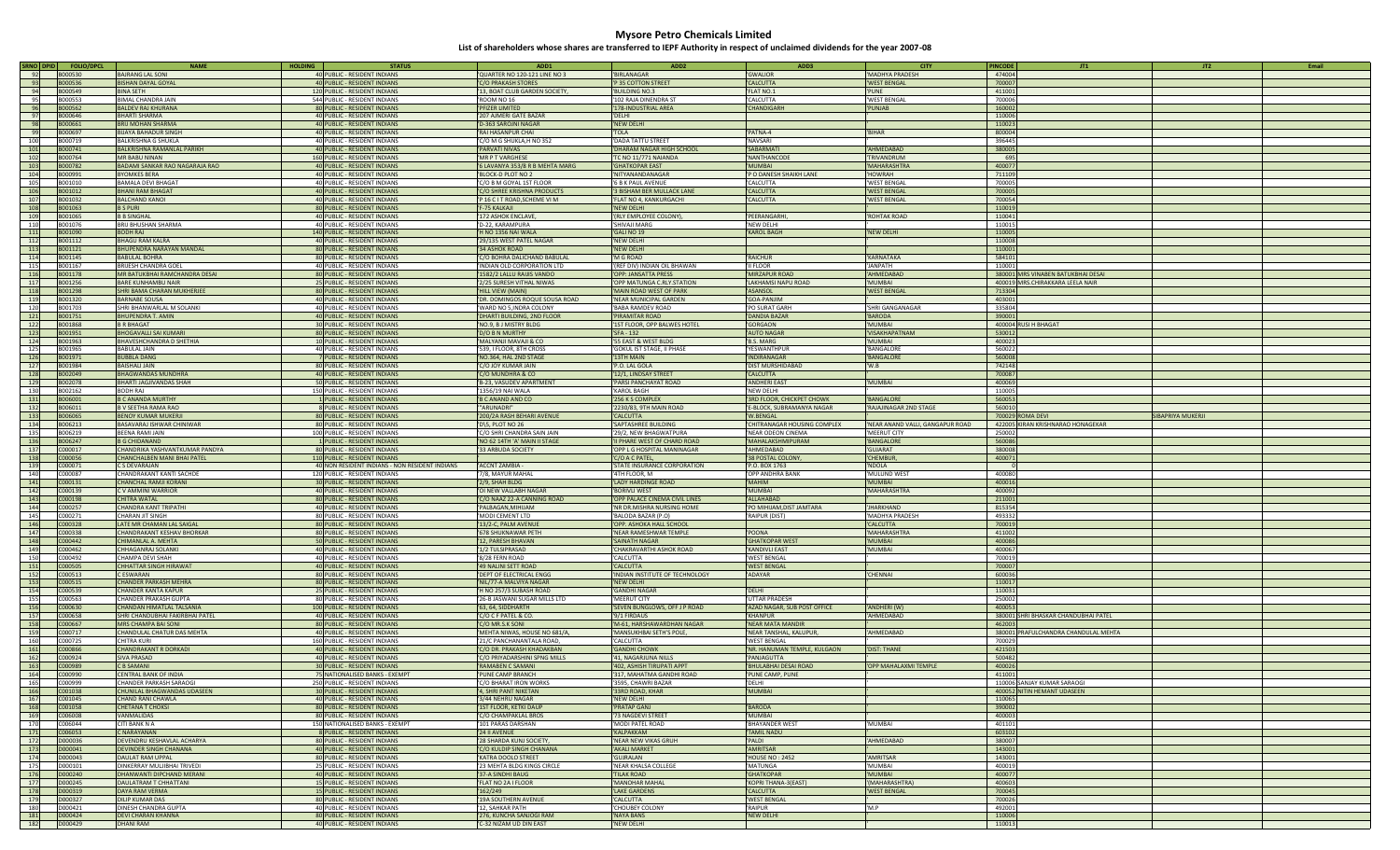| SRNO DPID        | <b>FOLIO/DPC</b> | <b>NAMI</b>                       | <b>HOLDING</b> | <b>STATUS</b>                             | ADD1                           | ADD <sub>2</sub>                | ADD3                         | <b>CITY</b>                    | <b>PINCODE</b><br>JT2<br>Email<br>JT1             |
|------------------|------------------|-----------------------------------|----------------|-------------------------------------------|--------------------------------|---------------------------------|------------------------------|--------------------------------|---------------------------------------------------|
| 183              | D000479          | DHIRAJLAL OTTAMCHAND SHAH         |                | 80 PUBLIC - RESIDENT INDIANS              | <b>NARAYAN BUILDING</b>        | 'OPP RATANBAI MASJID            | <b>IAMNAGAR</b>              | <b>GUIARAT</b>                 | 361001                                            |
| 184              | D000489          | MR DHANRAI MFGHRAI KHATNANI       |                | 40 PUBLIC - RESIDENT INDIANS              | <b>DHANRAI RESTAURANT</b>      | 'NEAR S T BUS STAND             | AT & PO VANSDA               | 'DIST VALSAD                   | 396001                                            |
| 185              | D000537          | <b>DAMODARDAS G TRIVEDI</b>       |                | 40 PUBLIC - RESIDENT INDIANS              | <b>15.GAUTAM SOCIETY</b>       | 'CORNER OF JUHU ROAD & S.V.ROAD | VILE PARLE (W)               | 'MUMBAI                        | 400056                                            |
| 186              | D000545          | <b>DHARAM SINGH</b>               |                | 40 PUBLIC - RESIDENT INDIANS              | 'C/O SH T C VERMA              | '691/1 KABOOL NAGAR             | SHAHDARA                     |                                | 110032                                            |
|                  |                  |                                   |                |                                           |                                |                                 |                              | 'DELHI                         |                                                   |
| 187              | D000566          | <b>DAMODERDAS GAJRIA</b>          |                | 40 PUBLIC - RESIDENT INDIANS              | PRAMILA BAJAJ CROSS ROAD       | 'KANDIVLI WEST                  | <b>MUMBAL</b>                | 'MAHARASHTRA                   | 400067                                            |
| 188              | D000611          | DAMAYANTI SHANKERLAL THAKKER      |                | 80 PUBLIC - RESIDENT INDIANS              | 209 BHAGIRATHI BHUVAN          | 'II FLOOR, BLOCK 7              | R A KIDWAI ROAD              | 'WADALA, MUMBAI                | 400031                                            |
| 189              | D000637          | DEBABRATA NANDI                   |                | 80 PUBLIC - RESIDENT INDIANS              | C/O BANK OF BARODA             | '4 INDIA EXCHANGE PLACE         | CALCUTTA                     | 'WEST BENGAL                   | 700001                                            |
| 190              | <b>D000688</b>   | DII BAGH RAI                      |                | 40 PUBLIC - RESIDENT INDIANS              | 'BLOCK C4H POCKET 9 FLAT 61    | 'IANAK PURI                     | <b>NEW DELHI</b>             |                                | 110058                                            |
| 191              | D000749          | DATTATRAYA SHIVARAO UGRANKAR      |                | 80 PUBLIC - RESIDENT INDIANS              | 'FLAT NO.16, BIMA JYOTI        | '20/48, GRANDWANE               | PUNE                         |                                | 411004                                            |
| 192              | D000765          | DILIP KUMAR BISWAS                |                | 80 PUBLIC - RESIDENT INDIANS              | <b>KALIANIWAS COLONY</b>       | 'P.O.BARRACKPUR                 | 24 PARGANAS DT               | 'WEST BENGAL                   | 743101                                            |
|                  |                  |                                   |                |                                           |                                |                                 |                              |                                |                                                   |
| 193              | D000770          | <b>DEBRANI CHATTERJEE</b>         |                | 160 PUBLIC - RESIDENT INDIANS             | 'C/O B K CHATTERJEE            | 'STAND ROAD                     | <b>CALCUTTA</b>              | 'WEST BENGAL                   | 700001                                            |
| 194              | D000927          | DIPA MAJUMDER                     |                | 160 PUBLIC - RESIDENT INDIANS             | 'D-56,AMARABATI                | 'SODPUR P.O.                    | 24 PARGANAS                  | <b>'WEST BENGAL</b>            | 743178 BANI PADA MANJUMDER<br>SANTWANANA MAJUMDER |
| 195              | D000944          | D C NANDL                         |                | 200 PUBLIC - RESIDENT INDIANS             | '314, SIBTOLA BABU GANJI       | 'HOOGHLY DIST                   | <b>WEST BENGAL</b>           |                                | 712103                                            |
| 196              | D000971          | DINABEN HARKISANDAS PAREKH        |                | 120 PUBLIC - RESIDENT INDIANS             | LAGDIWALA ESTATE               | 'OPP JAIN UPASHRAYA             | <b>HINGUALLA LANE</b>        | 'GHATKOPAR, MUMBAI             | 400077 SAILESH HARIKISANDAS PAREKH                |
| 197              | D001088          | <b>DEBABROTO SAHA</b>             |                | 160 PUBLIC - RESIDENT INDIANS             | '74/2 GOLF CLUB ROAD           | <b>TOLLYGUNI</b>                | CALCUTTA                     | 'WEST BENGAL                   | 700033 SHAMPA SAHA                                |
| 198              | D001176          | <b>MR DILIPBHAI B THAKKAR</b>     |                | 130 PUBLIC - RESIDENT INDIANS             | LUHANAVAS BEHIND BAZAR DEHUTAM | '382 305                        |                              |                                | 382305                                            |
| 199              | D001181          | <b>DILIPBHAI B THAKKAR</b>        |                | 30 PUBLIC - RESIDENT INDIANS              | LUHANAVAS BEHIND BAZAR         | 'DEHGAM                         | AHMEDABAD                    |                                | 382305 VINODKUMAR B THAKKAR                       |
|                  | D001183          | DIPAK VINODCHANDRA SHAH           |                | 80 PUBLIC - RESIDENT INDIANS              |                                |                                 | AHMEDABAD                    |                                | 380007                                            |
| 200              |                  |                                   |                |                                           | C/24 SHILPALAYA APARTMENTS     | 'BEHIND ANJALI CINEMA VASANA    |                              |                                |                                                   |
| 201              | D001190          | SHRI DEAN JOSEPH BARNETO          |                | 80 PUBLIC - RESIDENT INDIANS              | 386 RASTA PETH                 | 'PUNE                           | <b>MAHARASHTRA</b>           |                                | 411011                                            |
| 202              | D001274          | <b>DINA FRAM BYRAMIL</b>          |                | 160 PUBLIC - RESIDENT INDIANS             | '114, A-1, MARINE MANSION      | 'A PODDAR MARG                  | <b>MARINE LINES</b>          | 'MUMBAI                        | 400002 KEKI DHUNJISHAW MEHTA                      |
| 203              | D001326          | <b>DEV DASS MALHOTRA</b>          |                | 360 PUBLIC - RESIDENT INDIANS             | FLAT NO.A-1, 1ST FLOOR         | 'VIRGO APARTMENT                | 39, DAVIS ROAD               | 'RICHARDS TOWN                 | 560084                                            |
| 204              | D001358          | <b>DALBIR SINGH</b>               |                | 20 PUBLIC - RESIDENT INDIANS              | <b>'SATNAM SINGH &amp; SON</b> | '771, OLD LAJPATRAI MARKET      | DELHI                        |                                | 110006                                            |
| 205              | D001369          | <b>DEBESH BHAGAT</b>              |                | 10 PUBLIC - RESIDENT INDIANS              | 'BANDEL BAZAR.                 | P.O. BANDEL                     | DIST HOOGHLY                 | 'WEST BENGAL                   | 712123                                            |
| 206              | D001377          | <b>DHARMISHTHA SHAH</b>           |                | 10 PUBLIC - RESIDENT INDIANS              | <b>JHARANA CLINIC</b>          | 'MAMANI POLE                    | 'RAOPURA                     | 'BARODA                        | 390001                                            |
|                  | D001398          | <b>DASHARATHRHAI K PATFI</b>      |                |                                           |                                |                                 |                              |                                |                                                   |
| 207              |                  |                                   |                | 50 PUBLIC - RESIDENT INDIANS              | 'C/O D K INVESTMENTTS          | '1ST FLR, SHRI KRISHNA COMPLEX  | 4/ MOHANLAL GANDHI PARK      | 'LAMP ROAD, SHAHIBAUV          | 380004                                            |
| 208              | D001413          | D UTTAM CHAND JAIN                |                | 1 PUBLIC - RESIDENT INDIANS               | 'C/O DHINGAD MAL               | 'NO 68, POLICE ROAD             | <b>BANGALORE</b>             |                                | 560053                                            |
| 209              | D001414          | D PRAMILA BADERA                  |                | 1 PUBLIC - RESIDENT INDIANS               | 'C/O DHINGAD MAL               | 'NO 68, POLICE ROAD             | <b>BANGALORE</b>             |                                | 560053                                            |
| 210              | D001462          | DIPAK CHANDULAL JANI              |                | 100 PUBLIC - RESIDENT INDIANS             | '107, PRASAD APPARTMENTS       | 'OPP. ROSARY CONVENT            | GUNFOUNDRY                   | 'HYDFRABAD                     | 500001                                            |
| 211              | D001482          | <b>DEFPAK GUPTA</b>               |                | 10 PUBLIC - RESIDENT INDIANS              | 'H.NO.1067, SECTOR-16          | 'FARIDABAD                      |                              |                                | 121002                                            |
| 212              | D001495          | DNAYSHWAR PARSHURAM DESHMUKH      |                | 100 PUBLIC - RESIDENT INDIANS             | 'AT-PO- SHENVAI TAL-RUHA       | 'DIST - RAIGAD                  | SHENVAI                      |                                |                                                   |
| 213              | D001497          | <b>DEVENDRAKUMAR B PATIL</b>      |                | 200 PUBLIC - RESIDENT INDIANS             | '303 OM YOGESHWAR              | 'KANDERPADA                     | NEW LINK ROAD                | 'DAHISAR, MUMBAI               | 400068                                            |
| 214              | D001529          | DEVENDRA KUMAR CHATURVEDI         |                |                                           | 'NO.225, MAHATMA GANDI ROAD    | 'CALCUTTA                       |                              |                                | 700007                                            |
|                  | D001565          |                                   |                | 320 PUBLIC - RESIDENT INDIANS             |                                | "MANGAI IYOTI                   |                              |                                | 700020                                            |
| 215              |                  | <b>DEBASISH ROY CHOWDHURY</b>     |                | 150 PUBLIC - RESIDENT INDIANS             | 'RADAR SECURITIES LTD.         |                                 | 227/2,AJ C BOSE ROAD         | 'FLAT 104 (1ST FLOOR) CALCUTTA |                                                   |
| 216              | D006037          | DEEPAK MEHNDIRATTA                |                | 160 PUBLIC - RESIDENT INDIANS             | 'B-12 EAST OF KAILASH          | 'NEW DELHI                      |                              |                                | 110065                                            |
| 217              | F000014          | M/S E A P INDUSTRIES LTD.         |                | 272 CORPORATE BODIES - DOMESTIC COMPANIES | 23 CAMAC STREET                | 'CALCUTTA                       | <b>WEST BENGAL</b>           |                                | 700016                                            |
| 218              | E000022          | <b>EDUL JEHANGIRJI TAMNA</b>      |                | 80 PUBLIC - RESIDENT INDIANS              | 'C/O STATE BANK OF INDIA       | 'AHMEDABAD STATION BRANCH       | <b>AHMFDARAD</b>             | <b>'GUJARAT</b>                | 380002                                            |
| 219              | F000052          | MR. EKNATH H LASTE                |                | 320 PUBLIC - RESIDENT INDIANS             | '24 BHULABHAI DESAI ROAD       | 'MAHALAXMI MANDIR               | MUMBAI                       |                                | 400026 ROHIDAS H LASTE                            |
| 220              | G000033          | GOPALAKRISHNA VITTAPPA SHENOY     |                | 184 PUBLIC - RESIDENT INDIANS             | 'FLAT NO 25                    | 'PALACE ORCHARD APARTMENTS      | <b>9TH MAIN</b>              | 'RAJAMAHAL VILAS EXTN.         | 560080                                            |
| 221              | G000039          | <b>GURPUR RAMANATH RAO</b>        |                |                                           |                                |                                 | <b>2ND CROSS</b>             | 'MAHALAKSHMI LAYOUT            | 560086                                            |
|                  |                  |                                   |                | 40 PUBLIC - RESIDENT INDIANS              | "MEENAKSHI SADAN"              | 'NO 231 2ND MAIN                |                              |                                |                                                   |
| 222              | G000057          | <b>GOVIND WAMAN PANDE</b>         |                | 80 PUBLIC - RESIDENT INDIANS              | 'NO.1, RADHA WAMAN FLATS       | '70, SHIVAJI NAGAR              | NAGPUR                       |                                | 440010                                            |
| 223              | G000107          | <b>GIRDHARLAL G SADHWANI</b>      |                | 80 PUBLIC - RESIDENT INDIANS              | 'D-9, NEELKANTH,               | 'EVERSHINE NAGAR                | RAMCHANDRA LANE EXTN.,       | 'MALAD(WEST)                   | 400064                                            |
| 224              | G000157          | GUNVANTLAL KAPURCHAND KAMDAR      |                | 40 PUBLIC - RESIDENT INDIANS              | 41 BADRINATH APARTMENTS        | '1ST FLOOR, CHICKON VILLA       | NEAR SONI WADI SHIMPOLI ROAD | 'BORIVLI (WEST)                | 400092                                            |
| $\overline{225}$ | G000244          | <b>GIRIDHAR GOPAL MAHESHWARI</b>  |                | 80 PUBLIC - RESIDENT INDIANS              | 'C/O SHRI GOBINDRAN KOTHARI    | '22/1 ALIPORE ROAD              | CALCUTTA                     |                                | 700027                                            |
| 226              | G000284          | <b>GITA DEVI BAGARIA</b>          |                | 40 PUBLIC - RESIDENT INDIANS              | '137, BANGUR AVENUE            | <b>C BLOCK</b>                  | <b>CALCUTTA</b>              | <b>'WEST BENGAL</b>            | 700055                                            |
| 227              | G000302          | <b>GUI AB TRIPATHI</b>            |                | 40 PUBLIC - RESIDENT INDIANS              | PAI BAGAN MIHIJAM              | 'NR DR.MISHRA NURSING HOME      | PO MIHIJAM, DIST JAMTARA     | 'JHARKHAND                     | 815354                                            |
|                  |                  |                                   |                |                                           |                                |                                 |                              |                                |                                                   |
| 228              | G000320          | <b>GAMBHIR SINGH</b>              |                | 40 PUBLIC - RESIDENT INDIANS              | <b>BHOKALE COLONY</b>          | 'SANAWAD ROAD                   | KHARGONE                     |                                | 451001                                            |
| 229              | G000374          | <b>GAJPAL SINGH WALIA</b>         |                | 40 PUBLIC - RESIDENT INDIANS              | 'D1/1 RANA PARTAP BAGH         | 'NEW DELHI                      |                              |                                | 110007                                            |
| 230              | G000413          | <b>GITABEN GUNAVANTRAI PATEL</b>  |                | 80 PUBLIC - RESIDENT INDIANS              | 'C-179. BIRLASAGAR COLONY      | 'PORBANDAR                      | GUIARAT                      |                                | 360576                                            |
| 231              | G000434          | <b>G N PRASAD</b>                 |                | 40 PUBLIC - RESIDENT INDIANS              | 'C/O G N VASANTHA              | '103, I FLOOR, AMBA APARTMENTS  | 7, ST. JOHN'S ROAD           | 'BANGALORE                     | 560042                                            |
| 232              | G000462          | GANANASIGAMANI PONNIAH RAWLINS    |                | 80 PUBLIC - RESIDENT INDIANS              | 'III FLOOR RAJNIKETAN          | 'BHATTIPADA                     | <b>BHANDUP</b>               | 'MUMBAI                        | 400078                                            |
| 233              | G000502          | <b>GANGA DEVITK</b>               |                | 40 PUBLIC - RESIDENT INDIANS              | '71 LUZ AVENUE                 | 'MYLAPORE                       | <b>CHENNAI</b>               | 'TAMIL NADU                    | 600004                                            |
| 234              | G000522          | <b>GOBIND VAZIRANI</b>            |                | 15 PUBLIC - RESIDENT INDIANS              | '51 VENUS APARTMENTS           | 'GOLF LINKS OFF                 | A SOARES ROAD CHEMBUR        | 'MUMBAI                        | 400071                                            |
| 235              | G000565          | MRS GITA BERA                     |                | 40 PUBLIC - RESIDENT INDIANS              | 'NITYANANDA NAGAR              | 'P O DANESH SHAIKH LANE         | HOWRAH (W B)                 |                                | 711109                                            |
|                  |                  |                                   |                |                                           |                                |                                 |                              |                                |                                                   |
| 236              | G000625          | <b>GIAN SAGAR BATRA</b>           |                | 40 PUBLIC - RESIDENT INDIANS              | F-137 MANSROVER GARDEN         | 'NEW DELHI                      |                              |                                | 110015                                            |
| 237              | G000641          | <b>GURDIAL SINGH SOKHEY</b>       |                | 40 PUBLIC - RESIDENT INDIANS              | 'D-183 ABP TOWNSHIP            | 'P O VIRBHADRA                  | <b>RISHIKESH</b>             | <b>UTTAR PRADESH</b>           | 249202                                            |
| 238              | G000662          | <b>GIRISH CHANDRA SINGH</b>       |                | 40 PUBLIC - RESIDENT INDIANS              | 'ASST PLANT SUPDT              | 'DAURALA SUGAR WORKS            | 'P O DAURALA                 | 'DIST MEERUT                   | 250221                                            |
| 239              | G000663          | <b>GANGA PRASAD SETHI</b>         |                | 40 PUBLIC - RESIDENT INDIANS              | '26 USMAN ENCLAVE              | 'ALIGANJ EXTENSION              | LUCKNOW                      | 'UTTAR PRADESH                 | 226020                                            |
| 240              | G000848          | GOVIND BHARGAV AGARKAR            |                | 15 PUBLIC - RESIDENT INDIANS              | "ULKA' PLOT NO 22 (EAST)       | 'SION                           | MUMBAI                       | 'MAHARASHTRA                   | 400022 SAROLDHANANIAY DHAMDHERE                   |
| 241              | G000891          | <b>GUBBI KRISHNA GEETHA</b>       |                | 15 PUBLIC - RESIDENT INDIANS              | 3/92, GEETHA                   | 'SION EAST MAIN ROAD            | <b>SION</b>                  | 'MUMBAI                        | 400022 MR GUBBI NAGANNA KRISHNA                   |
| 242              | G000945          | <b>GANESH CHANDRA CHAKRABORTY</b> |                | 40 PUBLIC - RESIDENT INDIANS              | KAMARPARA                      | 'PO DT JALPAIGURI               | <b>WEST BENGAL</b>           |                                | 735101                                            |
| 243              | G000974          | <b>GOLDI MEHTA</b>                |                | 80 PUBLIC - RESIDENT INDIANS              | <b>6-NEW PREM NAGAR</b>        | 'NEAR CHANDAN NAGAR             | <b>JALANDHAR CITY</b>        |                                | 144008                                            |
|                  |                  |                                   |                |                                           |                                |                                 |                              |                                |                                                   |
| 244              | G001046          | SHRI GURURAJA BALLALA             |                | 30 PUBLIC - RESIDENT INDIANS              | D NO 3-3-76                    | 'NEAR AMBALPADY TEMPLE          | AMBALPADY TEMPLE ROAD        | 'PO: AMBALPADY                 | 576103                                            |
| 245              | G001047          | MR GHANSHYAM DAS KABRA            |                | 50 PUBLIC - RESIDENT INDIANS              | 'HIG-31, SHIVAJI NAGAR         | 'OPP. SARGAM CINEMA             | HOSHANGARAD ROAD             | 'BHOPAL (M.P.)                 | 462016                                            |
| 246              | G001128          | <b>GRM NAIDU</b>                  |                | 160 PUBLIC - RESIDENT INDIANS             | 'FLAT NO 3G, TEMPLE TRESS 20   | 'VENKATANARAYANA ROAD           | <b>C. NAGAR</b>              | 'CHENNAI                       | 600017                                            |
| 247              | G001141          | <b>G KAVERI</b>                   |                | 160 PUBLIC - RESIDENT INDIANS             | 'C/O S GUNASEELAN              | '6, VALLALAR SALAI              | VENKATANAGAR                 | 'PONDICHERRY                   | 605011 S GUNASEELAN                               |
| 248              | G001179          | <b>GAURI SHANKER DAGA</b>         |                | 1 PUBLIC - RESIDENT INDIANS               | 'P-112 CIT ROAD                | 'SCHEME NO VI M                 | PHOOLBAGAN                   | 'CALCUTTA                      | 700054 CHANDRA KALA DAGA                          |
| 249              | G001195          | <b>GOVIND AGARWALA</b>            |                | 50 PUBLIC - RESIDENT INDIANS              | C/O NATHANI BROTHERS           | '61, JAMUNA LAL BAJAJ STREET    | CALCUTTA                     |                                | 700007                                            |
| 250              | G001209          | <b>GAURAV SHARMA</b>              |                | 100 PUBLIC - RESIDENT INDIANS             | '1C-15, SECRETARY BANGLOW      | 'SECTOR 20                      | GANDHINAGAR                  | 'GUIARAT                       | 382020 VINAY SHARMA                               |
| 251              | G006009          | <b>GAIANAN MEHENDALE</b>          |                | 1 PUBLIC - RESIDENT INDIANS               | '343/A SHANIWAR PETH           | 'DINGANKAR WADA NEAR MEHENDALE  | <b>MARUTI PUNE</b>           |                                | 411030 SHRIPAD GOKHALE                            |
| 252              | G006036          | <b>GIRISH KUMAR UPADHYE</b>       |                |                                           |                                | 'DHULE                          | <b>DHULE</b>                 |                                | 424001                                            |
|                  |                  |                                   |                | 1 PUBLIC - RESIDENT INDIANS               | '1498 /2 AGRA ROAD             |                                 |                              |                                |                                                   |
| 253              | H000127          | <b>HIAXMINARAYAN</b>              |                | 40 PUBLIC - RESIDENT INDIANS              | '20. SHIVI GIRI                | 'PLOT NO.98, AMBIULI            | <b>'FOUR BUNGALOW</b>        | 'ANDHERI WEST                  | 400053                                            |
| 254              | H000132          | <b>HARESH SHIVDASANI</b>          |                | 40 PUBLIC - RESIDENT INDIANS              | C/O RAM VAZIRANI               | '33 SINDHI SOCIETY              | OPP VAMAN DARSHAN            | 'B/H CHHAYAM MITHA PETROL PUMP | 400071                                            |
| 255              | H000156          | HASMUKHLAL MANILAL SHAH           |                | 360 PUBLIC - RESIDENT INDIANS             | ABOVE BANK OF INDIA            | 'SHIVAJI CHOWK                  | KAI YAN C.RIY                | 'MUMBAI                        | 421301                                            |
| 256              | <b>H000190</b>   | <b>HASMUKH K PATFI</b>            |                | 80 PUBLIC - RESIDENT INDIANS              | '353/20 PARMESHWAR             | 'BLOCK NO: 27                   | 'GHATKOPAR (EAST)            | 'MUMBAI                        | 400077                                            |
| 257              | H000335          | HIRENDRA MOHAN CHAKRAVARTI        |                | 80 PUBLIC - RESIDENT INDIANS              | 'C 13/12 AURANGABAD            | 'VARANASI                       | UTTER PRADESH                |                                | 221001                                            |
| 258              | H000359          | HARI KRISHAN MAHINDRU             |                | 40 PUBLIC - RESIDENT INDIANS              | 'H.NO 450/8, BAZAR:KASERIAN    | 'KACHA:-BHANASHAH               | AMRITSAR                     | 'PUNJAB                        | 143001                                            |
| 259              | H000366          | HARSH VARDHAN PANT                |                | 40 PUBLIC - RESIDENT INDIANS              | 'M-77-B OBSERVATORY QRS        | <b><i>LODI ROAD</i></b>         | 'NEW DELHI                   |                                | 110003                                            |
| 260              | H000380          | HARBANSI AI PAWA                  |                | 30 PUBLIC - RESIDENT INDIANS              | '36/1 NEHRU (CRUZON) ROAD,     | <b>DFHRADUN</b>                 |                              |                                | 248001                                            |
|                  |                  |                                   |                |                                           |                                |                                 |                              |                                |                                                   |
| 261              | H000520          | HARSHIDA SHIVPRASAD UPADHYAY      |                | 40 PUBLIC - RESIDENT INDIANS              | '14 KAILAS SADAN               | <b>BAJAJ ROAD</b>               | <b>VILE PARLE (WEST)</b>     | 'MUMBAL                        | 400056                                            |
| 262              | H000532          | HARENDRA VAIKUNTHLAL MEHTA        |                | 40 PUBLIC - RESIDENT INDIANS              | 'R 15 SICKANAGAR               | 'V P ROAD                       | <b>MUMBAI</b>                | 'MAHARASHTRA                   | 400004                                            |
| 263              | H000553          | HARINARAYEN RAMDAYLAL SARDA       |                | 40 PUBLIC - RESIDENT INDIANS              | 'C/O DR OMPRAKASH SARDA        | <b>SUBHASH ROAD</b>             | 'BHIR                        | 'MAHARASHTRA                   | 431122                                            |
| 264              | H000617          | <b>HARIRAM KATARIA</b>            |                | 80 PUBLIC - RESIDENT INDIANS              | '306 DOUBLE STOREY,            | 'NEW RAJENDRA NAGAR             | 'NFW DFI HI                  |                                | 110060                                            |
| 265              | H000623          | <b>HARINDAR SINGH</b>             |                | 80 PUBLIC - RESIDENT INDIANS              | C/O MAIOR PIARA SINGH          | 'SECURITY OFFICER               | MODI INDUSTRIES LTD          | 'MODINAGAR                     | 250001                                            |
| 266              | H000641          | HIMADRI SHANKAR MUKHERJEE         |                | 40 PUBLIC - RESIDENT INDIANS              | 'STATE BANK OF HYDERABAD       | 'SCOPE COMPLEX                  | LODHI ROAD                   | 'NEW DELHI                     | 110003                                            |
| 267              | <b>HOOO668</b>   | HANSA NAVNIT PAREKH               |                | 25 PUBLIC - RESIDENT INDIANS              | 'VIHAR DARSHAN                 | <b>FLAT NO 8A ILELOOR</b>       | 56/62 VII ROAD               | 'RAJAWADI, GHATKOPAR           | 400077 MR NAVNIT HARKISHANDAS PAREKH              |
|                  |                  |                                   |                |                                           |                                |                                 |                              | <b>GUJARAT</b>                 |                                                   |
| 268              | H000806          | <b>HEMABEN UMESH BHATT</b>        |                | 40 PUBLIC - RESIDENT INDIANS              | 'B-126 SHAKTINAGAR SOCIETY     | <b>GOTRI ROAD</b>               | VADODARA                     |                                | 390015                                            |
| 269              | H000854          | HASTIMAL GOPALDAS PUROHIT         |                | 50 PUBLIC - RESIDENT INDIANS              | '206 SAMARPAN, BLOSSOM COMPLEX | 'ADARSH DUGDALYA COMPOUND       | OFF MARVE ROAD, MALAD (W)    | 'MUMBAI                        | 400064                                            |
| 270              | H000905          | <b>HARSHA DIPAK JANI</b>          |                | 40 PUBLIC - RESIDENT INDIANS              | 107. PRASAD APARTMENTS         | 'OPP. ROSARY CONVENT            | <b>GUN FOUNDRY</b>           | 'HYDERABAD                     | 500001                                            |
| 271              | H000948          | <b>HIRA LAL PARAKH</b>            |                | 80 PUBLIC - RESIDENT INDIANS              | 'A-46 JAI BHAWANI SOCIETY      | 'LAST BANGALOW                  | <b>VARACHHA ROAD</b>         | 'SURAT                         | 395006 MRS JATAN DEVI PARAKH                      |
| 272              | H001081          | <b>HARPREET SINGH</b>             |                | 160 PUBLIC - RESIDENT INDIANS             | 'PREET SADAN, R2/4             | 'MIDC, CHIKATHANA               |                              |                                | 431003                                            |
| 273              | H001082          | <b>HARPREET KAUR</b>              |                | 20 PUBLIC - RESIDENT INDIANS              | $R - 2/4$                      | 'MIDCAREA                       | CHIKALTHANA                  |                                | 431210                                            |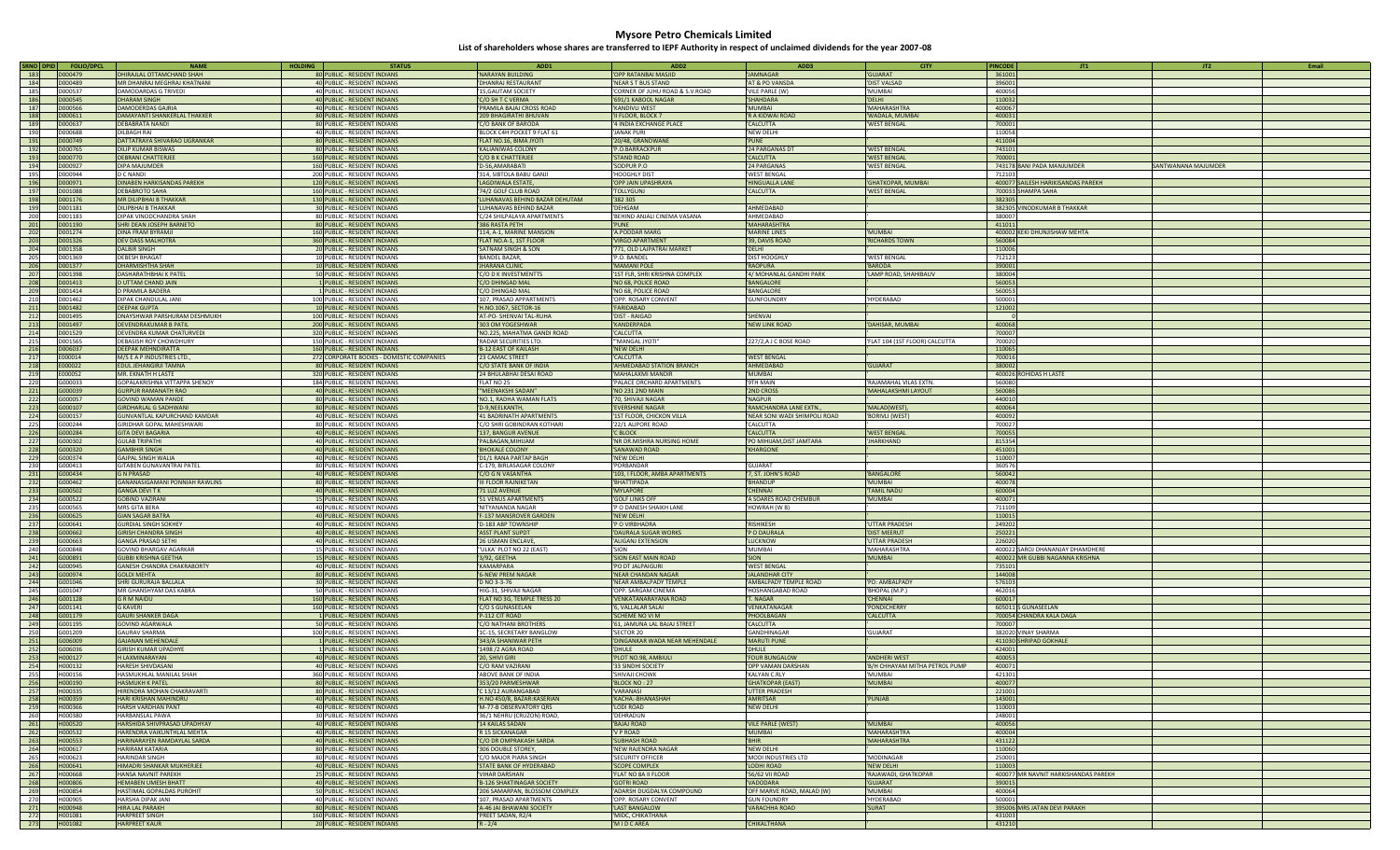| SRNO DPID | <b>FOLIO/DPCL</b>                  | <b>NAME</b><br><b>HOLDING</b>                           | <b>STATUS</b>                                                 | ADD1                             | ADD <sub>2</sub>                   | ADD3                        | <b>CITY</b>                    | <b>PINCODE</b><br>JT1              | JT2                           | Email                      |
|-----------|------------------------------------|---------------------------------------------------------|---------------------------------------------------------------|----------------------------------|------------------------------------|-----------------------------|--------------------------------|------------------------------------|-------------------------------|----------------------------|
| 274       | H001088                            | <b>HARSHAD R SHAH</b>                                   | 40 PUBLIC - RESIDENT INDIANS                                  | 'NO.1, HATIM BLDG                | 'GROUND FLOOR, 20                  | <b>BANAJI STREET</b>        | <b>FORT</b>                    | 400001                             |                               |                            |
| 275       | H001108                            | HANSA I II ADHAR KOTAK                                  | 160 PUBLIC - RESIDENT INDIANS                                 | <b>SHRI RAM KRUPA</b>            | 'ARHII ASHA SOCIETY                | 'AFRODROMF ROAD             | <b>RAIKOT</b>                  | 360001                             |                               |                            |
| 276       | H001127                            | <b>HITARTH NARESH SHAH</b>                              | 10 PUBLIC - RESIDENT INDIANS                                  | 'C/O TRUSHA INVESTMENTS          | '212, SAMPADA                      | 'B/11, TULSI COMPLEX        | NEAR MITHAKHALI CIRCLE         | 380009                             |                               |                            |
| 277       | H001143                            | <b>H G RAIFNDRA</b>                                     | 1 PUBLIC - RESIDENT INDIANS                                   | '45/1. SRI KANTA KRUPA           | 'S B ROAD                          | 'V V PURAM                  | <b>BANGALORE</b>               | 560004 ASHA RAJENDRA               |                               |                            |
| 278       | H001164                            | <b>HIMANSHU M BHATT</b>                                 | 50 PUBLIC - RESIDENT INDIANS                                  | <b>BHATT &amp; SHUKLA ASSO</b>   | 'A-304, VERTEX VIKAS               | 'SIR M V ROAD, ANDHERI EAST | 'MUMBAI                        | 400069 DHIRAN M BHATT              |                               |                            |
|           |                                    |                                                         |                                                               |                                  |                                    |                             |                                |                                    |                               |                            |
| 279       | H001213                            | HARSH VARDHAN AGRAWALLA                                 | 75 PUBLIC - RESIDENT INDIANS                                  | 'C/O SURVOTTAM TRAVELS (P) LTD   | '8/1A, LITTLE RUSSEL STREET        | 'CALCUTTA                   |                                | 700071                             |                               |                            |
| 280       | H006038                            | HUDI I MADAN                                            | 1 PUBLIC - RESIDENT INDIANS                                   | 440 SHANWAR PFTH                 | <b>PUNF</b>                        |                             |                                | 411030                             |                               |                            |
| 281       | H006145                            | <b>HARESH KOTHARI</b>                                   | 60 PUBLIC - RESIDENT INDIANS                                  | 'ABOVE GOAL COMMN                | 'SHANKAR DEVAL NORTH GATE          | 'OPP B P C L                | 'MAHUL ROAD                    | 74 GETTA DAS                       |                               |                            |
| 282       | H006151                            | <b>HARI KISHAN KHEMKA</b>                               | 50 PUBLIC - RESIDENT INDIANS                                  | 'D/3, SUNITA SOCIETY             | 'KOPRY COLONY                      | 'THANF                      |                                | 400603                             |                               |                            |
| 283       | H006170                            | <b>HEMACHANDRA GUJJAR</b>                               | 1 PUBLIC - RESIDENT INDIANS                                   | 'NO 62 14TH 'A' MAIN II STAGE    | 'II PHARE WEST OF CHARD ROAD       | 'MAHALAKSHMIPURAM           | 'BANGALORE                     | 560086                             |                               |                            |
| 284       | 1000021                            | <b>INDUMATI TANSUKHLAL SHAH</b>                         | 40 PUBLIC - RESIDENT INDIANS                                  | '19, KAILASH HOUSING SOCIETY     | 'AT:-K.M, DIST:-SURAT,             | 'WESTERN RAILWAY (GUJARAT). | <b>GUJARAT</b>                 | 394110                             |                               |                            |
| 285       | 1000030                            | ISRAEL IOSEPH                                           | 40 PUBLIC - RESIDENT INDIANS                                  | '7/219 INDUSTRIAL COLONY         | 'M G ROAD;GOREGAON WEST            | 'MUMBA                      |                                | 400062                             |                               |                            |
| 286       | 1000035                            | INDUMATI JAMNADAS JERAJANI                              | 40 PUBLIC - RESIDENT INDIANS                                  | 'SEVAKUNJ FACTORY LANE           | 'I FLOOR, LT ROAD                  | 'BORIVLI WEST               | 'MUMBAI                        | 400092                             |                               |                            |
| 287       | 1000215                            | INDRANI DEVI JAIN                                       | 80 PUBLIC - RESIDENT INDIANS                                  | 'M-78.SAKET                      | 'NEW DELHI                         |                             |                                | 110017                             |                               |                            |
| 288       | 1000223                            | <b>INDRA NARAIN KHANNA</b>                              | 120 PUBLIC - RESIDENT INDIANS                                 | MANGAL DWAR                      | '9, BABAR ROAD                     | 'NEW DELHI                  |                                | 110001                             |                               |                            |
| 289       | 1000228                            | <b>SHWARI DEVI</b>                                      | 40 PUBLIC - RESIDENT INDIANS                                  | 'W/O RISHI PRAKASH               | 'C/O DADA RISHI,                   | 'VILL & PO MAHIPALPUR       | 'NEW DELHI                     | 110037                             |                               |                            |
|           | 1000275                            | INDUSTRIAL FINANCE CORPORATION OF INDIA                 | 95 FINANCIAL INSTITUTIONS - EXEMPT                            | 'BANK OF BARODA BUILDING         | '16 PARLIAMENT STREET              | 'P B NO 363                 | 'NEW DELHI                     | 110001                             |                               |                            |
| 290       | 1000277                            | INDUSTRIAL DEVELOPMENT BANK OF INDIA                    | 250 FINANCIAL INSTITUTIONS - EXEMPT                           | 'JOLLY MAKER CHAMBER NO 1        | '227 BACKBAY RECLAMATION SCHEME    | 'MUMBAI                     |                                | 400021                             |                               |                            |
| 291       |                                    |                                                         |                                                               |                                  |                                    |                             |                                |                                    |                               |                            |
| 292       | 1000353                            | SHRI ISHWAR N NARANNAWAR                                | 40 PUBLIC - RESIDENT INDIANS                                  | 51/409 MOTILAL NAGAR             | 'NO 1 GOREGAON (WEST)              | 'MUMBAI                     |                                | 400                                |                               |                            |
| 293       | 1000388                            | <b>INDIRA H ADVANI</b>                                  | 160 PUBLIC - RESIDENT INDIANS                                 | '12, OXFORD COOP HSG SOCIETY     | '15TH ROAD, BANDRA                 | 'MUMBAI                     |                                | 400050 GOPI N THADAVI              | <b>MAHESH M ADVANI</b>        |                            |
| 294       | 1000394                            | <b>INDIRA BADERA</b>                                    | 1 PUBLIC - RESIDENT INDIANS                                   | 'C/O DHINGADMAL                  | '68, POLICE ROAD                   | <b>BANGALOR</b>             |                                | 560053                             |                               |                            |
| 295       | 1006074                            | INDIRA AMRUTLAL SURNDE                                  | 480 PUBLIC - RESIDENT INDIANS                                 | '100/102 C                       | '2ND FLOOR ROOM NO 15              | 'OPP PANJRAPORI             | 'MUMBAI                        | 400004 AMOL MERCHANT               |                               |                            |
| 296       | 1006085                            | INDIRA DEVENDRA DESAI                                   | 10 PUBLIC - RESIDENT INDIANS                                  | '9 BANK OF INDIA STAFF SOCIETY   | <b>NIZAMPURA PO FATEHGUNI</b>      |                             | <b>VADODARA</b>                | 390002 TEJAL RITEN DESAI           |                               |                            |
| 297       | IN30039410406120 SURJIT SINGH      |                                                         | 30 PUBLIC - RESIDENT INDIANS                                  | 148                              | <b>SUNRISE PARK</b>                | 'DRIVE IN ROAD              | 'AHMEDABAD                     | 580054                             |                               |                            |
| 298       | IN30045011439318 KANTI DEVI SHUKLA |                                                         | 40 PUBLIC - RESIDENT INDIANS                                  | 'H I G 44                        | 'PADMANABH PUR                     | 'DURG                       |                                | 491001                             |                               |                            |
| 299       |                                    | IN30047642018953 KISHORE VENGSARKAR                     | 13 PUBLIC - RESIDENT INDIANS                                  | C 2/2 MAITRI PARK                | 'SION TROMBAY ROAD                 | 'CHFMBUR                    | 'MUMBAI                        | 400071 PRATIBHA VENGSARKAR         |                               |                            |
| 300       |                                    | IN30051315230754 SACHCHIDA NAND SHARMA                  | 20 PUBLIC - RESIDENT INDIANS                                  | OPP RANCHI NURSING HOME          | 'BOOTY ROAD BARIATU                | 'RANCHI                     | <b>IHARKHAND</b>               | 834009                             |                               | sachchida@yahoo.co.in.     |
| 301       | IN30077310187323 SANDIP ROY        |                                                         | 50 PUBLIC - RESIDENT INDIANS                                  | '27/14, RANAPRATAP ROAD, A-ZONE  | 'DURGAPUR                          | 'DIST.- BURDWAN             | <b>'WEST BENGAL</b>            | 713204                             |                               |                            |
| 302       | IN30088813487078 DIVYA DAIYA       |                                                         | 160 PUBLIC - RESIDENT INDIANS                                 | 1 MAHA MAYA BHAVAN               | 'GANESH GAWDE ROAD                 | 'MULUND WEST                | 'MUMBAI                        | 400080 VIJAY JOBANPUTRE            |                               |                            |
|           |                                    |                                                         |                                                               |                                  |                                    | 'MEDAK                      |                                |                                    |                               |                            |
| 303       | IN30089610258846 GANDE ASHOK       |                                                         | 100 PUBLIC - RESIDENT INDIANS                                 | H NO 3-4-72                      | 'BIG BAZAR<br>'MUI BAGAI           |                             | 'MEDAK<br><b>KARNATAKA</b>     | 502110                             |                               |                            |
| 304       | IN30089610318463 ASWINISG          |                                                         | 2 PUBLIC - RESIDENT INDIANS                                   | 1471 BAZAAR STREET               |                                    | 'KOLAR DIST                 |                                | 563131                             |                               |                            |
| 305       |                                    | IN30097410377698 HEMANTBHAI J. PARIKH                   | 200 PUBLIC - RESIDENT INDIANS                                 | 35. JAWAHAR SOCIETY,             | 'NEAR VINAY BAL MANDIR ROAD,       |                             | SURENDRANAGAR                  | 363001                             |                               |                            |
| 306       |                                    | IN30125028116297 NAGENDRA KUMAR SINGH                   | 100 PUBLIC - RESIDENT INDIANS                                 | '11 T C OLD CROSS ROAD NO 2      | 'B H AREA AT AND P O KADMA         | 'JAMSHEDPUR                 | 'JAMSHEDPUR                    | 831005                             |                               | cnktata@gmail.com          |
| 307       | IN30125028670230 INDRAJIT DAS      |                                                         | 20 PUBLIC - RESIDENT INDIANS                                  | <b>AGTPP NEEPCO LTD</b>          |                                    | 'PO KHYFRPUR                | AGARTALA                       | 799008                             |                               |                            |
| 308       | IN30131320745508 AJIT KUMAR JAIN   |                                                         | 80 PUBLIC - RESIDENT INDIANS                                  | I L NO 80 MOUZA LALGOLA          | 'P O LALGOLA                       |                             | 'MURSHIDABAD                   | 742148                             |                               |                            |
| 309       |                                    | IN30133017375339 VIPUL JANITILAL UMRALYA                | 80 PUBLIC - RESIDENT INDIANS                                  | C/O BHAGWANDAS GAJJAR            | '102 NILKANTH SMRUTI               | 'SIMPOLI ROAD               | 'BORIVLI WEST                  | 400092 BHAVANA VIPUL UMRALYA       |                               |                            |
| 310       |                                    | IN30133019241132 SMITHA MURALEEDHARAN                   | 50 PUBLIC - RESIDENT INDIANS                                  | 'SRFFMURALL                      | 'KAITHARAM P O                     | 'NORTH PARAVUR              | <b>FRNAKULAM</b>               | 683519                             |                               |                            |
| 311       | IN30154916085040 SHRI KRISHNA RAI  |                                                         | 75 PUBLIC - RESIDENT INDIANS                                  | 'C 24 K ROAD                     | 'MAHANAGAR EXTN                    |                             | <b>LUCKNOW</b>                 | 226006 SAUBHAGYA WATI RAI          |                               |                            |
| 312       | IN30214810051656 A SRIRAMA         |                                                         | 1 PUBLIC - RESIDENT INDIANS                                   | 'NO 302 NEW NO 17                | <b>'OUTHOUSE IST FLOOR</b>         | 'S B ROAD V V PURAM         | <b>BANGALORE</b>               | 560004                             |                               |                            |
| 313       |                                    | IN30226911474071 ASHWANI KUMAR GUPTA                    | 3 PUBLIC - RESIDENT INDIANS                                   | '61, INAYATGANJ                  | 'PURANAGANJ,                       | 'PILIBHIT                   | <b>UTTAR PRADESH</b>           | 262001                             |                               | ASWANIKUMAR2006@REDIFF.COM |
| 314       |                                    | IN30232410454713 KUNTUMALLA PADMAJA                     | 9 PUBLIC - RESIDENT INDIANS                                   | 'W/O K SAI, H NO 9               | 'S B I COLONY                      | 'NAVODAYA NAGAR             | 'NARASARAOPETA POST            | 522601                             |                               | kuntummallasai@yahoo.com   |
| 315       | IN30297810024483 Manish Singhal    |                                                         | 50 PUBLIC - RESIDENT INDIANS                                  | '25/100, P R G M Shah Road       |                                    |                             | 'Kolkata                       | 700095                             |                               |                            |
|           |                                    |                                                         |                                                               |                                  |                                    |                             | 'PATIALA                       |                                    |                               | manish.singhal@in.ey.com   |
| 316       | J000005                            | JANKI PARASAD KABRA                                     | 160 PUBLIC - RESIDENT INDIANS                                 | 'CENTRAL SALES INCHARGE          | 'HINDUSTAN WIRE PRODUCTS LTD       | 'FACTORY AREA               |                                | 147001                             |                               |                            |
| 317       | 1000075                            | JAYADEV DUNDRPPA KOLOLGI                                | 40 PUBLIC - RESIDENT INDIANS                                  | 'C/O DR D D KOLOLGI              | 'PO GADAG; DIST DHARWAR            | 'KARNATAKA                  |                                | 582101                             |                               |                            |
| 318       | J000127                            | <b>IITENDRA DAMODAR MEHTA</b>                           | 40 PUBLIC - RESIDENT INDIANS                                  | BLOCK NO.B-15, IST FLOOR         | 'MOHAN SADAN                       | 'OPP. MADHURA BANK          | 'NEW M G ROAD, GHATKOPAR(EAST) | 400077                             |                               |                            |
| 319       | J000146                            | JAYANTILAL RATANSHI CHHEDA                              | 40 PUBLIC - RESIDENT INDIANS                                  | 'MODERN BOOK CENTRE              | '81 SAMUEL ST                      | 'OPP JAIN SCHOOL            | PALAGALI                       | 400009                             |                               |                            |
| 320       | 1000174                            | <b>IASHAN AI IMCHAND AWATRAMANI</b>                     | 5 PUBLIC - RESIDENT INDIANS                                   | 'E-26 EVERSHINE II               | CO-OP HSG. SOC., J P ROAD          | 'FOUR BUNGALOWS             | ANDHERI WEST                   | 400058                             |                               |                            |
| 321       | J000200                            | <b>JUGALKISHORE MELARAM KAPOOR</b>                      | 80 PUBLIC - RESIDENT INDIANS                                  | '213-B, MIG FLATS                | 'RAJOURI GARDEN                    | 'NEW DELHI                  |                                | 110027                             |                               |                            |
| 322       | 1000244                            | JAYSHREE GUNVANTLAL KAMDAR                              | 40 PUBLIC - RESIDENT INDIANS                                  | 174 NAVYUGNAGAR                  | 'NO 3 FORJETT HILI                 | <b>TARDED ROAD</b>          | 'MUMBAI                        | 400036                             |                               |                            |
| 323       | J000257                            | JAMNADAS NEMCHAND PAREKH                                | 120 PUBLIC - RESIDENT INDIANS                                 | 10, MOHIT VIEW CO-OP SOCIETY LTD | '138, DAHANUKAR COLONY, LANE NO 20 | 'OFF KARVE ROAD             | 'PUNF                          | 411029                             |                               |                            |
| 324       | J000315                            | JAWERCHAND MISHRIMAL SHAH                               | 50 PUBLIC - RESIDENT INDIANS                                  | 'C/O SAMPATH JEWELLERS           | 'CHIMAN NIWAS                      | 'M G ROAD, GOPAL LANE       | 'GHATKOPAR (WEST)              | 400086                             |                               |                            |
| 325       | 1000336                            | JIVIBEN DEVCHAND SHAH                                   | 80 PUBLIC - RESIDENT INDIANS                                  | 45 BORA BAZAR STREET             | <b>THELOOR</b>                     | 'ROOM NO: 21                | 'MUMBAI                        | 400001                             |                               |                            |
| 326       | 1000374                            | JAGAN NATH DAS                                          | 400 PUBLIC - RESIDENT INDIANS                                 | 'NATIONAL & GRINDLAYS BANK LTD   | '41 CHOWRINGHEE ROAD               | 'CALCUTTA                   | <b>WEST BENGAL</b>             | 700016                             |                               |                            |
| 327       | 1000381                            | <b>JAGAT SINGH SURANA</b>                               |                                                               | C/O M/S JUGRAJ TEJRAJ            | '2 PORTUGESE CHURCH STREET         | 'CALCUTTA                   |                                | 700001                             |                               |                            |
| 328       | J000425                            | <b>JAIKUMAR KAITHWAL</b>                                | 25 PUBLIC - RESIDENT INDIANS<br>40 PUBLIC - RESIDENT INDIANS  | 'B-13, MANDIR MARG               | 'SUBHASH NAGAR                     | 'JAIPUR.                    |                                | 302016                             |                               |                            |
|           | 1000438                            |                                                         |                                                               |                                  |                                    | 'CHFNNAI                    |                                |                                    |                               |                            |
| 329       |                                    | <b>I JAYAI AKSHMI</b>                                   | 184 PUBLIC - RESIDENT INDIANS                                 | 'NEW NO 47, 2ND STREET           | 'S R P COLONY                      |                             |                                | 600082                             |                               |                            |
| 330       | 1000485                            | JIVATSING PREMSING DANSINGANI                           | 80 PUBLIC - RESIDENT INDIANS                                  | 'NO 3/5 KRISHNA NIVAS, IST FLOOR | 'PADAMJI COMPOUND                  | 'BHAWANI PFTH               | 'PUNE                          | 411002                             |                               |                            |
| 331       | 1000489                            | JANAKKUMARI D VAISHNAV                                  | 30 PUBLIC - RESIDENT INDIANS                                  | 'C/O DIVAKAR J VAISHANAV         | "KUM KUM' MADH STREET              | <b>JUNAGADH</b>             |                                | 362001                             |                               |                            |
| 332       | J000511                            | JANAK NAROTTAMDAS PARIKH                                | 40 PUBLIC - RESIDENT INDIANS                                  | 2014 NAGAJIBHUDER S POLI         | 'KUVAWALA S LANE MANDVI S POLE     | 'MANEK CHOWK                | AHMEDABAD                      | 380001                             |                               |                            |
| 333       | J000619                            | JOHN C CALVIN                                           | 40 PUBLIC - RESIDENT INDIANS                                  | '1/1 RAMKIRISHN NIWAS,           | 'MOHILI VILLAGE                    | 'SAKI NAKA                  | 'MUMBAI                        | 400072                             |                               |                            |
| 334       | J000717                            | JYOTISH CHANDRA DAW                                     | 40 PUBLIC - RESIDENT INDIANS                                  | 132 OLD CHINA BAZAR STREET       | 'CALCUTTA                          | 'WEST BENGAL                |                                | 700001                             |                               |                            |
| 335       | 1000735                            | JATINDER KUMAR OBEROI                                   | 15 PUBLIC - RESIDENT INDIANS                                  | 11A/17 OLD RAJINDER NAGAR        | 'NEW DELHI                         |                             |                                | 110060                             |                               |                            |
| 336       | J000776                            | <b>JAI KISHORI KAUL</b>                                 | 20 PUBLIC - RESIDENT INDIANS                                  | 'QTR.NO.181, TYPE III            | SECTOR 5-B                         | 'BHEL, HARDWAR              |                                | 249403                             |                               |                            |
| 337       | 1000878                            | SHRI JITENDRA KANTILAL SHAH                             | 160 PUBLIC - RESIDENT INDIANS                                 | 130 V P ROAD                     | 'DR.DESHMUKH LANE                  | 'MAKHMALWALA BUILDING       | 'MUMBAI                        | 400004 SHRI DILIP KANTILAL SHAH    |                               |                            |
| 338       | J000916                            | SMT. JASODA DINUBHAI ANTWALA                            | 40 PUBLIC - RESIDENT INDIANS                                  | '1120, SALAPOSE ROAD             | 'NEAR JAIN BOARDING                | 'AHMEDABAD                  |                                | 380001 SRI GIRISH DINUBHAI ANTWALA | SRI JITENDRA DINUBHAI ANTWALA |                            |
| 339       | 1000939                            | SHRI JOBINDER NATH TANEJA                               | 70 PUBLIC - RESIDENT INDIANS                                  | 37/10 WEST PATEL NAGAR           | 'NEW DELHI                         |                             |                                | 110008                             |                               |                            |
| 340       | 1001001                            | <b>IITENDER PRAKASH</b>                                 | 50 PUBLIC - RESIDENT INDIANS                                  | 36 V A (5909) PATHARWADI KOTHI   | <b>JAWAHAR NAGAR</b>               | 'NEW DELHI                  |                                | 110007 SWADESH SHARMA              |                               |                            |
| 341       | J001043                            | <b>MRS JUMNABAI ABBASBHAI</b>                           | 100 PUBLIC - RESIDENT INDIANS                                 | 'M/S A MOHAMMED & CO             | '26 NETAJI SUBHAS ROAD             | 'CALCUTTA                   |                                | 700001                             |                               |                            |
| 342       | 1001309                            | <b>MR JITENDRA CHUGH</b>                                | 50 PUBLIC - RESIDENT INDIANS                                  | 'PAL ENTERPRISES                 | '5 NEW TAJ MARKET                  | 'BHOPAL                     |                                | 462001                             |                               |                            |
| 343       | J001364                            | <b>K PARMAR</b>                                         | 30 PUBLIC - RESIDENT INDIANS                                  | 'M/S ARIHANT ELECTRICALS         | 'AGARWAL BUILDING                  | 'GURUWAR PETH               |                                | 416410                             |                               |                            |
| 344       |                                    |                                                         |                                                               |                                  |                                    |                             |                                |                                    |                               |                            |
| 345       | J001412<br>1001417                 | <b>JAGAN NATH ARORA</b><br>JAGADISH D DOSHI             | 40 PUBLIC - RESIDENT INDIANS<br>125 PUBLIC - RESIDENT INDIANS | '39/28<br>31 MARUTI LAYOUT       | 'RAJINDER NAGAR<br>'RMV IIND STAGE | 'NEW DELHI                  | <b>BANGALORE</b>               | 110060                             |                               |                            |
|           |                                    |                                                         |                                                               |                                  |                                    |                             |                                |                                    |                               |                            |
| 346       | J001430                            | <b>JAG MOHAN JAIN</b>                                   | 60 PUBLIC - RESIDENT INDIANS                                  | 'C/O SHYAM SUNDAR DALMIA         | '7, LYONS RANGE                    | 'CALCUTTA                   |                                | 700001                             |                               |                            |
| 347       | 1001464                            | <b>JASMATI SINGH</b>                                    | 50 PUBLIC - RESIDENT INDIANS                                  | RAILWAY COLONY 42/10             | 'MALAD EAST                        | 'MUMBAI                     |                                | 400097                             |                               |                            |
| 348       | J001508                            | <b>IITENDRA BHOGILAL KOTHARI</b>                        | 500 PUBLIC - RESIDENT INDIANS                                 | R-4, ATHARVA APARTMENTS          | '8- RAASTA SQUARE                  | I AXMINAGAR                 | 'NAGPUR                        | 440022 NINA JITENDRA KOTHARI       |                               |                            |
| 349       | J006001                            | <b>IP IYOTHI</b>                                        | 1 PUBLIC - RESIDENT INDIANS                                   | 'C/O B C ANANDA MURTHY           | '256 K S COMPLEX II FLOOR          | 'CHIKPET CHOWK BANGALORE    |                                | 560053                             |                               |                            |
| 350       | 1006047                            | JAYALAKSHMI THIAGARAJAN                                 | 16 PUBLIC - RESIDENT INDIANS                                  | 'B-15. NEW SHRENIK               | ASHOK NAGAR MULUND W               | 'MUMBAI                     |                                | 400080 RAJI RAMAN                  |                               |                            |
| 351       | J006160                            | JUGALKISHOR VANJI WANI                                  | 50 PUBLIC - RESIDENT INDIANS                                  | '8715 B AZAD NAGAR               | <b>KOTHRUD</b>                     |                             | 'PUNE                          | 411038                             |                               |                            |
| 352       | K000001                            | <b>SMT KAMALA AYER</b>                                  | 320 PUBLIC - RESIDENT INDIANS                                 | 58 SOUTHERN AVENUE               | 'CALCUTTA                          | 'WEST BENGAL                |                                | 700029                             |                               |                            |
| 353       | K000038                            | KANTABEN NARNBHAI PATEL                                 | 40 PUBLIC - RESIDENT INDIANS                                  | 2 AMBIKANAGAR                    | 'RAMNAGAR                          | 'SABARMATHI                 | 'AHMEDABAD                     | 380005                             |                               |                            |
| 354       | K000222                            | <b>K MUKUNDAN</b>                                       | 40 PUBLIC - RESIDENT INDIANS                                  | <b>CITADEL</b>                   | '2/2, 2/3 DINNUR LAYOUT            | 'ADJACENT TO 117            | 'BTS BUS TERMINUS, MATADAHALLY | 560032                             |                               |                            |
| 355       | K000293                            | KANAKSINH IAMNADAS DI ITIA                              | 15 PUBLIC - RESIDENT INDIANS                                  | 13A KAMAL KUNJ                   | VALLABH BAUG LANE                  | 'GHATKOPAR                  | 'MUMBAI                        | 400077                             |                               |                            |
| 356       | K000296                            | <b>KANATHUR S GOPINATH RAO</b>                          | 40 PUBLIC - RESIDENT INDIANS                                  | '4/195 BALAJI GARODIA NAGAR      | <b>'GHATKOPAR EAST</b>             | 'MUMBAI                     | 'MAHARASHTRA                   | 400077                             |                               |                            |
|           |                                    |                                                         |                                                               |                                  |                                    | 'MUMBAI                     | 'MAHARASHTRA                   | 400004                             |                               |                            |
| 357       | K000308                            | KANTILAL RANCHHODDAS BALDEV<br><b>K S SEFTHARAMAIAH</b> | 40 PUBLIC - RESIDENT INDIANS                                  | 'K R BALDEV & CO                 | '431 LAMINGTON ROAD                |                             |                                |                                    |                               |                            |
| 358       | K000328                            |                                                         | 80 PUBLIC - RESIDENT INDIANS                                  | '4/195 BALAJI BLDG, I FLOOR      | <b>'GARODIA NAGAR</b>              | <b>'GHATKOPAR EAST</b>      | 'MUMBAI                        | 400077                             |                               |                            |
| 359       | K000330                            | <b>KANTILAL ANRAJ SHAH</b>                              | 80 PUBLIC - RESIDENT INDIANS                                  | SAMPAT JEWELLERS                 | 'M G ROAD, CHIMAN NIVAS            | 'GHATKOPAR                  | 'MUMBAI                        | 400086                             |                               |                            |
| 360       | K000432                            | K G RAMA CHANDRA WARRIOR                                | 40 PUBLIC - RESIDENT INDIANS                                  | 'OI NEW VALLABH NAGAR            | <b>BORIVIL</b>                     | 'MUMBAI                     |                                | 400092                             |                               |                            |
| 361       | K000502                            | <b>K R LAKSHMIKANTHAN</b>                               | 40 PUBLIC - RESIDENT INDIANS                                  | BLOCK NO 12                      | JAI HIND CO-OP HSG SOCY            | 'GOODSHED ROAD              | 'KALYAN, DIST THANA            | 421301                             |                               |                            |
| 362       | K000528                            | <b>KIRIT MANILAL SURA</b>                               | 80 PUBLIC - RESIDENT INDIANS                                  | 2 SARAS SOCIETY,                 | <b>JANA VADAJ</b>                  | 'ASHRAM ROAD                | 'AHMEDABAD                     | 380013                             |                               |                            |
| 363       | K000552                            | KAMLABEN KRISHNAKANT PATEL                              | 40 PUBLIC - RESIDENT INDIANS                                  | JAWAHAR STREETS                  | 'MEHLAV,                           | 'DIST KAIRA                 | 'GUJARAT                       | 388440                             |                               |                            |
| 364       | K000598                            | K RAMANI BHAI BAI AKRISHNAN                             | 40 PUBLIC - RESIDENT INDIANS                                  | '147/1 KARAYA ROAD               | 'FLAT NO:4                         | CALCUTTA                    | <b>'WEST BENGAL</b>            | 70001                              |                               |                            |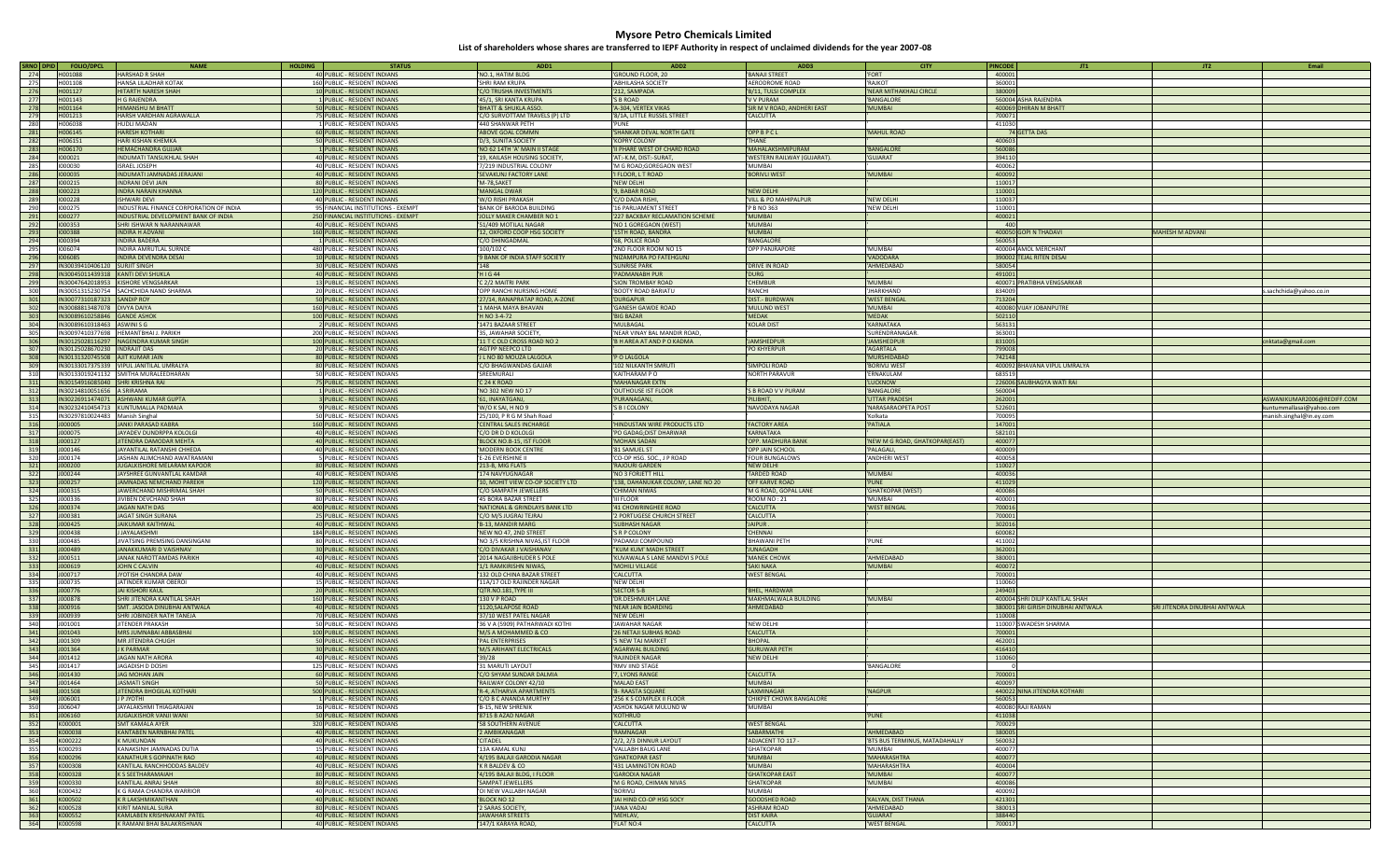| SRNO DPID  | <b>FOLIO/DPCL</b>  | <b>NAME</b>                                       | <b>HOLDING</b> | <b>STATUS</b>                                                | ADD <sub>1</sub>                           | ADD <sub>2</sub>               | ADD3                         | <b>CITY</b>                   | <b>PINCODE</b><br>JT1                     | JT <sub>2</sub><br>Email |
|------------|--------------------|---------------------------------------------------|----------------|--------------------------------------------------------------|--------------------------------------------|--------------------------------|------------------------------|-------------------------------|-------------------------------------------|--------------------------|
| 365        | K000693            | <b>KIRAN SING BOTHRA</b>                          |                | 25 PUBLIC - RESIDENT INDIANS                                 | 11 A SAMBHU BABU LANE                      | 'GROUND FLOOR                  | CALCUTTA                     | 'WEST BENGAL                  | 700020                                    |                          |
| 366        | K000721            | <b>MRS KRISHNA MITTAL</b>                         |                | 80 PUBLIC - RESIDENT INDIANS                                 | C/O S K MITTAL                             | '3 AE-28 OBRA COLONY           | OBRA                         | 'MIRZAPUR                     | 231219                                    |                          |
| 367        | K000726            | <b>KRISHAN MAGGON</b>                             |                | 40 PUBLIC - RESIDENT INDIANS                                 | 2892 SAGAR STREET                          | 'MORI GATE                     | DELHI                        |                               | 110006                                    |                          |
| 368        | K000735            | <b>KUNWAR PAL GUPTA</b>                           |                |                                                              | H NO 804 GALI                              | 'NO. 48, TRI NAGAR             | DELHI                        |                               | 110035                                    |                          |
|            |                    |                                                   |                | 40 PUBLIC - RESIDENT INDIANS                                 |                                            |                                |                              |                               |                                           |                          |
| 369        | K000752            | KESHEO PRASAD NAYAK                               |                | 40 PUBLIC - RESIDENT INDIANS                                 | TYPE III/51 SHASHTRI NAGAR                 | 'GANDHI ROAD                   | <b>GWALIOR 2</b>             | MADHYA PRADESH                | 474002                                    |                          |
| 370        | K000802            | KRISHNA PRASAD VERMA                              |                | 40 PUBLIC - RESIDENT INDIANS                                 | C/O SHRI MATHURA PRASAD VERMA              | '303 BASHIRATGANJ              | LUCKNOW                      |                               | 226004                                    |                          |
| 371        | K000818            | <b>K S SITALAKSHMI</b>                            |                | <b>15 PUBLIC - RESIDENT INDIANS</b>                          | '94 TOWN RAILWAY STATION ROAD              | 'NEHU STREET                   | SALEM <sub>1</sub>           | TAMIL NADU                    | 636001                                    |                          |
| 372        | K000839            | KRISHNA SASTRY ADDEPALLI                          |                | 80 PUBLIC - RESIDENT INDIANS                                 | 408B, ANNAPURNA BLOCK                      | 'ADITY ENCLAVE                 | AMEENPET                     | 'HYDERABAD                    |                                           |                          |
| 373        | K000857            | <b>KAMLESH ARORA</b>                              |                | 25 PUBLIC - RESIDENT INDIANS                                 | 141 ALKAPURI                               | 'ALWAR                         |                              |                               | 301001                                    |                          |
| 374        | K000865            | KANWAR BHAN KAPOOR                                |                | 40 PUBLIC - RESIDENT INDIANS                                 | 1189 BARA DARI                             | 'BEHIND NOVELTY CINEMA         | DELHI                        |                               | 110006                                    |                          |
|            | K000879            |                                                   |                |                                                              |                                            |                                |                              |                               |                                           |                          |
| 375        |                    | KISHAN CHANDRA PANT                               |                | 120 PUBLIC - RESIDENT INDIANS                                | 'M-77-B OBSERVATORY QRS                    | 'LODI ROAD                     | <b>NEW DELHI</b>             |                               | 110003                                    |                          |
| 376        | K000909            | <b>KALAWATI TANDON</b>                            |                | 40 PUBLIC - RESIDENT INDIANS                                 | C/O L N TANDON U.JA 6                      | 'VIJAYANAGAR                   | KOTA                         | <b>RAJASTHAN</b>              | 324005                                    |                          |
| 377        | K000943            | KRISHAN CHANDER BHATIA                            |                | 30 PUBLIC - RESIDENT INDIANS                                 | -369, DEFENCE COLONY                       | 'NEW DELHI                     |                              |                               | 110024                                    |                          |
| 378        | K000951            | <b>KRISHAN LAL</b>                                |                | 80 PUBLIC - RESIDENT INDIANS                                 | 1684 S P MUKERJEE MARG                     | 'DELHI                         |                              |                               | 110006                                    |                          |
| 379        | K000955            | KRISHNA MURTY VEDANTAM                            |                | 80 PUBLIC - RESIDENT INDIANS                                 | C/O DR V S R MURTY                         | '9/3 EAST PATEL NAGAR          | <b>NEW DELHI</b>             |                               | 110008                                    |                          |
| 380        | K000958            | <b>KIRAN CHANDRA</b>                              |                | 30 PUBLIC - RESIDENT INDIANS                                 | CHIEF MANAGER (TRNG) SBI                   | 'STAFF TRAINING CENTRE         | "GYAN-DEEP",BHAWAN           | BARAMASIA CIRCULAR ROAD       | 814112                                    |                          |
|            |                    | <b>KRISHNAN THIAGARAJA IYER</b>                   |                |                                                              |                                            |                                |                              |                               |                                           |                          |
| 381        | K000967            |                                                   |                | 40 PUBLIC - RESIDENT INDIANS                                 | C/O RACOLD APPLIANCES PVT LTD              | 'MUMBAI POONA ROAD             | <b>PIMPRI</b>                | <b>POONA</b>                  | 411018                                    |                          |
| 382        | K001061            | KRISHNAKANT KANCHANLAL PARIKH                     |                | 40 PUBLIC - RESIDENT INDIANS                                 | <b>NARSINHJI S TEMPLE</b>                  | 'SARAIYAS KHADKI               | OPP NARASINHJI S POLE        | <b>BARODA</b>                 | 390001                                    |                          |
| 383        | K001113            | KISHAN JAMNADAS PATNI                             |                | 80 PUBLIC - RESIDENT INDIANS                                 | THANAWALLA BUILDING                        | '2ND FLOOR ROOM NO 9           | <b>4 BHAJIPALA LANE</b>      | 'MUMBAI                       | 400003                                    |                          |
| 384        | K001142            | K HASSAN SAHEB                                    |                | 40 PUBLIC - RESIDENT INDIANS                                 | CANARA BANK                                | 'KODANDARAMPURAM BRANCH        | <b>BANGALORE</b>             |                               | 560003                                    |                          |
| 385        | K001194            | K GOPAL                                           |                | 80 PUBLIC - RESIDENT INDIANS                                 | 10/211 DILILAVATI BUILDING                 | 'DR AMBEDKAR ROAD              | MATUNGA                      | 'MUMBAI                       | 400010                                    |                          |
| 386        | K001314            | <b>KRISHNA DEO MISHRA</b>                         |                | 40 PUBLIC - RESIDENT INDIANS                                 | THE BENGAL PAPER MILL CO LTD               | '14 NETAJI SUBHAS ROAD         | <b>CALCUTTA</b>              | <b>'WEST BENGAL</b>           | 700001                                    |                          |
|            |                    |                                                   |                |                                                              |                                            |                                |                              |                               |                                           |                          |
| 387        | K001359            | <b>KEDAR NATH MAHESHWAR</b>                       |                | 40 PUBLIC - RESIDENT INDIANS                                 | HASTING MILL LTD                           | 'P O RISHRA                    | <b>DIST HOOGLY</b>           | 'WEST BENGAL                  | 712248                                    |                          |
| 388        | K001391            | <b>KRISHNA KUMAR GUPTA</b>                        |                | 25 PUBLIC - RESIDENT INDIANS                                 | 77 PREM NAGAR SUBZI MANDI                  | 'DELHI                         |                              |                               | 110007                                    |                          |
| 389        | K001397            | KOKILA C SHAH                                     |                | 25 PUBLIC - RESIDENT INDIANS                                 | 'NOVELTY TEA HOUSE                         | 'NO 175, MINT STREET           | CHENNAI                      |                               | 600003                                    |                          |
| 390        | K001413            | KASTURI LALL OBEROI                               |                | 15 PUBLIC - RESIDENT INDIANS                                 | 11A/17 OLD RAJINDER NAGAR                  | 'NEW DELHI                     |                              |                               | 110060                                    |                          |
| 391        | K001492            | MR.KRISHAN BHAGWAN SHARMA                         |                | 40 PUBLIC - RESIDENT INDIANS                                 | <b>MR.BHAGWAN SHARMA</b>                   | 'P-29, N.D.S.E.II              | NEW DELHI                    |                               | 110049                                    |                          |
| 392        | K001499            | <b>KRISHAN LAL AHUJA</b>                          |                | 40 PUBLIC - RESIDENT INDIANS                                 | E-533 GREATER KAILASH-II                   | 'NEW DELH                      |                              |                               | 110048                                    |                          |
| 393        | K001515            | K P GARG                                          |                |                                                              |                                            | <b>'MUNIRKA</b>                |                              |                               | 110067                                    |                          |
|            |                    |                                                   |                | 40 PUBLIC - RESIDENT INDIANS                                 | C 13/A DDA FLATS                           |                                | NEW DELHI                    |                               |                                           |                          |
| 394        | K001561            | K RAGHUNATH SHENOY                                |                | 40 PUBLIC - RESIDENT INDIANS                                 | DOOR NO 6, 1ST FLOOR, 1ST CROSS            | 'RAJARAM MOHAN ROY EXTENSION   | <b>BANGALORE</b>             |                               | 560027                                    |                          |
| 395        | K001567            | KESHAVRAO NARAYAN RAO DIXIT                       |                | 40 PUBLIC - RESIDENT INDIANS                                 | C/O DR ANANTRAO NURSING HOME               | 'RAICHUR                       | KARNATAKA                    |                               | 584101                                    |                          |
| 396        | K001578            | MISS KRISHNA RAUII VARDE                          |                | 600 PUBLIC - RESIDENT INDIANS                                | 'MISTRI BUILDING, I FLOOR                  | 'ROOM NO 9, NEAR POST OFFICE   | JOGESHWARI WEST              | <b>MUMBAI</b>                 | 400060                                    |                          |
| 397        | K001620            | MR KARAN MAGANLAL KHANSAHEB                       |                | 160 PUBLIC - RESIDENT INDIANS                                | SONAWALA BLDG                              | '8/B III FLOOR                 | <b>SLEATER ROAD</b>          | TARDEO                        | 400007 KOKILA KARAN KHANSAHEB             |                          |
| 398        | K001679            | MR KHANBADKONE BABANNA SHET                       |                | 80 PUBLIC - RESIDENT INDIANS                                 | SENIOR MANAGER, CANARA BANK                | 'PLOT NO. 108                  | <b>SHIRUN PARK</b>           | VIDYANAGAR                    | 580021                                    |                          |
| 399        | K001725            | SMT KIRAN KANAIYAI AI SHAH                        |                | 40 PUBLIC - RESIDENT INDIANS                                 | B-16 TEJKIRAN CO OP HSG LTD                | 'RAM MANDIR ROAD               | VILE-PARLE                   | MUMBAI                        | 400057                                    |                          |
|            |                    |                                                   |                |                                                              |                                            |                                |                              |                               |                                           |                          |
| 400        | K001905            | SMT KRISHNA DEVI                                  |                | 10 PUBLIC - RESIDENT INDIANS                                 | 148, STATE BANK NAGAR                      | 'OUTER RING ROAD               | PASCHIM VIHAR                | 'NEW DELHI                    | 110063 SATISH GIRHOTRA                    |                          |
| 401        | K002013            | KOKILA TRIKAMLAL BHAVSAR,                         |                | 80 PUBLIC - RESIDENT INDIANS                                 | C-124, NATHIBA NAGAR, SOC.NO.1             | 'HARNI ROAD                    | OPP. SAVAD MUNICIPAL-        | <b>CORPORATION SCHOOL</b>     | 390006 SHRI CHANDRAKANT TRIKAMLAL GHAVSAR |                          |
| 402        | K002057            | KALIDAS BANERJEE                                  |                | 160 PUBLIC - RESIDENT INDIANS                                | 4 PANCHANAMTOLA LANE                       | 'PO BHOWLEASAR                 | CALCUTTA                     | 'WEST BENGAL                  | 700012                                    |                          |
| 403        | K002108            | KOMBALAM DEVARAJAN                                |                | <b>15 PUBLIC - RESIDENT INDIANS</b>                          | H-33 NOOTAN NAGAR                          | <b>'TURNER ROAD</b>            | <b>BANDRA WEST</b>           | 'MUMBAI                       | 400050 KANNAN DEVARAJAN                   | <b>SAMPATH DEVERAJAN</b> |
| 404        | K002275            | KIRTI HARSHVADAN JADAWALA                         |                | 240 PUBLIC - RESIDENT INDIANS                                | <b>B/6 VISHRAM FLATS</b>                   | 'NEAR SHRIJIBAG FLATS          | BEHIND NAVARANGPURA          | 'POLICE CHOWK, AHMEDABAD      | 380009                                    |                          |
| 405        | K002308            | SHRI KRISHAN KUMAR URFROI                         |                | 200 PUBLIC - RESIDENT INDIANS                                | '54/3 HANUMAN ROAD                         | 'NEW DELHI                     |                              |                               | 110001                                    |                          |
|            |                    |                                                   |                |                                                              |                                            |                                |                              |                               | 400057                                    |                          |
| 406        | K002322            | SMT KUMUD PRADIP JOSHI                            |                | 200 PUBLIC - RESIDENT INDIANS                                | 202, PADMAVATHI PALACE                     | '2ND FLOOR, MANDA PATKAR ROAD  | <b>VILE PARLE EAST</b>       | 'MUMBAI                       |                                           |                          |
| 407        | K002407            | MR KETAN I PAREKH                                 |                | 60 PUBLIC - RESIDENT INDIANS                                 | <b>4. RAWAL BUILDING</b>                   | 'KARANI LANE                   | <b>GHATKOPAR (W)</b>         | <b>MUMBAI</b>                 | 400086                                    |                          |
| 408        | K002497            | <b>SMT K VATSALA</b>                              |                | 2 PUBLIC - RESIDENT INDIANS                                  | '4-1-81/1, SREERAMANEEYAM FLATS            | 'BHAVANINAGAR                  | NACHARAM                     |                               | 501507 SHRI K RAJENDRA KUMAR (MINOR)      |                          |
| 409        | K002518            | K S LAMBA                                         |                | 30 PUBLIC - RESIDENT INDIANS                                 | 6/83, RAJINDER NAGAR (OLD)                 |                                |                              |                               | 110060 GAJINDER KAUR                      |                          |
|            |                    |                                                   |                |                                                              |                                            |                                |                              |                               |                                           |                          |
| 410        | K002532            | K BALASUBRAMANIAN                                 |                | 40 PUBLIC - RESIDENT INDIANS                                 | <b>J.COMPLEX</b>                           | '702, JUNCTION ROAD            | VRI DHACHALAM                |                               | 606001                                    |                          |
|            |                    |                                                   |                |                                                              |                                            |                                |                              |                               |                                           |                          |
| 411        | K002535            | <b>KUSUMLATA AGRAWAI</b>                          |                | 80 PUBLIC - RESIDENT INDIANS                                 | C/O KAMALA BIRI FACTORY                    | 'P N GHOSH STREET              | <b>PURULIA</b>               |                               | 723101 PRADIP KUMAR AGRAWAL               |                          |
| 412        | K002555            | KHULSHED NASALVERYEE JAMSHEDJI DADY               |                | 160 PUBLIC - RESIDENT INDIANS                                | 141E, MOUTE ROSA                           | 'DADY SETH LANE                | <b>AUGUST KRANTI MARG</b>    | <b>MUMBAI</b>                 | 400036 NERGES KHULSHED DADY               |                          |
| 413        | K002562            | <b>KANTA P DESAI</b>                              |                | 80 PUBLIC - RESIDENT INDIANS                                 | 3/17, HAJI ALI                             | 'MUNICIPAL OFFICERS COLONY     | <b>HAJI ALI PARK</b>         | 'MUMBAI                       | 400034                                    |                          |
| 414        | K002572            | KAUSHALYA DADU                                    |                | 260 PUBLIC - RESIDENT INDIANS                                | -12/25 RAJOURI GARDEN                      | 'NEW DELHI                     |                              |                               | 110027                                    |                          |
| 415        | K002622            | KORATLA COMMERCIAL FINANCE LTD                    |                | 30 CORPORATE BODIES - DOMESTIC COMPANIES                     | 'H.NO. 3-6-393/1                           | 'ROAD NO. 3                    | <b>HIMAYATNAGAR</b>          | <b>HYDERABAD</b>              | 500029                                    |                          |
| 416        | K002658            | <b>KAUSHAL OALAL</b>                              |                | 25 PUBLIC - RESIDENT INDIANS                                 | '602/604, TIME SQUARE                      | 'C.G. ROAD,                    | <b>ELLISBRIDGE</b>           | 'AHMEDABAD                    | 380006 ASHISH N SHAH                      |                          |
| 417        | K002702            | KAMLA BATTA                                       |                | 160 PUBLIC - RESIDENT INDIANS                                | E - 76                                     | 'SEC - 21                      | <b>NOIDA</b>                 |                               | 201301 RITU BATTA                         |                          |
|            |                    |                                                   |                |                                                              | $E - 76$                                   |                                |                              |                               |                                           |                          |
| 418        | K002703            | KAMLA BATTA                                       |                | 480 PUBLIC - RESIDENT INDIANS                                |                                            | 'SEC - 21                      | <b>NOIDA</b>                 |                               | 201301 ANIL BATTA                         |                          |
| 419        | K002706            | K GOPALA KRISHNA MURTY                            |                | 160 PUBLIC - RESIDENT INDIANS                                | 'HOUSE NO.3-16                             | 'RATNA NIVAS                   | BEHIND SURYAMAHAL THEATRE    | VAKALAPUDI                    | 533005 A B SANKARA SASTRY                 |                          |
| 420        | K002708            | KAILASH MANTRY                                    |                | 5 PUBLIC - RESIDENT INDIANS                                  | '48-B, HANUMAN BLDG                        | '308, PERIN NARIMAN STREET     | OPP CENTRAL LIBRAQY, FORT    | <b>MUMBAI</b>                 | 400001                                    |                          |
| 421        | K002722            | KAPILA BHARATKUMAR PATEL                          |                | 60 PUBLIC - RESIDENT INDIANS                                 | 21, BHARAT KUNJ SOCIETY                    | 'MITHAKHALI                    | <b>ELLISBRIDGE</b>           | 'AHMEDABAD                    | 380006 BHARAT SHANKARLAL PATEL            |                          |
| 422        | K002751            | KANDVLA NAGA VENKATA RAVINDRA                     |                | 10 PUBLIC - RESIDENT INDIANS                                 | <b>RAJ MEDICALS</b>                        | 'NUZVID                        | <b>KRISHNA DIST</b>          | <b>ANDHRA PRADESH</b>         | 521201                                    |                          |
| 423        | K002788            | KIRTI KEVALCHAND MEHTA                            |                | 10 PUBLIC - RESIDENT INDIANS                                 | ROOM NO 4, CHITRAKUT CO-OP                 | 'HOUSING SOCIETY               | OFF NEW SHAKTI MILLS         | 'DR AMBEDKAR ROAD             | 400601                                    |                          |
| 424        | K002795            | K A KISHORE KUMAR                                 |                | 1 PUBLIC - RESIDENT INDIANS                                  | SREE ASWATHANARAYANA TEXTILES              | 'CLOTH MERCHANTS, MAIN BAZAAR  | D.NO.15-3-439                | <b>HINDUPUR</b>               | 515201 K A ASWATHANARAYANA                |                          |
| 425        | K002864            | KAUSHIK RAJNIKANT DOSHI                           |                | 100 PUBLIC - RESIDENT INDIANS                                | C/O RAHUL RAVINDRA VEDAK                   | 'SIDDHI APARTMENT, 1ST FLOOR   | FLAT NO.5, PLOT NO.10        | JAGRUT GALI, WADAWALI SECTION | 421501                                    |                          |
| 426        | K002913            | KAUSHALYA DEVI JOSHI                              |                |                                                              |                                            | 'JAWAHARNAGAR                  | <b>DELHI</b>                 |                               | 110007                                    |                          |
|            |                    |                                                   |                | 160 PUBLIC - RESIDENT INDIANS                                | 'B/12 NEW CHANDRAVAL ROAD                  |                                |                              |                               |                                           |                          |
| 427        | K006004            | K CHOODAMANI                                      |                | 3 PUBLIC - RESIDENT INDIANS                                  | SRI NARASTUSHA KRUPA                       | '88. NEHRU ROAD                | GIRINAGAR                    | BANGALORE                     | 560085 USHADEVI                           |                          |
| 428        | K006065            | KHIMJI MEGHJI GOSHER                              |                | 16 PUBLIC - RESIDENT INDIANS                                 | '82/83 PIPPERMENTWALA ESTATE               | 'STATION ROAD BHANDUP WEST     | <b>MUMBAI</b>                |                               | 400078 DHANBAI KHIMJI GOSHER              | PRADIP KHIMJI GOSHER     |
| 429        | K006066            | <b>KHODIDAS PATEL</b>                             |                | 8 PUBLIC - RESIDENT INDIANS                                  | 'B/II/96, P T SECTOR II                    | 'PO : PETROCHEMICALS TOWNSHIP  | <b>BARODA</b>                |                               | 391345                                    |                          |
| 430        | K006293            | KRIPANARAYAN SRIVASTVA                            |                | 10 PUBLIC - RESIDENT INDIANS                                 | 'B-16 BHARTIYA AGENCY                      | '71.B.R.B.B. ROAD              |                              |                               | 700001                                    |                          |
| 431        | L000020            | LAXMICHAND SANGHVI                                |                | 40 PUBLIC - RESIDENT INDIANS                                 | C/O PRINCIPAL R L SANGHVI                  | 'H L COLLEGE OF COMMERCE       | NAVRANGPURA                  | <b>AHMEDABAD</b>              | 380009                                    |                          |
| 432        | L000127            | LACHMI DIPCHAND MERANI                            |                | 40 PUBLIC - RESIDENT INDIANS                                 | 37-A SINDHU BAUG                           | <b>TILAK ROAD</b>              | <b>GHATKOPAR</b>             | <b>MUMBAI</b>                 | 400077                                    |                          |
| 433        | L000173            | LALIT KUMAR SARAFF                                |                | 40 PUBLIC - RESIDENT INDIANS                                 | 219 CHITTARANJAN AVENUE                    | 'CALCUTTA                      | <b>WEST BENGAL</b>           |                               | 700006                                    |                          |
| 434        | L000177            |                                                   |                |                                                              |                                            | 'CALCUTTA                      | <b>WEST BENGAL</b>           |                               | 700006                                    |                          |
|            |                    | LOKENDRA NATH CHATURVEDI                          |                | 40 PUBLIC - RESIDENT INDIANS                                 | 21/2 MAHENDRA GOSWAMI LANE                 |                                |                              |                               |                                           |                          |
| 435        | L000218            | N TANDON                                          |                | 40 PUBLIC - RESIDENT INDIANS                                 | '416, VIGYAN NAGAR                         | 'KOFA                          | RAJASTHAN                    |                               | 324005                                    |                          |
| 436        | L000260            | LALCHAND UDHAWDAS BHATIA                          |                | 40 PUBLIC - RESIDENT INDIANS                                 | C/O ASHOK LALCHAND BHATIA                  | 'SHAMIKA BLDG. SHOP NO.3       | GANESH BAUG, GOKALE ROAD     | 'MULUND EAST                  | 400081                                    |                          |
| 437        | L000295            | LEELAVATHY K NAYAR                                |                | 120 PUBLIC - RESIDENT INDIANS                                | 71 LUZ AVENUE                              | 'MYLAPORE                      | <b>HENNAI</b>                | TAMIL NADU                    | 600004                                    |                          |
| 438        | L000331            | <b>LAXMI NARAYAN PUROHIT</b>                      |                | 40 PUBLIC - RESIDENT INDIANS                                 |                                            | '34 NETAJI SUBHAS ROAD         | II FLOOR,                    | 'CALCUTTA                     | 700001                                    |                          |
| 439        | L000347            | LAXMI SADANI                                      |                | 40 PUBLIC - RESIDENT INDIANS                                 | C/O M L SADANI                             | '2 CHURCH LANE                 | <b>II FLOOR</b>              | 'CALCUTTA                     | 700001                                    |                          |
| 440        | L000354            | LOK NATH AHUJA                                    |                | 40 PUBLIC - RESIDENT INDIANS                                 | 111/198, VIJAY PATH                        | 'AGGARWAL FARM                 | <b>JAIPUR</b>                |                               | 302001                                    |                          |
| 441        | L000361            | <b>LAXMAN G SAMTANI</b>                           |                | 80 PUBLIC - RESIDENT INDIANS                                 | 7/4 HARRINGTON ROAD                        | 'CHENNAI                       | <b>TAMIL NADU</b>            |                               | 600031                                    |                          |
| 442        | L000363            | <b>LALIT KUMAR</b>                                |                | 40 PUBLIC - RESIDENT INDIANS                                 | 172,ASHOKA ENCLAVE                         | 'RLY.EMPLOYEES COLONY          | PEERANGARHI-ROHATAK ROAD.    | 'NEW DELHI                    | 110041                                    |                          |
|            |                    |                                                   |                |                                                              |                                            |                                |                              |                               |                                           |                          |
| 443        | L000364            | LAKHANLAL TAHILIANI                               |                | 40 PUBLIC - RESIDENT INDIANS                                 | E/401 (80 SQ YARDS)                        | 'OPP. S.P.M.COLLEGE            | TAGORE GARDEN EXTN           | 'NEW DELHI                    | 110027                                    |                          |
| 444        | L000463            | SMT.LAJWANTI MURLIDHAR KATARIA                    |                | 40 PUBLIC - RESIDENT INDIANS                                 | FLAT NO 13, III FLOOR                      | 'BANSI PARK, NARSINGH LANE     | MALAD (WEST)                 | <b>MUMBAI</b>                 | 400064                                    |                          |
| 445        | L000489            | LEELA VATI                                        |                | 80 PUBLIC - RESIDENT INDIANS                                 | 16/22 PUNJABI BAGH                         | 'NEW DELHI                     |                              |                               | 110026                                    |                          |
| 446        | L000513            | <b>LAKSHMI</b>                                    |                | 80 PUBLIC - RESIDENT INDIANS                                 | 16, SUBRAMANIA PILLAI STREET,              | 'S.S.COLONY                    | MADURAI.                     |                               | 625016 T S PADMANABHAN                    |                          |
| 447        | L000579            | SMT LATABEN RAMANLAL PARMAR                       |                | 160 PUBLIC - RESIDENT INDIANS                                | 24 GAJANAN PARK                            | 'DANILIMDA                     | AHMEDABAD                    |                               | 380                                       |                          |
| 448        | L000645            | L V KRISHNAMOORTHY                                |                | 50 PUBLIC - RESIDENT INDIANS                                 | TRISHUL FIN. SERVICES PVT LTD              | '13-G, MOTLIBAI WADIA BUILDING | S.A.BRELVI ROAD, FORT        | <b>MUMBAI</b>                 | 400001 R RAMNATH                          |                          |
|            |                    |                                                   |                |                                                              |                                            |                                |                              |                               |                                           |                          |
| 449        | L000658            | LOVINA MACHADO                                    |                | 50 PUBLIC - RESIDENT INDIANS                                 | VILLA NABSHINE                             | 'BEHIND JUNIOR COLLEGE         | P.O.UDUPI                    | KARNATAKA                     | 576101 NORMAN MACHADO                     |                          |
| 450        | L000665            | LAKSHMI NAGARAJAN                                 |                | 80 PUBLIC - RESIDENT INDIANS                                 | <b>HARBOUR HEIGHTS</b>                     | 'B-2, BUILDING, FLAT 12-C      | N A SAWANT MARG              | COLABA                        | 400005                                    |                          |
| 451        | L006001            | L MADHURANATH                                     |                | 1 PUBLIC - RESIDENT INDIANS                                  | 31   CROSS ROAD                            | 'GAVIPURAM EXTN                | <b>BANGALORE</b>             |                               | 560019                                    |                          |
| 452        | L006015            | <b>LAV R PALKAR</b>                               |                | 4 PUBLIC - RESIDENT INDIANS                                  | C/O A R PALKAR                             | '1/9 SWARUPANAND CO OP HSG SOC | DR. G G ROAD, JAIHIND COLONY | DOMBIVLI WEST                 | 400602 PRAKASH R PALKAR                   |                          |
| 453        | M000002            | THE MYSORE ACETATE & CHEMICALS CO LTD             |                | 16 CORPORATE BODIES - DOMESTIC COMPANIES                     | <b>MYSUGAR BUILDINGS</b>                   | 'SRI JAYACHAMARAJA WADIYAR RD  | <b>BANGALORE</b>             |                               | 560002                                    |                          |
| 454<br>455 | M000027<br>M000036 | MAHESH CHANDULAL SHAH<br>MUKESH KESHANLAL ACHARYU |                | 40 PUBLIC - RESIDENT INDIANS<br>40 PUBLIC - RESIDENT INDIANS | 81 GHANCHI-S POLE<br>'968 RAJAMETHA'S POLE | 'MANEK CHOWK<br>'KALUPUR ROAD  | AHMEDABAD<br>AHMEDABAD       | <b>GUJARAT</b>                | 380001<br>380001                          |                          |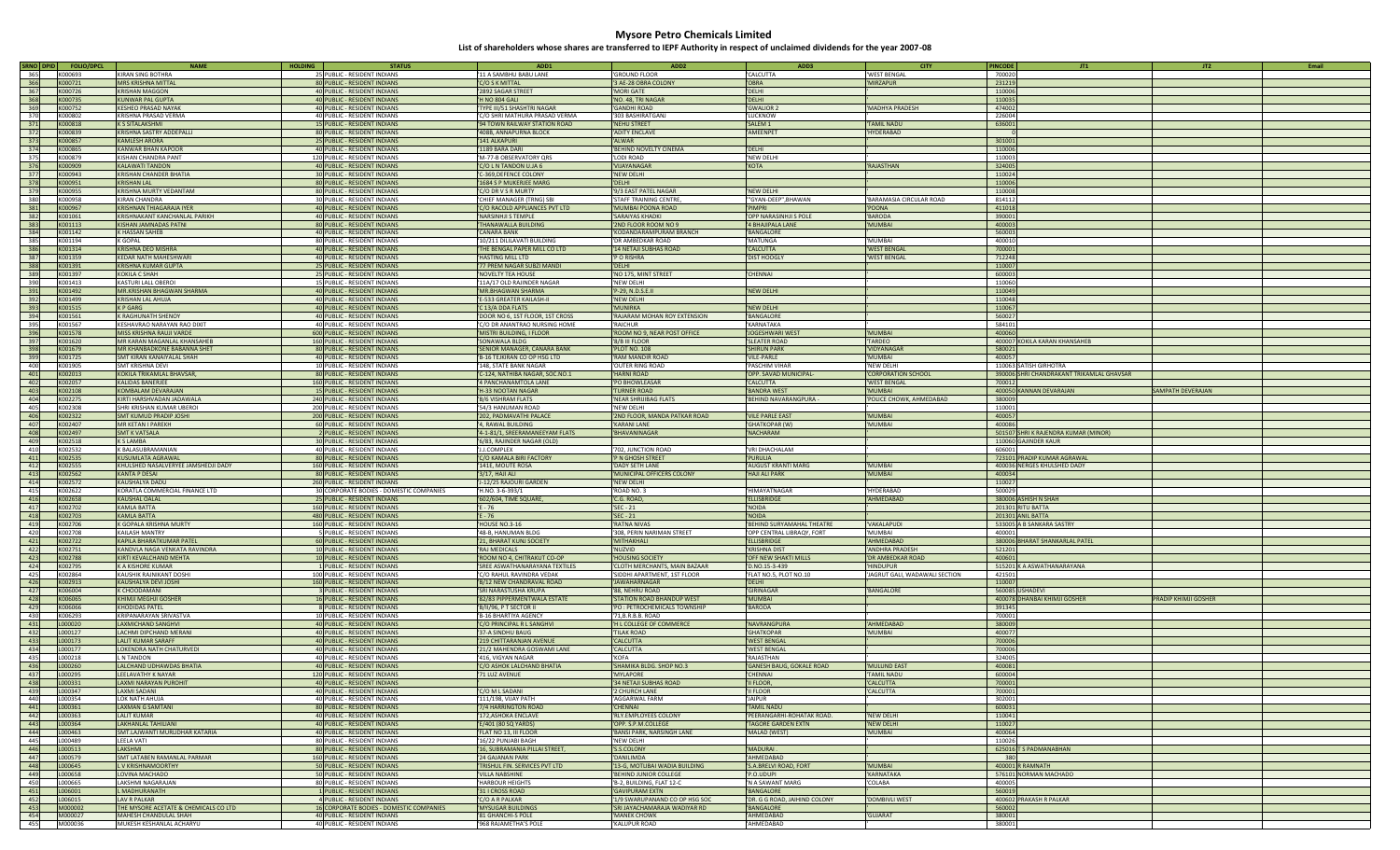| SRNO DPID<br><b>FOLIO/DPCL</b>   | <b>NAME</b>                                              | <b>HOLDING</b><br><b>STATUS</b>                               | ADD1                                         | ADD <sub>2</sub>                               | ADD3                                | <b>CITY</b>                     | <b>PINCODE</b>   | JT1                                | JT2                          | Email |
|----------------------------------|----------------------------------------------------------|---------------------------------------------------------------|----------------------------------------------|------------------------------------------------|-------------------------------------|---------------------------------|------------------|------------------------------------|------------------------------|-------|
| 456<br>M000044                   | MANUBHAI JAMNASHANKER SHUKLA                             | 40 PUBLIC - RESIDENT INDIANS                                  | <b>BAZAR MATAR</b>                           | 'DIST, KAIRA                                   | <b>GUJARAT</b>                      |                                 | 387530           |                                    |                              |       |
| 457<br>M000046                   | MADHUKAR DATTATRAYA POREDI                               | 100 PUBLIC - RESIDENT INDIANS                                 | 'H NO 83 RASTA PETH P O POONA                | 'POST, PUNE                                    | 'PUNE                               | 'MAHARASHTRA                    | 411011           |                                    |                              |       |
| 458<br>M000111                   | <b>MR MADHAVA KINI</b>                                   | 25 PUBLIC - RESIDENT INDIANS                                  | 'SYNDICATE BANK                              | 'SADAR BAZAR                                   | 'DELHI                              |                                 | 110006           |                                    |                              |       |
| 459<br>M000215                   | MR VASANT RAI DAVE                                       | 40 PUBLIC - RESIDENT INDIANS                                  | C/O-MR.BIPIN V.DAVE                          | '13 SHREY NAGAF                                | 'OSMANPUR                           | AURANGABAD                      | 431001           |                                    |                              |       |
| 460<br>M000217                   | MANOHAR M CHUGH                                          | 40 PUBLIC - RESIDENT INDIANS                                  | 'H/1 S S S NAGAR                             | 'KOLWADA                                       | 'MUMBAI                             | 'MAHARASHTRA                    | 400037           |                                    |                              |       |
| 461<br>M000227                   | MADHUSUDAN DINKERRAY TRIVEDI                             | 15 PUBLIC - RESIDENT INDIANS                                  | 23 MEHTA BLDG, KINGS CIRCLE                  | 'NEAR KHALSA COLLEGE                           | <b>MATUNGA</b>                      | 'MUMBAI                         | 400019           |                                    |                              |       |
| 462<br>M000270                   | MRUGAXI DHANANJAYA GOGHARI                               | 40 PUBLIC - RESIDENT INDIANS                                  | '5-B TRIVENI                                 | 'SWAMI VIVEKANAND ROAD                         | <b>SANTACRUZ</b>                    | 'MUMBAI                         | 400055           |                                    |                              |       |
| 463<br>M000288                   | MOHANLAL PRAN JIVANDAS POPAT                             | 40 PUBLIC - RESIDENT INDIANS                                  | 'INDIAN COMML.CO P LTD                       | 'IV FLOOR, NEW GREAT INS BLDG                  | 7, J TATA ROAD                      | 'CHURCHGATE RECLAMATION         | 400001           |                                    |                              |       |
| 464<br>M000312                   | SHRI MURARI AGARWAL                                      | 40 PUBLIC - RESIDENT INDIANS                                  | PIRAMAL MANSION                              | '235 DR D N ROAD                               | <b>MUMBAI</b>                       | 'MAHARASHTRA                    | 400001           |                                    |                              |       |
| 465<br>M000337                   | MANGALA ANIL CHIPLUNKAR                                  | 80 PUBLIC - RESIDENT INDIANS                                  | 16 MANISHA COLONY                            | 'BEHIND COURT                                  | AURANGABAD                          |                                 | 431001           |                                    |                              |       |
| 466<br>M000366                   | MATHURA PRASAD PALIWAL                                   | 30 PUBLIC - RESIDENT INDIANS                                  | <b>CHHAWANI BAZAR</b>                        | <b>UNUHLNUHL'</b>                              | <b>RAJASTAN</b>                     |                                 | 333001           |                                    |                              |       |
| 467<br>M000410                   | MOHAN TRIMBAK ASGEKAR                                    | 40 PUBLIC - RESIDENT INDIANS                                  | AVINASH ASH LANE                             | <b>'GOKHALE ROAD</b>                           | <b>NORTH DADAR</b>                  | 'MUMBAI                         | 400028           |                                    |                              |       |
| 468<br>M000411<br>469<br>M000417 | MANDAKINI MOHAN ASGEKAR<br>MADANLAL ROSHANLAL GUPTA      | 40 PUBLIC - RESIDENT INDIANS                                  | 'AVINASH ASH LANE<br>'ASSOCIATED ELECTRONICS | <b>'GOKHALE RD</b>                             | <b>NORTH DADAR</b><br>'MUMBAI       | 'MUMBAI<br>'MAHARASHTRA         | 400028<br>400007 |                                    |                              |       |
| 470<br>M000494                   | MAHENDRA NARAYAN GANDHE                                  | 80 PUBLIC - RESIDENT INDIANS<br>40 PUBLIC - RESIDENT INDIANS  | 26/695 NEHRU NAGARKURLA EAST                 | '357 LAMINGTON ROAD<br>'MUMBAI                 |                                     |                                 | 400024           |                                    |                              |       |
| 471<br>M000534                   | MANILAL KODARLAL SURA                                    | 40 PUBLIC - RESIDENT INDIANS                                  | 'SARAS SOCIETY, BANGLA NO 2                  | 'JANA VODA                                     | <b>ASHRAM ROAD</b>                  | 'AHMEDABAD                      | 380013           |                                    |                              |       |
| 472<br>M000759                   | MAHABIR PRASAD CHOUDHARY                                 | 40 PUBLIC - RESIDENT INDIANS                                  | 'C/O RESHOUTAR AGARWAL                       | '13/3 DR P.K. BANERJEE ROAD                    | <b>MULLICK FOTAK</b>                | 'HOWRAH                         | 711101           |                                    |                              |       |
| 473<br>M000820                   | <b>MANJIT SINGH MAKKAR</b>                               | 40 PUBLIC - RESIDENT INDIANS                                  | 'JK HOUSE 493-L                              | 'MODEL TOWN                                    | 'YAMUNA NAGAR                       | <b>HARYANA</b>                  | 135001           |                                    |                              |       |
| 474<br>M000850                   | <b>MANMOHAN SINGH SODHI</b>                              | 40 PUBLIC - RESIDENT INDIANS                                  | 108 KABIR APARTMENTS,                        | 'WESTERN EXPRESS HIGHWAY                       | 'ANDHERI(EAST)                      | 'MUMBAI                         | 400069           |                                    |                              |       |
| 475<br>M000873                   | <b>MADAN MOHAN</b>                                       | 30 PUBLIC - RESIDENT INDIANS                                  | 7/77 A TILAK NAGAR                           | 'KANPUR                                        | UTTAR PRADESH                       |                                 | 208001           |                                    |                              |       |
| 476<br>M000893                   | MEENAKSHI VISWANATHAN                                    | 120 PUBLIC - RESIDENT INDIANS                                 | 60 JOSIER STREET FLAT NO 3                   | 'NUNGAMBAKKAN                                  | <b>CHENNAI</b>                      | 'TAMIL NADU                     | 600034           |                                    |                              |       |
| 477<br>M000915                   | MALAN VASANT INDURKAR                                    | 120 PUBLIC - RESIDENT INDIANS                                 | 'PENT HOUSE NO 7 BAZNA BAUG                  | 'ALIBAG                                        |                                     |                                 | 402201           |                                    |                              |       |
| 478<br>M000927                   | <b>MAN MOHAN JERATH</b>                                  | 15 PUBLIC - RESIDENT INDIANS                                  | C/O MAN MOHAN JERATH (ADVOCATE)              | <b>INSIDE HATHI GATE</b>                       | NEAR D A V SCHOOL                   | 'AMRITSAR                       |                  |                                    |                              |       |
| 479<br>M000929                   | <b>MIRA KAPOOR</b>                                       | 40 PUBLIC - RESIDENT INDIANS                                  | 'NO 5 ORIGINAL ROAD                          | <b>'KAROL BAGH</b>                             | 'NEW DELHI                          |                                 | 110005           |                                    |                              |       |
| 480<br>M000956                   | <b>MANJU BHAT</b>                                        | 40 PUBLIC - RESIDENT INDIANS                                  | J-12/25 RAJOURI GARDEN                       | 'NEW DELHI                                     |                                     |                                 | 110027           |                                    |                              |       |
| 481<br>M000966                   | <b>MADAN LAL AZAD</b>                                    | 120 PUBLIC - RESIDENT INDIANS                                 | III D/2 N I T                                | 'FARIDABAD                                     |                                     |                                 | 121001           |                                    |                              |       |
| 482<br>M001027                   | <b>MADHU BHARDWAJ</b>                                    | 120 PUBLIC - RESIDENT INDIANS                                 | '28 PRASAD NAGAR                             | 'D D A FLATS (MIG)                             | <b>KAROL BAGH</b>                   | 'NEW DELHI                      | 110005           |                                    |                              |       |
| 483<br>M001030                   | MAHENDRA GOPALJI THANKI                                  | 80 PUBLIC - RESIDENT INDIANS                                  | 'PLOT 425, SECTOR 30                         | 'NEAR GURUDWARA                                | <b>CHH ROAD</b>                     | 'GANDHINAGAR                    | 382030           |                                    |                              |       |
| 484<br>M001095                   | M KRISHNA SHETTY                                         | 40 PUBLIC - RESIDENT INDIANS                                  | 'NO 18 KASTURBA ROAD                         | 'BANGALORE                                     | <b>KARNATAKA</b>                    |                                 | 560001           |                                    |                              |       |
| 485<br>M001098                   | MANORAMA V MITHANTHAYA                                   | 40 PUBLIC - RESIDENT INDIANS                                  | 'LAXMI SADAN                                 | 'P O INNANJE                                   | 'UDIPI                              | 'SOUTH KANARA TO                | 576138           |                                    |                              |       |
| 486<br>M001109                   | MOHAN ATMARAM CHANDWANI                                  | 40 PUBLIC - RESIDENT INDIANS                                  | 12, VIVEKANAND SOCIETY                       | 'NEAR VIMAL SOCIETY                            | MAKARPURA ROAD                      |                                 | 390009           |                                    |                              |       |
| 487<br>M001182                   | <b>MADHURI SINHA</b>                                     | 120 PUBLIC - RESIDENT INDIANS                                 | 'FLAT NO. 19, "MAYUR"                        | 'YASHODHAM, FILM CITY ROAD.                    | 'GOREGAON(E)                        | 'MUMBAI                         | 400063           |                                    |                              |       |
| 488<br>M001185                   | M ANANDA POOJARY                                         | 40 PUBLIC - RESIDENT INDIANS                                  | 'M.S. LUK CHAWL, R.NO.3                      | CHUNNA BHATTI S.V. ROAD                        | 'SANTA CRUZ(WEST)                   | 'MUMBAI                         | 400054           |                                    |                              |       |
| 489<br>M001210                   | MADHURI HARJIWAN BHATIA                                  | 25 PUBLIC - RESIDENT INDIANS                                  | 'DR AMBEDKAR ROAD                            | VIRAM MANSION                                  | 'MATUNGA                            | 'MUMBAI                         | 400019           |                                    |                              |       |
| 490<br>M001237                   | MATHURA PRASAD BOHARA                                    | 15 PUBLIC - RESIDENT INDIANS                                  | 'NEAR GOL MADHAI BALAJI                      | CHHAWANI BAZAR                                 | 'JHUNJHUNU (RAJASTHAN)              |                                 | 333001           |                                    |                              |       |
| 491<br>M001240                   | MAHNEDRA CHUNILAL GANDHI                                 | 120 PUBLIC - RESIDENT INDIANS                                 | 'C3/4 BIMANAGAR CO-OP.                       | 'HSG. SOC. LTD.                                | 'M V ROAD, ANDHERI EAST             | 'MUMBAI A S                     | 400069           |                                    |                              |       |
| 492<br>M001242                   | MADHUSUDAN NARAYAN MASURKAR                              | 40 PUBLIC - RESIDENT INDIANS                                  | 69E KASHINATH DHURU WADI                     | 'FER GUSSON ROAD                               | <b>LOWER PARE</b>                   | 'MUMBAI                         | 400013           |                                    |                              |       |
| 493<br>M001438                   | <b>MADAN LAL BERRY</b>                                   | 80 PUBLIC - RESIDENT INDIANS                                  | 'PREM BHAGWAN SADAN                          | '10178 ABDUL AZIZ ROAD                         | <b>KAROL BAGH</b>                   | 'NEW DELHI                      | 110005           |                                    |                              |       |
| 494<br>M001455                   | MANMOHINI AHLUWALIA                                      | 50 PUBLIC - RESIDENT INDIANS                                  | 'BW-97-A                                     | 'SHALIMAR BAGH                                 |                                     | 'DELHI                          | 110084           |                                    |                              |       |
| 495<br>M001482                   | <b>MANMOHAN LAL</b>                                      | 40 PUBLIC - RESIDENT INDIANS                                  | C/O SHRI RAM PRAKASH AHUJA                   | 'A-5/262 PASCHIM VIHAR                         | 'NEW DELHI                          |                                 | 110063           |                                    |                              |       |
| 496<br>M001484<br>497<br>M001488 | <b>MOHAN SINGH MADAHAR</b><br><b>MEHTAB SINGH CHADHA</b> | 40 PUBLIC - RESIDENT INDIANS<br>120 PUBLIC - RESIDENT INDIANS | 'EA-118 INDER PURI                           | 'NEW DELHI<br>'NEW DELHI                       |                                     |                                 | 110012<br>110015 |                                    |                              |       |
| 498<br>M001572                   | MR.NANDANLAL MAROO                                       |                                                               | D/25 MOTINAGAR                               |                                                | 'DANDELI                            |                                 |                  |                                    |                              |       |
| 499<br>M001609                   | MRS.MANJU BANERJEE                                       | 40 PUBLIC - RESIDENT INDIANS<br>320 PUBLIC - RESIDENT INDIANS | <b>I TYPE NO 11</b><br>'CB-93, SECTOR I      | 'BANGUR NAGAR<br>'SALT LAKE CITY               | 'CALCUTTA                           | 'NORTH KANARA                   | 581362<br>700064 |                                    |                              |       |
| 500<br>M001669                   | MANGALORE RAJAGOPAL                                      | 80 PUBLIC - RESIDENT INDIANS                                  | FLAT C-4 TULSI VIHAR                         | 'NEENA COOP HSG.SOC.LTD.                       | 'DR. ANNIE BESANT ROAD              | 'WORLI NAKA                     | 400018           |                                    |                              |       |
| 501<br>M001726                   | SMT.MANEKBEN SHAKERCHAND SHAH                            | 40 PUBLIC - RESIDENT INDIANS                                  | 3/8 TULSHI SHYAM APB                         | 'NAVA VADAJ ROAD                               | <b>AHMEDABA</b>                     | <b>'GUJARAT</b>                 |                  | 380013 SHRI AJIT SHAKERCHAND SHAH  |                              |       |
| 502<br>M001791                   | SMT.MEERA D.MUGVE                                        | 480 PUBLIC - RESIDENT INDIANS                                 | '30K                                         | 'GAMDEVI                                       | 'MUMBA                              | 'MAHARASHTRA                    |                  | 400007 SHRI N.D.MUGVE              |                              |       |
| 503<br>M001793                   | SMT.MEERA D.MUGVE                                        | 40 PUBLIC - RESIDENT INDIANS                                  | 30 K                                         | 'GAMDEVI                                       | 'MUMBA                              | 'MAHARASHTRA                    |                  | 400007 R.D.MUGVE                   | <b>SHRI N.D.MUGVE</b>        |       |
| 504<br>M001794                   | SMT.MEERA D.MUGVE                                        | 80 PUBLIC - RESIDENT INDIANS                                  | '30K                                         | 'GAMDEV                                        | 'MUMBAI                             | 'MAHARASHTRA                    |                  | 400007 SHRI N.D.MUGVE              | SHRI R.D.MUGVI               |       |
| 505<br>M001894                   | MRS MEERA DATTATRAYA MUGVE                               | 240 PUBLIC - RESIDENT INDIANS                                 | 30 K NAVRANGE MARG GAMDEVI                   | 'MUMBAI                                        | <b>MAHARASHTRA</b>                  |                                 |                  | 400007 NANDKUMAR D MUGVE           |                              |       |
| 506<br>M001899                   | SMT MEERA DATTATRAYA MUGVE                               | 160 PUBLIC - RESIDENT INDIANS                                 | 30 KASHIBAI NAVRANGE MARG                    | 'GAMDEVI                                       | 'MUMBAI                             | 'MAHARASHTRA                    | 400007           |                                    |                              |       |
| 507<br>M002314                   | MOHAN C HUDLI                                            | 1 PUBLIC - RESIDENT INDIANS                                   | '440 SHANIWAR PETH                           | 'OPP CHATRE GARAGE                             | 'PUNE                               | 'MAHARASHTRA                    |                  | 411030 SHRI SHRIKANT R ABHYANKAR   |                              |       |
| 508<br>M002530                   | SHRI MOHANLAL MAGANLAL SHAH                              | 120 PUBLIC - RESIDENT INDIANS                                 | 'SUPTD DIGAMBER JAIN BOARDING                | 'KHARCHIKAR KHANCHA                            | <b>RAOPURA BARODA</b>               |                                 |                  | 390001 SMT SHANTABEN MOHANLAL SHAH | SHRI ATULKUMAR MOHANLAL SHAH |       |
| 509<br>M002640                   | <b>MANUEL THOMAS</b>                                     | 40 PUBLIC - RESIDENT INDIANS                                  | 149, GREAMES ROAD                            | <b>THOUSAND LIGHTS</b>                         | <b>CHENNA</b>                       |                                 | 600006           |                                    |                              |       |
| 510<br>M002646                   | M A KHADEER                                              | 200 NON RESIDENT INDIANS - NON RESIDENT INDIANS               | 'P.BOX 8796                                  | 'RIYADH 11492                                  | <b>SAUDI ARABIA</b>                 |                                 |                  |                                    |                              |       |
| 511<br>M002691                   | <b>MAHARUDRA WAGHE</b>                                   | 160 PUBLIC - RESIDENT INDIANS                                 | 46A, NEW INDRALOK CO-OP                      | '59 OLD NAGARDAS ROAD                          | 'ANDHERI (E)                        | 'MUMBAI                         |                  | 400069 HOSHI POWVALLA              | <b>BERNARD DIAS</b>          |       |
| 512<br>M002724                   | <b>MANJU KAPOOR</b>                                      | 160 PUBLIC - RESIDENT INDIANS                                 | <b>CHANDAN BHAWAN</b>                        | '91, NEW GANESH GANJ                           | 'LUCKNOW                            |                                 | 226001           |                                    |                              |       |
| 513<br>M002786                   | M VIJAYALAKSHM                                           | 35 PUBLIC - RESIDENT INDIANS                                  | 'PLOT NO.875                                 | 'VASANTH NAGAR COLONY                          | <b>KUKATPALLY</b>                   | 'HYDERABAD                      | 500072           |                                    |                              |       |
| 514<br>M002800                   | MAHADEVAPPA M GONNAGAR                                   | 10 PUBLIC - RESIDENT INDIANS                                  | SHREE SAID BOARDING                          | 'NEAR BUS STAND POST ILKAI                     | <b>DIST BIJAPUR</b>                 | 'KARNATAKA                      | 587125           |                                    |                              |       |
| 515<br>M002806                   | <b>MOHAN LAL GUPTA</b>                                   | 30 PUBLIC - RESIDENT INDIANS                                  | '5 SHIV MOHAN MARKET                         | 'CHURCH ROAD                                   | 'ALWAR                              | 'RAJASTHAN                      | 301001           |                                    |                              |       |
| 516<br>M002819                   | MOHAMMED KHAJA SHAREEF                                   | 160 PUBLIC - RESIDENT INDIANS                                 | 'H.NO. 23-5-304/2                            | 'NEAR P.O. SHAH ALI BANDA                      | <b>HYDERABAD</b>                    |                                 |                  | 500265 MOHAMMED AZAM SHAREEF       |                              |       |
| 517<br>M002838                   | <b>MANJIRI SNAJAY BHARANE</b>                            | 80 PUBLIC - RESIDENT INDIANS                                  | S.NO. 8/8/2 KARVE NAGAR                      | 'LANE NO 3                                     | 'PUNE                               |                                 | 411052           |                                    |                              |       |
| 518<br>M002846<br>519<br>M002849 | <b>MAJOR OMPRAKASH GUPTA</b>                             | 60 PUBLIC - RESIDENT INDIANS                                  | 'FLAT 602.<br>113, EMBASSY CENTRE            | <b>BLDG NO. 6</b>                              | <b>BRAHMAND</b><br><b>BANGALORE</b> | 'AZADNAGAR                      | 832110           |                                    |                              |       |
| 520<br>M002859                   | <b>MAYA S MANGALORE</b><br><b>MALTI PANDEY</b>           | 10 PUBLIC - RESIDENT INDIANS<br>50 PUBLIC - RESIDENT INDIANS  | 'FLAT NO 104                                 | 'NO.11, CRESCENT ROAD<br>'NESTLE III, WING 'A' | PANDURANG BUDHKAR MARG              | 'MUMBAI                         | 560001<br>400013 |                                    |                              |       |
| 521<br>M002875                   | MIPA INVESTMENTS PVT LTD                                 | 160 CORPORATE BODIES - DOMESTIC COMPANIES                     | '63 MAKER CHAMBERS III                       | 'JAMANALAL BAJAJ ROAD                          | NARIMAN POINT                       | 'MUMBAI                         | 400021           |                                    |                              |       |
| 522<br>M002878                   | MUKUNDLAL PURUSHOTTAMDAS SHAH                            | 40 PUBLIC - RESIDENT INDIANS                                  | APANA GHAR KHARDIWAD                         | 'NEAR LEHRI PURA GATE                          | 'M.G. ROAD                          | 'BARODA                         |                  | 390001 SHANTABEN MUKUNDLAL SHAH    |                              |       |
| 523<br>M002881                   | MANISHA BHIKHABHAI PATEL                                 | 60 PUBLIC - RESIDENT INDIANS                                  | <b>LAXMINAGAR</b>                            | 'OLD LAXMIPURA                                 | <b>PALANPUR</b>                     | 'DIST: B.K                      | 385002           |                                    |                              |       |
| 524<br>M002903                   | MAHESH KUMAR SHARMA                                      | 75 PUBLIC - RESIDENT INDIANS                                  | 'D-137 III B                                 | 'KHETRINAGAR                                   | DUST JHUN-JHUN                      | 'RAJASTHAN                      |                  | 0 UMA RANI SHARMA                  |                              |       |
| 525<br>M002908                   | <b>M D VENKATESH</b>                                     | 1 PUBLIC - RESIDENT INDIANS                                   | 87/3 MALAKALA MARKET                         | <b>CT STREET</b>                               | <b>BANGALORE</b>                    |                                 | 560002           |                                    |                              |       |
| 526<br>M002941                   | <b>MANISH J MEHTA</b>                                    | 10 PUBLIC - RESIDENT INDIANS                                  | 10/305, NIRLON CO-OP HSG SOC                 | 'S V ROAD, SIDDHARTHA NAGAR                    | 'GOREGAON (WEST)                    | 'MUMBAI                         | 400062           |                                    |                              |       |
| 527<br>M002951                   | <b>MAMTA</b>                                             | 100 PUBLIC - RESIDENT INDIANS                                 | LORD KRISHNA JEWELLERS                       | <b>CHOWK BAZAR</b>                             | <b>JAGADHRI</b>                     |                                 | 135003           |                                    |                              |       |
| 528<br>M003003                   | MRIDULA GOELA                                            | 40 PUBLIC - RESIDENT INDIANS                                  | W/O LATE SH M.S GOELA                        | 'D11, KIDWAI NAGAR EAST                        | 'NEW DELHI                          |                                 | 110023           |                                    |                              |       |
| 529<br>M003092                   | MORAL FAIZ SIDDIOI                                       | 100 PUBLIC - RESIDENT INDIANS                                 | L.I.G. 3/6/267                               | <b>INFAR MARUTI SCHOO</b>                      | 'NEHRU NAGAF                        | 'REWA (M.P)                     |                  | 0 NOORJAHAN SIDDIQUI               |                              |       |
| 530<br>M003116                   | MURARILAL AGARWAL                                        | 1000 PUBLIC - RESIDENT INDIANS                                | C/O OLIVE TEX MILLS                          | 146, SHIVSHAKTI INDL. ESTATE                   | OPP. MITTAL INDL. ESTATE            | 'ANDHERI KURLA ROAD             | 400059           |                                    |                              |       |
| 531<br>M003234                   | <b>MAYA GIRISH SHAH</b>                                  | 100 PUBLIC - RESIDENT INDIANS                                 | '10, TAPOVAN SOCIETY                         | 'OPP. GHELANI PATROL PUMP                      | NIZAMPURA, BARODA                   |                                 |                  | 390002 GIRISH SHANTILAL SHAH       |                              |       |
| 532<br>M003245                   | M SURYANARAYANA RAO                                      | 25 PUBLIC - RESIDENT INDIANS                                  | '1200, SHRINIDHI, 6TH CROSS                  | 'III STAGE, BEML LAYOUT                        | 'RAJESHWARI NAGAR                   | 'BANGALORE                      |                  | 560039 B K SHANTA RAO              |                              |       |
| 533<br>M003279                   | <b>MUKESH SODHIA</b>                                     | 190 PUBLIC - RESIDENT INDIANS                                 | 'ROOM 3/1, ANNA BHAVAN                       | '87-C, DEVJI RATANSHI MARG                     | 'MUMBAI                             |                                 | 400009           |                                    |                              |       |
| 534<br>M006002                   | M C AGARWAL                                              | 150 PUBLIC - RESIDENT INDIANS                                 | 'NO.6, 1ST CROSS                             | 'BLOCK 5-A                                     | KORAMANGALA                         | 'BANGALORE                      |                  | 560034 SIGRID AGARWAL              |                              |       |
| 535<br>M006017                   | M RAVISHANKAR BHAT                                       | 4 PUBLIC - RESIDENT INDIANS                                   | 'ISHWARA KRIPA                               | 'BEHIND CAPITANLO SCHOOL                       | 'NEAR TENDEL THOTA                  | 'P.O. KANKANADY                 | 575002           |                                    |                              |       |
| 536<br>M006072                   | <b>MANISHA MAHESHWARI</b>                                | 10 PUBLIC - RESIDENT INDIANS                                  | 'C/O ANIL DAGA                               | 'P-82, CIT SCHEME VII (M)                      | <b>KAKURGACHI</b>                   | 'MANICKTATA MAIN ROAD, CALCUTTA | 700054           |                                    |                              |       |
| 537<br>M006131                   | MINAL ARUN SAVE                                          | 104 PUBLIC - RESIDENT INDIANS                                 | '13 ROOPAWALA TERRACE                        | 'LJ ROAD MAHIM                                 | 'MUMBAI                             |                                 |                  | 400016 NALINI SATYAWAN PATIL       |                              |       |
| 538<br>M006144                   | MOHANLAL TULSIDAS BHATIA                                 | 8 PUBLIC - RESIDENT INDIANS                                   | ""AMIRA NAGRI"                               | BLOCK NO.202/204, 2ND FLOOR                    | 'OPP. MAHELA MANDAL                 | 'KARJAT                         |                  | 410201 JASIBAI TULSIDAS BHATIA     |                              |       |
| 539<br>M006158<br>540<br>M006208 | MURLIDHAR MELWANI<br>M SEETHALAKSHMI                     | 80 PUBLIC - RESIDENT INDIANS<br>10 PUBLIC - RESIDENT INDIANS  | 'NO 32/1 KALYAN                              | '4 CROSS MALLESWARAM                           | 'BANGALORE                          |                                 | 560003           |                                    |                              |       |
| 541<br>M006212                   | MANISH SARDA                                             | 80 PUBLIC - RESIDENT INDIANS                                  | 'D-504 SHIVSHAKTI COMPLEX                    | 'S V ROAD DAHISAR EAST                         | 'MUMBAI                             |                                 | 400068           |                                    |                              |       |
| 542<br>M006282                   | MUJESHBHAI JASHVANTLAL PANCHAL                           | 80 PUBLIC - RESIDENT INDIANS                                  | 'NILA JASHVANTLAL PANCHAL                    | '402-403, SHASHWAT                             | 'OPP. GUJARAT COLLEGE               | ELLISBRIDGE, AHMEDABAD          | 380006           |                                    |                              |       |
| 543<br>M006283                   | <b>M SEETHALAKSHMI</b>                                   | 30 PUBLIC - RESIDENT INDIANS                                  | 'NO 32/1 KALYAN & CROSS                      | 'MALLESWARAM BANGALORE                         | 'BANGALORE                          |                                 |                  | 560003 V RAMASWAMY                 |                              |       |
| 544<br>M006377                   | MRUNMAYEE KHURJEKAR                                      | 80 PUBLIC - RESIDENT INDIANS                                  | "OMKAR"                                      | '14 SEVANAND HSG SOCIETY                       | 'SANTNAGAR                          | 'PUNE                           |                  | 411009 DHANAJAY KHURJEKAR          |                              |       |
| 545<br>M006454                   | <b>MADHURIMA SAHA</b>                                    | 60 PUBLIC - RESIDENT INDIANS                                  | 'SF 28                                       | 'SHASTRI NAGAR                                 |                                     | 'GHAZIABAD                      |                  |                                    |                              |       |
| 546<br>N000081                   | N HARI HARA IYER                                         | 40 PUBLIC - RESIDENT INDIANS                                  | <b>JUNIOR ACCOUNTANT</b>                     | 'C & DIVISION ONGS                             | 'BARODA                             | 'GUJARAT                        | 390009           |                                    |                              |       |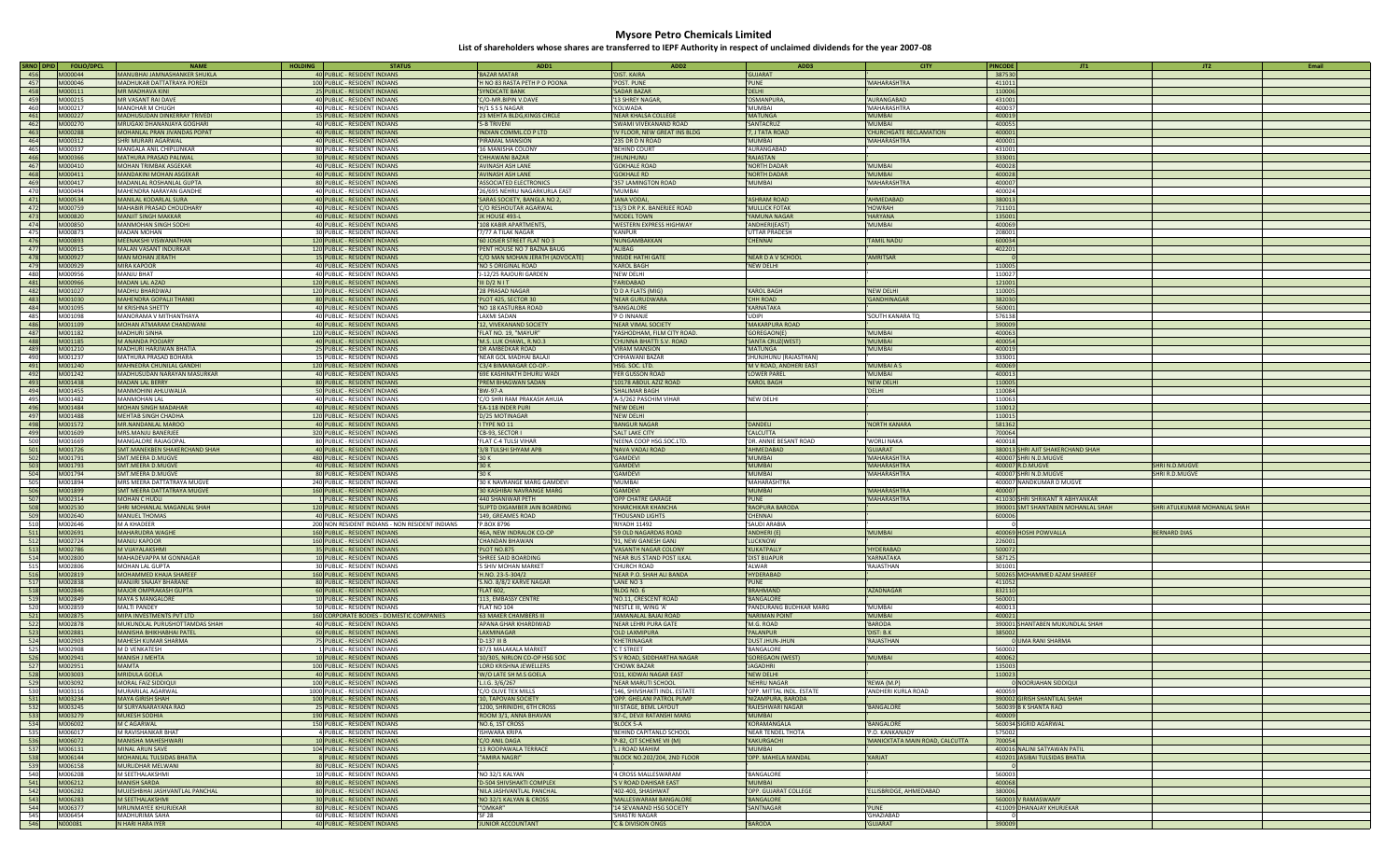| SRNO DPID  | <b>FOLIO/DPCL</b>  | <b>NAME</b>                                                      | <b>HOLDING</b><br><b>STATUS</b>                                          | ADD <sub>1</sub>                                           | ADD <sub>2</sub>                                        | ADD3                            | <b>CITY</b>                    | JT1<br><b>PINCODE</b>                                          | JT <sub>2</sub>           | Email |
|------------|--------------------|------------------------------------------------------------------|--------------------------------------------------------------------------|------------------------------------------------------------|---------------------------------------------------------|---------------------------------|--------------------------------|----------------------------------------------------------------|---------------------------|-------|
| 547        | N000082            | <b>NATWARLAL SONI</b>                                            | 40 PUBLIC - RESIDENT INDIANS                                             | <b>FATEGANJ SADAR BAZAR</b>                                | <b>BARODA FATEGANJ</b>                                  | <b>BARODA 2</b>                 | <b>GUIARAT</b>                 | 390002                                                         |                           |       |
| 548        | N000095            | VATVARLAL HARILAL SHAH                                           | 80 PUBLIC - RESIDENT INDIANS                                             | 555 MAIN MARKET                                            | DIST. KAIRA                                             | <b>DHARMAJ</b>                  | <b>GUJARAT</b>                 | 388430                                                         |                           |       |
| 549        | N000097            | <b>AVEEN PURSHOTTAMDAS SHAH</b>                                  | 120 PUBLIC - RESIDENT INDIANS                                            | "RACHNA"                                                   | BAJWADA, SAMADI POLE                                    | HIRALAL SHROFF ROAD             | <b>BARODA</b>                  | 390001                                                         |                           |       |
| 550        | N000204            | <b>NURANI KRISHNAN RAMANATHAN</b>                                | 40 PUBLIC - RESIDENT INDIANS                                             | C1, 203 LOK RACHANA COMPLEX                                | DARGAH ROAD                                             | MULUND WEST                     | MUMBAI                         | 400082                                                         |                           |       |
| 551        | N000276            | <b>IVANDARIA ISLAMINA MITIN</b>                                  | 40 PUBLIC - RESIDENT INDIANS                                             | <b>BHUTA NIVAS</b>                                         | BHAGAT SINGH ROAD                                       | VILE PARLE (WEST)               | <b>MUMBAI</b>                  | 400056                                                         |                           |       |
| 552        | N000280            | <b>PREM BECTOR</b>                                               | 40 PUBLIC - RESIDENT INDIANS                                             | 'B-202 RISING SUN CO-OP HSG SOCIETY                        | JUHU ROAD                                               | <b>MUMBAI</b>                   | MAHARASHTRA                    | 400054                                                         |                           |       |
| 553        | N000375            | NIRANJAN LAL AGARWALLA                                           | 80 PUBLIC - RESIDENT INDIANS                                             | 157 CHITTRANJAN AVENUE                                     | CALCUTTA                                                | 'WEST BENGAL                    |                                | 700007                                                         |                           |       |
| 554        | N000385            | <b>ARENDRA CHANDRA ROY</b>                                       | 40 PUBLIC - RESIDENT INDIANS                                             | 11/4 J.K. PAUL ROAD                                        | FLOOR, CALCUTTA                                         | <b>WEST BENGAL</b>              |                                | 700038                                                         |                           |       |
| 555        | N000393            | VRIPENDRA KRISHNA SAHA                                           | 80 PUBLIC - RESIDENT INDIANS                                             | 'PLOT 223,BLOCK-EC                                         | SALT LAKE CITY                                          | <b>CALCUTTA</b>                 | <b>WEST BENGAL</b>             | 700064                                                         |                           |       |
| 556        | N000456            | <b>VAVRATAN SINGHVI</b>                                          | 80 PUBLIC - RESIDENT INDIANS                                             | C/O THE T E C I LTD                                        | P O CHINGAVANAM                                         | 'DIST KOTTAYAM                  | <b>KERALA STATE</b>            | 686531                                                         |                           |       |
| 557        | N000474            | <b>V RAMACHANDRAN</b>                                            | 40 PUBLIC - RESIDENT INDIANS                                             | ORIENTAL FIRE & GEN INS CO LTD                             | UNIT LIC GI, P B NO 80                                  | MADAN MAHAL                     | <b>JABALPUR</b>                | 482001                                                         |                           |       |
| 558        | N000488            | <b>VIHAR KANA ROY</b>                                            | 30 PUBLIC - RESIDENT INDIANS                                             | 'C/O SHYAMAL ROY                                           | FLAT 12A, FOUNTAIN COURT                                | 3/1 MIDDLETON STREET            | 'CALCUTTA                      | 700071                                                         |                           |       |
| 559        | N000569            | <b>IANCHAND BAPUCHAND SHAH</b>                                   | 40 PUBLIC - RESIDENT INDIANS                                             | POST.TARADGAON TAL PHALTAN                                 | DIST.SATARA                                             | <b>MAHARASHTRA</b>              |                                | 415528                                                         |                           |       |
| 560        | N000633            | <b>VR RAMAN</b>                                                  | 40 PUBLIC - RESIDENT INDIANS                                             | 10 GANGAI AMMANKOIL STREET,                                | ROYAPETTAH                                              | <b>CHENNAI</b>                  | TAMIL NADU                     | 600014                                                         |                           |       |
| 561        | N000634            | N.R.LAKSHMANAN                                                   | 40 PUBLIC - RESIDENT INDIANS                                             | '940 SECTOR 1 C G S QUARTERS                               | <b>SION KOLIWADA</b>                                    | <b>MUMBAI</b>                   | <b>MAHARASHTRA</b>             | 400037                                                         |                           |       |
| 562        | N000727            | <b>VEELA CHIPLUNKAR</b>                                          | 40 PUBLIC - RESIDENT INDIANS                                             | 'H 7 NAVAL OFFICERS FLATS                                  | COLABA                                                  | <b>MUMBAI</b>                   | MAHARASHTRA                    | 400005                                                         |                           |       |
| 563        | N000768            | <b>VARUMANCHI ANJANEYA PRABHU</b>                                | 80 PUBLIC - RESIDENT INDIANS                                             | 'P-523, RAJA BASANTA ROY ROAD                              | CALCUTTA                                                | 'WEST BENGA                     |                                | 700029                                                         |                           |       |
| 564        | N000794            | <b>IARUMANCHI VASANTHA KUMARI</b>                                | 40 PUBLIC - RESIDENT INDIANS                                             | 'P 523                                                     | RAJA BASANTA ROY ROAD                                   | <b>CALCUTTA</b>                 | <b>WEST BENGAL</b>             | 700029                                                         |                           |       |
| 565        | N000829            | <b>ARIENDER JAIN</b>                                             | 40 PUBLIC - RESIDENT INDIANS                                             | '39 SWADESHI MARKET                                        | <b>SADAR BAZAR</b>                                      | 'DELHI                          |                                | 110006                                                         |                           |       |
| 566        | N000843            | NANAK CHAND RUSTAGI                                              | 40 PUBLIC - RESIDENT INDIANS                                             | 'WZ 255 LAJWANTI GARDEN                                    | NEW DELHI                                               |                                 |                                | 110046                                                         |                           |       |
| 567        | N000851            | <b>EETA RANI</b>                                                 | 40 PUBLIC - RESIDENT INDIANS                                             | C/O SHRI RAM PARKASH AHUJA                                 | 'A-5/262, PASCHIM VIHAR                                 | 'NEW DELHI                      |                                | 110063                                                         |                           |       |
| 568        | N000856            | <b>VEELAM KAPUR</b>                                              | 25 PUBLIC - RESIDENT INDIANS                                             | '257/3 SUBASH ROAD                                         | <b>GANDHI NAGAR</b>                                     | 'DELHI                          |                                | 110031                                                         |                           |       |
| 569        | N000989            | SMT NIRMALA R SHAH                                               | 80 PUBLIC - RESIDENT INDIANS                                             | 'PURUSHOTHAM KACHRA BLDG                                   | <b>NEW ROAD</b>                                         | <b>COCHIN</b>                   | KERALA                         | 682002                                                         |                           |       |
| 570        | N000999            | <b>IAGE GOWDA D</b>                                              | 100 PUBLIC - RESIDENT INDIANS                                            | '143/A, LOKHANDWALA COMPLEX                                | ANDHERI (W)                                             | <b>MUMBAI</b>                   |                                | 400028                                                         |                           |       |
| 571        | N001066            |                                                                  |                                                                          | 16 HARE STREET                                             |                                                         | 'WEST BENGAL                    |                                | 700001                                                         |                           |       |
| 572        | N001230            | M/S NAVIN UDYOG PROMOTIONS LTD<br><b>NITYANANDA CHAKRABORTY,</b> | 50 CORPORATE BODIES - DOMESTIC COMPANIES<br>60 PUBLIC - RESIDENT INDIANS | P.O. MOREPUKUR                                             | <b>CALCUTTA</b><br><b>RISHRA</b>                        | 'WEST BENGAL                    |                                |                                                                |                           |       |
| 573        | N001279            | <b>VIRAJKUMAR ROHATGI</b>                                        | 320 PUBLIC - RESIDENT INDIANS                                            |                                                            | PATNA CITY                                              | 'PATNA                          | <b>BIHAR</b>                   |                                                                |                           |       |
| 574        | N001311            | MR NARENDRAKUMAR ASHABHAI PATEL                                  |                                                                          | LALLU BABU LANE<br><b>NAVAPURA</b>                         | POST. SUNAV                                             | DIST. KAIRA                     | GUJARAT                        | 800008 SHALINI ROHATGI<br>388470 INDIRABEN NARENDRAKUMAR PATEL |                           |       |
| 575        | N001319            | MRS NARBADABAHEN PURSHOTTAM GODHANI                              | 40 PUBLIC - RESIDENT INDIANS<br>40 PUBLIC - RESIDENT INDIANS             | C/O MR P R GODHANI                                         | PROF OF BOTANY                                          | 'COLLEGE OF AGRICULTURE         | GUJARAT AGRICULTURE UNIVERSITY | 385506                                                         |                           |       |
| 576        | N001396            | NIKHIL G DESAI                                                   | 40 PUBLIC - RESIDENT INDIANS                                             |                                                            | GRANT RAOD MUMBAI 400 007                               |                                 |                                | 400007                                                         |                           |       |
| 577        | N001483            | MR NATVARLAL S PATEL                                             | 50 PUBLIC - RESIDENT INDIANS                                             | BLOCK NO 306 E-1 BHARAT NAGAR<br><b>6 SHRADDHA SOCIETY</b> | NEAR SANGHVI SCHOOL CROSSING                            | <b>NARANPURA</b>                | AHMEDABAD                      | 380013                                                         |                           |       |
|            | N001546            |                                                                  | 25 PUBLIC - RESIDENT INDIANS                                             |                                                            |                                                         |                                 | <b>MUMBAI</b>                  | 400023                                                         |                           |       |
| 578        | N001568            | <b>SHRI NAWAL J CHANDAK</b><br>I V RAMANA                        |                                                                          | <b>SHARES &amp; STOCK BROKER</b>                           | HAMAN HOUSE II FLOOR                                    | AMBAL DOSHI MARG<br>STREET NO.7 | <b>WEST MARREDPALLY</b>        | 500026                                                         |                           |       |
| 579<br>580 | N001602            | <b>IARINDER DEV RELAN</b>                                        | 40 PUBLIC - RESIDENT INDIANS<br>15 PUBLIC - RESIDENT INDIANS             | 'H.NO. 10-2-74<br>R.K.RELAN & CO                           | 101, SARADA NIWAS, PLOT NO. 312<br>STOCK & SHARE BROKER | UNITED INDIA LIFE BLDG.         | F-CONNAUGHT PLACE              | 110001 DEEPAK RELAN                                            |                           |       |
| 581        | N001731            | <b>NEELAM KAPOOR</b>                                             | 2 PUBLIC - RESIDENT INDIANS                                              | 'A-21, MAYA PURI                                           | PHASE II                                                | 'NEW DELHI                      |                                | 110064                                                         |                           |       |
| 582        | N001733            | <b>VISHI AGARWAL</b>                                             | 40 PUBLIC - RESIDENT INDIANS                                             | QR NO. 3B                                                  |                                                         | 'DIST. DURG SECTOR 1            | 'M.P.                          | 490006                                                         |                           |       |
| 583        | N001735            |                                                                  | 160 PUBLIC - RESIDENT INDIANS                                            | '255, V B-1 MAIN                                           | STREET NO.66, SECTOR NO.6                               | <b>VIJAYANAGAR</b>              | <b>BANGALORE</b>               | 560040 P MAHA DEVAMMA                                          |                           |       |
| 584        | N001737            | <b>VANDISH S</b><br><b>JANUBHAI SHAH</b>                         | 10 PUBLIC - RESIDENT INDIANS                                             | <b>JHARANA CLINIC</b>                                      | REMCO LAYOUT<br><b>MAMANI POLE</b>                      | <b>RAOPURA</b>                  | <b>BARODA</b>                  | 390001                                                         |                           |       |
| 585        | N001776            | <b>VARESH P DOSHI</b>                                            | 30 PUBLIC - RESIDENT INDIANS                                             | 402/403, RINKU APT                                         | L M ROAD, MANDPESHWAR VILLAGE                           | OPP. MARRY IMACULATE SCHOOL     | DAHISAR WEST                   | 400068                                                         |                           |       |
| 586        | N001791            | <b>IORMAN MACHADO</b>                                            | 50 PUBLIC - RESIDENT INDIANS                                             | VILLA NABSHINE                                             | BEHIND JUNIOR COLLEGE                                   | 'P.O.UDUPI                      | 'KARNATAKA                     | 576101 LOVINA MACHADO                                          |                           |       |
| 587        | N006011            | <b>JAMRATA TAHILIANI</b>                                         | 80 PUBLIC - RESIDENT INDIANS                                             | E 401 TAGORE 80 SQ YARDS GARDEN                            | <b>EXTENSION</b>                                        | 'NEW DELHI                      |                                | 110027 KAMLA TAHILIANI                                         | <b>AKHANLAL TAHILIANI</b> |       |
| 588        | N006077            | <b>N R ARULSEELI</b>                                             | 16 PUBLIC - RESIDENT INDIANS                                             | 38. TAMARAI                                                | ANUPURAM D A E TOWNSHIP                                 | 'P.O - MULLIKULATHOOR           | KANCHEEPURAM DISTRICT          | 603109                                                         |                           |       |
| 589        | 0000002            | OMPRAKASH SHARMA PURANMAL SHARMA                                 | 40 PUBLIC - RESIDENT INDIANS                                             | C/O SHRI CHANDRA SHEKHAR                                   | TEXTILE AGCY. TYPAL BLDG                                | <b>SARAIYAYANJ</b>              | POST. MUZAFFARPUR              | 842001                                                         |                           |       |
| 590        | 0000074            | <b>IMPRAKASH BHARUKA</b>                                         | 360 PUBLIC - RESIDENT INDIANS                                            | C/O GEE ENN ENTERPRISES                                    | PRIVATE LIMITED                                         | JALAN NAGAR                     | DIBRUGARH                      | 786005                                                         |                           |       |
| 591        | 0000101            | <b>OM PARKASH BATRA</b>                                          | 40 PUBLIC - RESIDENT INDIANS                                             | 12, KAILASH HILLS                                          | NEW DELHI                                               |                                 |                                | 110063                                                         |                           |       |
| 592        | 0000123            | OR. OM PRAKASH SHARMA                                            | 80 PUBLIC - RESIDENT INDIANS                                             | HOUSE NO.18                                                | <b>BAKHTAWAR PUR</b>                                    | 'DELHI                          |                                | 110036                                                         |                           |       |
| 593        | 0000193            | <b>OM PRAKASH AGARWAL</b>                                        | 100 PUBLIC - RESIDENT INDIANS                                            | C-35, H ROAD                                               | MAHANAGAR EXTN.                                         | LUCKNOW                         |                                | 226006                                                         |                           |       |
| 594        | P000010            | ILLAPAKKAM NATTU KRISHNA SWAMI                                   | 160 PUBLIC - RESIDENT INDIANS                                            | FLAT NO 7 PLOT NO 47                                       | <b>ANJALI SION EAST</b>                                 | <b>MUMBAI</b>                   | MAHARASHTRA                    | 400022                                                         |                           |       |
| 595        | P000027            | PALLAVI KHUSHVADAN MASANI                                        | 40 PUBLIC - RESIDENT INDIANS                                             | 'NO 53 SABARBAG COOP HSQ SOC                               | DHARMASWAR MANDIR ROAD                                  | 'DHARMA NAGAR SABARMATI         | AHMEDABAD                      | 380005                                                         |                           |       |
| 596        | P000092            | PIYUSH DAHYABHAI PATEL                                           | 40 PUBLIC - RESIDENT INDIANS                                             | C/O RAMESHBHAI V PATEL                                     | <b>GANESH CHOWK</b>                                     | 'NIZAMPURA                      | <b>BARODA</b>                  | 390002                                                         |                           |       |
| 597        | P000191            | ANACHAND CHHAGANLAL SHAH                                         | 40 PUBLIC - RESIDENT INDIANS                                             | EXCELLENCY NO.1, FLAT NO.902                               | 9TH FLOOR, ROAD NO                                      | <b>SAMRATH NAGAR</b>            | LOKHANDWALA COMPLEX            | 400058                                                         |                           |       |
| 598        | P000232            | PRABHAKAR VITHOBA GORAKSHA                                       | 80 PUBLIC - RESIDENT INDIANS                                             | <b>ST ANTHONYS ROAD LEFT SIDE</b>                          | S N 79, II FLOOR, FLAT NO-5                             | 'NEAR AFAC SHOOI                | <b>CHEMBUR</b>                 | 400071                                                         |                           |       |
| 599        | P000242            | G PURUSHOTHAMAN NAIR                                             | 15 PUBLIC - RESIDENT INDIANS                                             | ROOM NO-1                                                  | SAHDEV POWER BUILDING                                   | <b>GANESHWADI</b>               | <b>KALYAN EAST</b>             | 400002                                                         |                           |       |
| 600        | P000247            | <b>PRAKASH GANESH PATIL</b>                                      | 40 PUBLIC - RESIDENT INDIANS                                             | 'PATHARE BHUWAN NEAR GOKHALEWADI                           | MANPADA ROAD                                            | DOMBIWALI                       | THANA                          | 421201                                                         |                           |       |
| 601        | P000317            | PUSHPA MANUBHAI PARIKH                                           | 25 PUBLIC - RESIDENT INDIANS                                             | 'ROSHNI BLDG                                               | BLOCK NO-15                                             | 'MOTI BAI STREET                | <b>TARDEO ROAD</b>             | 400007                                                         |                           |       |
| 602        | P000340            | <b>PRALHAD A DAURE</b>                                           | 40 PUBLIC - RESIDENT INDIANS                                             | <b>WESTERN RAILWAY</b>                                     | QUARTER NO: 94/9                                        | 'MATUNGA ROAD                   | <b>MUMBAI</b>                  | 400019                                                         |                           |       |
| 603        | P000379            | PIUS FLORIANO LAWRENCE                                           | 80 PUBLIC - RESIDENT INDIANS                                             | 14 MOHAMEDI HOUSE                                          | <b>ST. MARTIN ROAD</b>                                  | <b>BANDRA</b>                   | <b>MUMBAI</b>                  | 400050                                                         |                           |       |
| 604        | P000413            | OKHAR DAS ARORA                                                  | 40 PUBLIC - RESIDENT INDIANS                                             | A4, MALVIYA NAGAR                                          | AISH BAGH                                               | <b>LUCKNOW</b>                  | UTTAR PRADESH                  | 226004                                                         |                           |       |
| 605        | P000419            | PRAFUL BABULAL                                                   | 40 PUBLIC - RESIDENT INDIANS                                             | 59 BAZARGATE STREET                                        | <b>FLOOR</b>                                            | ROOM NO: 20                     | MUMBAI                         | 400001                                                         |                           |       |
| 606        | P000425            | P MANJUNATH SHENOY                                               | 80 PUBLIC - RESIDENT INDIANS                                             | C/O MADRAS TEA & COFFEE MART                               | BAZAR PETH RATNAGIRI                                    | 'MAHARASHTRA                    |                                | 415612                                                         |                           |       |
| 607        | P000454            | <b>BALAKRISHNAN</b>                                              | 40 PUBLIC - RESIDENT INDIANS                                             | 147/1 KARAYA ROAD                                          | FLAT NO 4                                               | <b>CALCUTTA</b>                 | <b>WEST BENGAL</b>             | 700017                                                         |                           |       |
| 608        | P000523            | <b>RITY SURANA</b>                                               | 160 PUBLIC - RESIDENT INDIANS                                            | C/O BHAGAWATI GASES LTD                                    | P.O.KHETRI NAGAR                                        | <b>DIST JHUNJHUNU</b>           | 'RAJASTHAN                     | 333504                                                         |                           |       |
| 609        | P000538            | PARITOSH KUMAR SENGUPTA                                          | 70 PUBLIC - RESIDENT INDIANS                                             | P-15 NATIONAL PARK                                         | <b>O NAIHATI</b>                                        | DT 24 PARGANAS (NORTH)          | <b>WEST BENGAL</b>             | 743165                                                         |                           |       |
| 610        | P000542            | PRABHAS KUMAR KEJRIWAL                                           | 40 PUBLIC - RESIDENT INDIANS                                             | C/O MOHAN PICTURES                                         | <b>CHOWRINGHEE APPROACH</b>                             | <b>CALCUTTA</b>                 |                                | 700072                                                         |                           |       |
| 611        | P000557            | PRITHVIRAJ GOGNA                                                 | 40 PUBLIC - RESIDENT INDIANS                                             | C/O R P AGGARWAL                                           | <b>A-344 DEFENCE COLONY</b>                             | 'NEW DELHI                      |                                | 110024                                                         |                           |       |
| 612        | P000590            | <b>PRASUN KUMAR DE</b>                                           | 424 PUBLIC - RESIDENT INDIANS                                            | 34 BALLYGUNGE PLACE                                        | CALCUTTA                                                | 'WEST BENGAL                    |                                | 700019                                                         |                           |       |
| 613        | P000620            | <b>PARMATMA SARAN AGGARWAL</b>                                   | 40 PUBLIC - RESIDENT INDIANS                                             | 'B-162, SURYA NAGAR                                        | THA DIST R                                              | 'GHAZIABAD                      |                                | 201011                                                         |                           |       |
| 614        | P000647            | PRAKASH SWARUPA SAXENA                                           | 80 PUBLIC - RESIDENT INDIANS                                             | C/O SHRI P K SAXENA                                        | <b>BRANCH MANAGER</b>                                   | CENTRAL BANK OF INDIA           | HANUMANGARH                    | 335001                                                         |                           |       |
| 615        | P000654            | PRAKASH CHAND JAIN                                               | 40 PUBLIC - RESIDENT INDIANS                                             | C/O WESTERN LAL BOOK COMPANY                               | 2339 RAM LALA JI KA RASTA                               | JOHRI BAZAR                     | <b>JAIPUR</b>                  | 302003                                                         |                           |       |
| 616        | P000660            | POORAN MAL SHARMA                                                | 40 PUBLIC - RESIDENT INDIANS                                             | 'ARUNA NIKETAN                                             | 'NEAR RAIJI KA KUWA                                     | PALWAR ROAD, SIKAR              | 'RAJASTHAN                     | 332001                                                         |                           |       |
| 617        | P000687<br>P000697 | UGALUR RAMANATHAN NARASIMHAN<br>ARABRAHMA MURTY BOGGARAM         | 80 PUBLIC - RESIDENT INDIANS<br>80 PUBLIC - RESIDENT INDIANS             | 'NO 4 LOGANATHAN COLONY<br>NEAR VALLURIVARI THORA          | 'MYLAPORE<br>ARUNDELPET                                 | CHENNAI<br><b>GUNTUR</b>        | <b>TAMIL NADU</b>              | 600004<br>522002                                               |                           |       |
| 618        | P000704            | <b>PRAKASH BAGADIYA</b>                                          | 40 PUBLIC - RESIDENT INDIANS                                             | POPULAR MARKET                                             | 1ST FLOOR, GANDHI BAUG                                  | <b>NAGPUR</b>                   |                                | 440002                                                         |                           |       |
| 619<br>620 | P000715            |                                                                  |                                                                          | 154 KAKA NAGAR                                             | 'NEW DELHI                                              |                                 |                                | 110003                                                         |                           |       |
| 621        | P000790            | <b>PROMILLA WADHWA</b><br>PREMKUMAR BHASIN                       | 40 PUBLIC - RESIDENT INDIANS<br>120 PUBLIC - RESIDENT INDIANS            | '53/52 W E AREA                                            | <b>RAMJAS ROAD</b>                                      | 'NEW DELHI 5                    |                                | 110005                                                         |                           |       |
| 622        | P000793            | PRAKASHVATI MALHOTRA                                             | 80 PUBLIC - RESIDENT INDIANS                                             | '489 DOUBLE STOREY                                         | NEW RAJINDER NAGAR                                      | 'NEW DELHI 60                   |                                | 110060                                                         |                           |       |
| 623        | P000813            | PRABAVATI M JAHAGIRDAR                                           | 40 PUBLIC - RESIDENT INDIANS                                             | 'C/O MS JAHAGIRDAS                                         | MARATHWADA INST., OF TECHNOLOGY                         | 'POST BOX NO 327                | AURANGABAD                     | 431005                                                         |                           |       |
| 624        | P000818            | PANDHARINATH TUKARAM KULKARNI                                    | 80 PUBLIC - RESIDENT INDIANS                                             | SWAPNA 144                                                 | <b>VIJAYANAGAR COLONY</b>                               | 'POONA                          |                                | 411030                                                         |                           |       |
| 625        | P000873            | PANIYADI PANCHANGAM RAMACHANDRA UPADHYAY                         | 40 PUBLIC - RESIDENT INDIANS                                             | STATE BANK OF INDIA                                        | ST MARKS ROAD                                           | 'BANGALORE                      |                                | 560001                                                         |                           |       |
| 626        | P000881            | PUSHPABEN PURASOTTAMDAS PATEL                                    | 40 PUBLIC - RESIDENT INDIANS                                             | 14 RAJSTAMBH SOCIETY,                                      | <b>BEHIND BAGIKHANNA</b>                                | 'POLOGROUND,                    | BARODA (GUJARAT).              | 390001                                                         |                           |       |
| 627        | P000883            | PRABHAKAR CHHOTALAL KATWALA                                      | 120 PUBLIC - RESIDENT INDIANS                                            | 'MUSHPA POLE MEHTA POLE                                    | <b>BARODA</b>                                           | 'GUJARAT                        |                                | 390006                                                         |                           |       |
| 628        | P000908            | P K KUNHAMBU NAMBIAR                                             | 40 PUBLIC - RESIDENT INDIANS                                             | '14"MILAN" ST PIUS X CO OP                                 | <b>MAHUR ROAD</b>                                       | 'MULUND (WEST)                  | <b>MUMBAI</b>                  | 400080                                                         |                           |       |
| 629        | P001016            | PRAVIN KUMAR SHAH                                                | 40 PUBLIC - RESIDENT INDIANS                                             | MEHTA CONSTRUCTION CO                                      | 25 BRELVI SAYEED ABDULLA RD                             | UNIQUE HOUSE IST FLOOR          | MUMBAI                         | 400001                                                         |                           |       |
| 630        | P001091            | PRASANNA SUNDARESWARAN                                           | 40 PUBLIC - RESIDENT INDIANS                                             | 'KAZIWAD MOTA BAZAR                                        | BULSAR                                                  | <b>GUJARAT STATE</b>            |                                | 396001                                                         |                           |       |
| 631        | P001223            | PONNUSAMY MANICKAVASAGAM                                         | 40 PUBLIC - RESIDENT INDIANS                                             | 'CLERK,                                                    | <b>STATE BANK OF INDIA</b>                              | 'PONDICHERRY                    |                                | 605001                                                         |                           |       |
| 632        | P001235            | PURUSHOTTAM PATEL                                                | 40 PUBLIC - RESIDENT INDIANS                                             | UNION CARBIDE INDIA LTD                                    | 3/1 ASAFALI ROAD                                        | 'BOX NO 417                     | 'NEW DELHI                     | 110001                                                         |                           |       |
| 633        | P001245            | P P VALSARAJAN                                                   | 80 PUBLIC - RESIDENT INDIANS                                             | 'CDO/CPWDROOMNO240                                         | NIRMAN BHAWAN                                           | 'NEW DELHI                      |                                | 110011                                                         |                           |       |
| 634        | P001283            | PREM PARKASH BANSAL                                              | 50 PUBLIC - RESIDENT INDIANS                                             | 'M/S BANSAL & CO                                           | CHARTERED ACCOUNTANTS                                   | 'BAGHDIWAR,                     | FATEHPUR, DELHI                | 110006                                                         |                           |       |
| 635        | P001292            | PARMODH CHOPRA                                                   | 40 PUBLIC - RESIDENT INDIANS                                             | 'H.NO. 937                                                 | <b>KRIBHCO TOWNSHIP</b>                                 | 'P.O. KRIBHCO NAGAR             | SURAT                          | 394515                                                         |                           |       |
| 636        | P001297            | PREM PAL                                                         | 40 PUBLIC - RESIDENT INDIANS                                             | 'C/O SHRI RAM PRAKASH AHUJA                                | 'A-5/262 PASCHIM VIHAR                                  | 'NEW DELHI                      |                                | 110063                                                         |                           |       |
| 637        | P001316            | PRITINDER SINGH                                                  | 40 PUBLIC - RESIDENT INDIANS                                             | $C-171$                                                    | <b>SARVODAYA ENCLAVE</b>                                | 'NEW DELHI                      |                                | 110017                                                         |                           |       |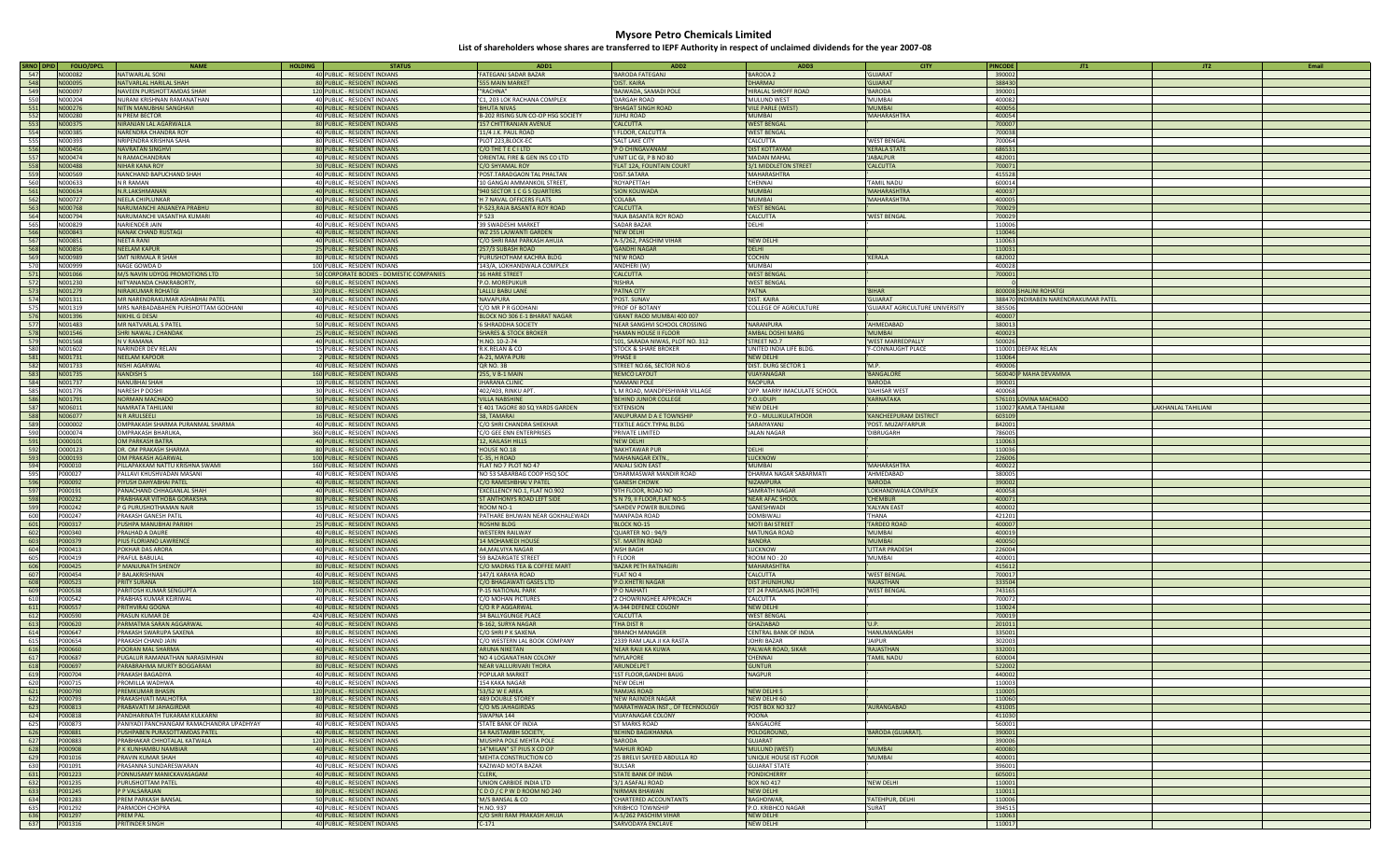| SRNO DPID   | <b>FOLIO/DPC</b>   | <b>NAME</b>                               | <b>HOLDING</b><br><b>STATUS</b>                               | ADD1                                                          | ADD <sub>2</sub>                                    | ADD3                                    | <b>CITY</b>                     | <b>PINCODE</b>   | JT1<br>JT2<br>Email                                               |
|-------------|--------------------|-------------------------------------------|---------------------------------------------------------------|---------------------------------------------------------------|-----------------------------------------------------|-----------------------------------------|---------------------------------|------------------|-------------------------------------------------------------------|
| 638         | P001322            | <b>PUSHKAR NATH KAUL</b>                  | 120 PUBLIC - RESIDENT INDIANS                                 | 181/TYPE III                                                  | <b>SECTOR 5-B</b>                                   | <b>BHEL RANIPUR</b>                     | HARDWAR (U.P)                   | 249403           |                                                                   |
| 639         | P001325            | PRAMODH KLIMAR                            | 30 PUBLIC - RESIDENT INDIANS                                  | INDIAN PLYWOOD MFG.,CO                                        | DANDELL                                             | NORTH KARNATAKA                         | 'KARNATAKA                      | 581325           |                                                                   |
| 640         | P001352            | MR PARMANAND THAKURDAS LALWANI            | 80 PUBLIC - RESIDENT INDIANS                                  | C-147 SARVODAYA ENCLAVE                                       | 'NFW DFI HI                                         |                                         |                                 |                  | 110017 MRS VISHNI PARMANAND LALWANI                               |
| 641         | P001488            | SMT. PRATIMA HARKANT GANDHI               | 40 PUBLIC - RESIDENT INDIANS                                  | 24/B, MADHUKUNJ SOCIETY                                       | 'MANINAGAR,                                         | <b>AHMEDABAD</b>                        |                                 |                  | 380008 SHRI HARKANT MOHANLAL GANDHI                               |
| 642         | P001496            | SHRI.PADMAKANT RANCHHODLAL SHAH           | 240 PUBLIC - RESIDENT INDIANS                                 | <b>KAROLIA POLE</b>                                           | 'NEAR SUDARSHAN BLDG.                               | <b>BARODA</b>                           |                                 |                  | 390001 SMT.SUMANBALA PADMAKANT SHAH                               |
| 643         | P001645            | SHRI PRADYUMAN RANKITSIMH MAHIDA          | 40 PUBLIC - RESIDENT INDIANS                                  | "PRATIMA" 6 SIDHI SADAN                                       | 'OPP BHAGWATI HOSPT                                 | 'S V P ROAD                             | 'BORIVLI (WEST)                 |                  | 400003 RANJITSINH R MAHIDA                                        |
| 644         | P001671            | PREM PRAKASH GUPTA                        | 120 PUBLIC - RESIDENT INDIANS                                 | 66 MODEL BASTI                                                | 'NEW DELHI                                          |                                         |                                 | 110005           |                                                                   |
| 645         | P001682            | PUNAMCHAND DEVJI VORA                     | 160 PUBLIC - RESIDENT INDIANS                                 | C/O SHAMJI DHARSHI                                            | 27. KALE HOUSE, ZAABA WADI                          | <b>THAKURDWAR</b>                       | 'MUMBAI                         |                  | 400002 JAMKUVARBEN KHETSHI RAMBHIYA                               |
| 646         | P001704            | PURUSHOTTAM KESHAV NAMJOSHI               | 40 PUBLIC - RESIDENT INDIANS                                  | <b>SHREYA APARTMENT</b>                                       | 52-I/B ERANDAWANA                                   | 'PUNE                                   |                                 |                  | 411004 VINOD PURUSHOTTAM NAMJOSHI<br><b>IM2OLMAN GONIV ATIJA.</b> |
| 647         | P001830            | PREMAI PRANIAI DAMANI                     | 10 PUBLIC - RESIDENT INDIANS                                  | 'B/23 SEAGULL APARTMENTS 4/A                                  | <b>BHULABHAI DESAI ROAD</b>                         | MUMBAI                                  |                                 | 400026           |                                                                   |
| 648         | P001979            | PRABHUDAS HARJIVANDAS PATEL               | 30 PUBLIC - RESIDENT INDIANS                                  | 14-B, MUKTI DHAM SOCIETY                                      | 'NEW SAMA ROAD                                      | OPP. INDUSTRIAL SOCIETY                 | KAILASPATI MAHADEV ROAD         |                  | 390002 SHRI ASHOK KUMAR AMBALAL PATEL                             |
| 649         | P001983            | PRUSHOTAMA SADASHIVAN                     | 30 PUBLIC - RESIDENT INDIANS                                  | C-4/34 M H B COLONY                                           | CHITTARANJANNAGAR                                   | RAJAWADI GHATKOPAR                      | 'MUMBAI                         |                  | 400077 SMT ALAMELU SADASIVAN                                      |
| 650         | P002191            | <b>SHRI PAWAN KUMAR</b>                   | 40 PUBLIC - RESIDENT INDIANS                                  | 418 SECTOR 4                                                  | <b>GURGAON</b>                                      |                                         |                                 | 122001           |                                                                   |
| 651         | P002264            | PARUL M DOSHI                             | 30 PUBLIC - RESIDENT INDIANS                                  | '1504, 'A' WING                                               | <b>HIGHLAND PARK</b>                                | LOKHANDWALA COMPLEX, VERSOVA            | 'ANDHERI (WEST)                 | 400058           |                                                                   |
| 652         | P002274            | PRAHLAD KESHAVLAL PATEL                   | 80 PUBLIC - RESIDENT INDIANS                                  | 'K.P. HIGH SCHOOL                                             | 'HARIJ (NORTH GUJARAT)                              | DIST.MEHSANA                            |                                 | 384240           |                                                                   |
| 653         | P002283            | PRADIP KUMAR AGRAWAI                      | 80 PUBLIC - RESIDENT INDIANS                                  | 'C/O KAMALA BIRI FACTORY                                      | 'P.N.GHOSH STREET                                   | <b>PURULIA</b>                          |                                 |                  | 723101 KUSUMLATA AGRAWAL                                          |
| 654         | P002295            | PRATH GAURANG PATEL                       | 40 PUBLIC - RESIDENT INDIANS                                  | 102, 1ST FLOOR                                                | CHINMAY TOWERS                                      | 'NR. SUBHASH CHOWK                      | GURUKUL-BHUYANGDEV CROSS ROAD   |                  | 380052 KISHORI GAURANG PATEL                                      |
| 655         | P002352            | PRAKASH I VYAS                            | 30 PUBLIC - RESIDENT INDIANS                                  | C/O S S TANNA                                                 | '302-B, 3RD FLOOR                                   | <b>SAI SADAN</b>                        | '76/78, MODI STREET             | 400001           |                                                                   |
| 656         | P002358            | PUNAM CHAND DEVJI VORA                    | 160 PUBLIC - RESIDENT INDIANS                                 | C/O SHAMJI DHARSHI                                            | 27, KALE HOUSE, ZAABA WADI                          | <b>THAKURDWAR</b>                       | 'MUMBAI                         | 400002           |                                                                   |
| 657         | P002404            | PANKAJ M VALA                             | 10 PUBLIC - RESIDENT INDIANS                                  | 6A/602 DAMODAR PARK                                           | <b>BS MARG</b>                                      | <b>GHATKOPAR (W)</b>                    | 'MUMBAI                         |                  | 400086 KIRAN M VALA                                               |
| 658         | P002406            | PRAVINKUMAR N PATEL                       | 10 PUBLIC - RESIDENT INDIANS                                  | 'RIGHT SIDE AT LAST MANOHAR                                   | COLONY, P.O GONDIA                                  | <b>DIST BHANDARA</b>                    | 'MAHARASHTRA                    | 441614           |                                                                   |
| 659         | P002431            | PRITI HARKISAN SHAH                       | 60 PUBLIC - RESIDENT INDIANS                                  | 277 SAHID BHAGAT SINGH ROAD                                   | HANSRAJ DAMODAR BUILDING                            | 2ND FLOOR, FORT                         | 'MUMBAI                         |                  | 400001 CHETAN HARKISAN SHAH                                       |
| 660         | P002441            | PIYUSH BALWANTRAI VASANI                  | 80 PUBLIC - RESIDENT INDIANS                                  | <b>SHEETAL APARTMENT</b>                                      | NEAR RAM MANDIR                                     | <b>BHANGARWAD</b>                       | <b>LONAVIA</b>                  |                  | 410401 NIRMALA P VASANI                                           |
| 661         | P002459            | <b>PRAKASH DESAI</b>                      | 220 PUBLIC - RESIDENT INDIANS                                 | 'C/O 211 SOMNATH COM. COMPLEX                                 | 'OPP HOTEL SAMRAT                                   | 33 KARAN PARA                           | 'RAIKOT                         | 360001           |                                                                   |
| 662         | P002474            | <b>PRAKASH DESAI</b>                      | 160 PUBLIC - RESIDENT INDIANS                                 | C/O R.R. SHETH                                                | 211, SOMNATH COM COMPLEX                            | OPP HOTEL SAMRAT                        | 33. KARAN PARA                  | 360001           |                                                                   |
| 663         | P002475            | P V SAYAMMAL                              | 160 PUBLIC - RESIDENT INDIANS                                 |                                                               | 'MANDAVELLIPAKKAM                                   | <b>CHENNAI</b>                          |                                 | 600028           |                                                                   |
| 664         | P002545            | PRAMOD J LAD                              | 50 PUBLIC - RESIDENT INDIANS                                  | 'NO.5, V TRUST CROSS STREET<br>'D/9, JANKALYAN SOCIETY        | OPP NEW ERA HIGH SCHOOL                             | PALANPUR PATIA                          | <b>RANDER ROAD, SURAT</b>       |                  | 395005 NUTAN P LAD                                                |
| 665         | P002546            | PARAM DESAI                               | 300 PUBLIC - RESIDENT INDIANS                                 | <b>ALLOUKIK AVENUE</b>                                        | OPP COMMERCE COLLEGE HOSTEL                         | 'B/H LIBERTY, NAVRANGPURA               | AHMFDARAD                       | 380009           |                                                                   |
|             |                    | <b>PRAVEEN B KUDVA</b>                    | 40 PUBLIC - RESIDENT INDIANS                                  | 7, LAXMI PRABHA                                               |                                                     | ANDHERI WEST                            | 'MUMBAL                         |                  | 400058 MOHINI KUDVA                                               |
| 666<br>667  | P002583<br>P002624 | PARESH B SHAH                             | 100 PUBLIC - RESIDENT INDIANS                                 | 2/14A BABA RAMDAS BLDG NO.2                                   | DAWOOD BAUG<br>H K CROSS ROAD NO.1                  | <b>IRANIWADI</b>                        | OPP. DHANAMAL SCHOOL            |                  | 400067 KETAN M ANANDPARA                                          |
|             |                    | <b>PARAS JAIN</b>                         |                                                               |                                                               |                                                     |                                         |                                 | 490006           |                                                                   |
| 668<br>669  | P002651<br>P006071 | <b>PREMCHANDRAN S</b>                     | 100 PUBLIC - RESIDENT INDIANS<br>32 PUBLIC - RESIDENT INDIANS | SHOP NO 534                                                   | SEC NO 6, B, MARKET                                 | 'BHILAI (M.P)<br>11 INFANTRY ROAD CROSS | 'DIST DURG<br>'BANGALORE        | 560001           |                                                                   |
| 670         | P006105            | PAWAN KUMAR PARFFK                        | 50 PUBLIC - RESIDENT INDIANS                                  | MECHELONIC ENGINEERS P LTD<br>C/O P P VYAS                    | 'A-102 BLUE CROSS CHAMBERS<br>11/13 SHIVAJI NAGAR   | DR A B ROAD WORLI MUMBAI                |                                 | 400025           |                                                                   |
| 671         | P006108            | <b>PRADEEP KUMAR</b>                      | 60 PUBLIC - RESIDENT INDIANS                                  | C/O RAMPAL SINGH                                              | P O RANKHANDI                                       | <b>SAHARANPUR U P</b>                   |                                 | 247554           |                                                                   |
| 672         | P006333            | PRAKASH CHAND JAIN                        | 50 PUBLIC - RESIDENT INDIANS                                  | 'B-269 SARASWATI VIHAR                                        |                                                     |                                         | 'DELHI                          |                  | 110034 SAROJ JAIN                                                 |
| 673         | <b>ROOOOO8</b>     | SHRI RAMESH K DAMANI                      | 160 PUBLIC - RESIDENT INDIANS                                 | 'C/O TULSIDAS DAMANI                                          | <b>RABINDRA SARIN</b>                               | 512, 5TH FLOOR                          | 'CALCUTTA                       | 700001           |                                                                   |
| 674         | R000013            | RADHESHYAM KHEMKA                         | 480 PUBLIC - RESIDENT INDIANS                                 | 'SRI RADHESHYAM PAPER STORES                                  | KARANGHANTA                                         | <b>VARNASI</b>                          |                                 | 221001           |                                                                   |
| 675         | R000051            | RAHUI IINDAI                              | 40 PUBLIC - RESIDENT INDIANS                                  | C/O DR. M.N. IINDAI                                           | 12.SAVRABH SOCIETY                                  | DRIVE-IN-CINEMA RD                      | AHMFDARAD                       | 380009           |                                                                   |
| 676         | R000053            | RAJANIKANT VADILAL PATEL                  | 40 PUBLIC - RESIDENT INDIANS                                  | 'M/S VADILAL DAHYABHAI PATEL                                  | 'ACC CEMENT DEALER RAMNAGAR                         | 'SABARMATI                              | AHMEDABAD                       | 380005           |                                                                   |
|             | <b>R000059</b>     | RAMANGAURI BHOGILAL SHAH                  | 80 PUBLIC - RESIDENT INDIANS                                  | C/O. MR.CHANDRAKANT B. SHAH, E/506,                           | 'SARTHI COMPLEX, NR.VISAT PETROL PUMP,              | <b>SABARMATI</b>                        | 'AHMEDABAD                      | 380005           |                                                                   |
| 677<br>678  | R000108            | <b>RAMESH KUMAR</b>                       | 40 PUBLIC - RESIDENT INDIANS                                  |                                                               |                                                     | <b>R T STREET</b>                       | <b>B V K IYENGAR ROAD CROSS</b> | 560002           |                                                                   |
|             |                    |                                           |                                                               | SHA PUKHRAJ JAYANTILAL & CO                                   | '104/2,1ST FLOOR                                    | <b>DIST-KAIRA</b>                       |                                 |                  |                                                                   |
| 679         | R000126            | RAMANLAL HIRACHAND SHAH                   | 40 PUBLIC - RESIDENT INDIANS<br>104 PUBLIC - RESIDENT INDIANS | NANA PANDYA'S POLE                                            | PETLAD                                              | NIT FARIDABAD                           |                                 | 388450<br>121001 |                                                                   |
| 680         | R000154<br>R000182 | RAM DULARI GUPTA                          |                                                               | 'W/O SHRI R S GUPTA                                           | HOUSE NO. 3-D-152                                   |                                         | 'MUMBAI                         | 400092           |                                                                   |
| 681         |                    | RAMAKISHAN MANGILAL VYAS                  | 40 PUBLIC - RESIDENT INDIANS                                  | 'A-6/17, JEEVAN BIMA NAGAR                                    | 'YASHDAYINI CO-OP HSG SOCIETY 7                     | 3RD FLOOR; BORIVLI WEST                 | 'MUMBAI                         |                  |                                                                   |
| 682         | R000194            | <b>RAVEENDRAN K</b>                       | 60 PUBLIC - RESIDENT INDIANS                                  | 'B-8,JEEVAN KALA                                              | <b>NAVGHAR ROAD</b>                                 | 'MULUND EAST                            |                                 | 400081           |                                                                   |
| 683         | R000206<br>R000247 | <b>MR R T HARIHAR</b>                     | 80 PUBLIC - RESIDENT INDIANS                                  | 'C-2, VIKRAMPURI COLONY                                       | 'SECUNDERABAD                                       | 'A.P                                    | 'MUMBAI                         | 500003<br>400056 |                                                                   |
| 684         | R000250            | RITA RAMNIKLAL BOGHANI                    | 25 PUBLIC - RESIDENT INDIANS                                  | BLOCK 13, II FLOOR, BLDG NO 24                                | 'SRI GURUNAGAR VERSOVA ROAD                         | 'ANDHERI (W)<br>MUMBAI                  |                                 | 400057           |                                                                   |
| 685<br>686  | R000259            | RAMESH DESAI<br><b>RAMA SURESH HOSBET</b> | 40 PUBLIC - RESIDENT INDIANS<br>40 PUBLIC - RESIDENT INDIANS  | 1/3 PREMANAND PATEL CHAWL                                     | 'NEHRU RD; VILE PARLE E                             | MALBAR HILL                             | 'MUMBAI                         | 400006           |                                                                   |
| 687         | R000274            | MR RAMAKRISHNA MADHAV RAO                 | 40 PUBLIC - RESIDENT INDIANS                                  | <b>3 ROCKY HILL FLATS</b>                                     | 'NARAYAN DABHOLKAR ROAD,<br>ROOM NO 0.1 SECTOR NO 3 | C B D BELAPUR                           | 'NAVI MUMBA                     | 400614           |                                                                   |
| 688         | R000293            | R SWEETY PREM KUMAR                       | 80 PUBLIC - RESIDENT INDIANS                                  | TYPE B-10 BUILDING NO 3<br>'C/O OPERATIONS RESEARCH GROUP     | 'SHAHI BAG HOUSE                                    | <b>BALLARD ESTATE</b>                   | 'MUMBAI                         | 400001           |                                                                   |
| 689         | <b>R000338</b>     | RUSTAM NASARVANJI HATHIRAM                | 40 PUBLIC - RESIDENT INDIANS                                  | 'H-1/14 SALUNKE VIHAR                                         | 'AWCHS, KONDWA ROAD                                 | 'PUNE                                   |                                 | 411022           |                                                                   |
| 690         | R000345            | RAVIKANTA SARAWAGI                        | 40 PUBLIC - RESIDENT INDIANS                                  | 3 AMRUT KUNJ SOCIETY                                          | 'ANKLESHWAR.                                        |                                         |                                 | 393001           |                                                                   |
| 691         | R000354            | <b>RAMESH KUMAR GAUR</b>                  | 40 PUBLIC - RESIDENT INDIANS                                  | '542/II C G S QUARTERS                                        | 'KANE NAGAR                                         | ANTOP HILL                              | 'MUMBAI                         | 400037           |                                                                   |
| 692         | R000363            | <b>RAMESHWARI AI BAHETI</b>               | 184 PUBLIC - RESIDENT INDIANS                                 | <b>SATNA CEMENT WORKS</b>                                     | 'DOMETRY BUILDING                                   | ROOM NO 10                              | <b>BIRLA VIKAS, SATNA</b>       | 423301           |                                                                   |
| 693         | R000488            | RAJENDER MOHAN BECTOR                     | 80 PUBLIC - RESIDENT INDIANS                                  | 'B 202 RISING SUN CO-OP                                       | <b>HOUSING SOCIETY</b>                              | JUHU ROAD                               | <b>MUMBAL</b>                   | 400054           |                                                                   |
| 694         | R000535            | MR RABINDRA CHANDRA ROY CHOUDHURY         | 25 PUBLIC - RESIDENT INDIANS                                  | '87/1                                                         | 'N S C BOSE ROAD                                    | 'CALCUTTA                               | <b>'WEST BENGAL</b>             | 700040           |                                                                   |
| 695         | <b>R000585</b>     | RAM PRASAD AGRAWAI A                      | 40 PUBLIC - RESIDENT INDIANS                                  | C/O RAMPAL JALAN 1 PANCHU                                     | DHOBANI GALLI                                       | CALCUTTA                                |                                 | 700007           |                                                                   |
| 696         | R000606            | <b>RAM SHANKAR MUKHERJEE</b>              | 40 PUBLIC - RESIDENT INDIANS                                  | 52 PURNA MITRA PLACE                                          | 'CALCUTTA                                           |                                         |                                 | 700033           |                                                                   |
| 697         | R000614            | RAMESHWAR LALL RATHI                      | 40 PUBLIC - RESIDENT INDIANS                                  | C/O RAMKISHAN RADHAKISHAN                                     | 11 ARMENIAN STREET                                  | CALCUTTA                                |                                 | 700001           |                                                                   |
| 698         | R000616            | ROMA MITRA                                | 40 PUBLIC - RESIDENT INDIANS                                  | 100 FORESHORE ROAD                                            | SIBPUR P.O.                                         | <b>HOWRAH DIST.W BENGAL</b>             |                                 | 711101           |                                                                   |
| 699         | R000655            | RAKESH KUMAR LAL                          | 80 PUBLIC - RESIDENT INDIANS                                  | C/O MR.H.N.LAL                                                | HUKUM CHAND JUTE MILL                               | P.O. HAZINAGAR                          | DIST.24 PARGANAS                | 743135           |                                                                   |
| 700         | R000717            | RATAN LAI SHRIMAI                         | 175 PUBLIC - RESIDENT INDIANS                                 | BINAYAK ENCLAVE                                               | 'BUILDING "O", FLAT 504                             | '59, KALICHARAN GHOSH ROAD              | KOI KATA                        | 700050           |                                                                   |
| 701         | R000736            | ROOP RANI MEHROTRA                        | 80 PUBLIC - RESIDENT INDIANS                                  | 'C/O DR.S.K.MEHROTRA                                          | 'DR. MEHROTRA'S CLINIC                              | <b>RAMNAGAR</b>                         | 'DIST. NAINITAL                 |                  |                                                                   |
| 702         | R000741            | RAKESH MALHOTRA                           | 40 PUBLIC - RESIDENT INDIANS                                  | '2E/3 JHANDEWALAN EXTENSION                                   | <b>IINK ROAD</b>                                    | 'NEW DELHI                              |                                 | 110055           |                                                                   |
| 703         | <b>R000798</b>     | <b>RAKESH KUMAR AGARWA</b>                | 40 PUBLIC - RESIDENT INDIANS                                  | '21 CHITRAVIHAR                                               | <b>VIKASMARG</b>                                    | 'DELHI                                  |                                 | 110092           |                                                                   |
| 704         | R000830            | ROOP NARAYAN SHRIWASTAVA                  | 40 PUBLIC - RESIDENT INDIANS                                  | HOUSE NO 1100/13                                              | <b>BHARAT HOUSING COLONY</b>                        | <b>PREM NAGAR</b>                       | 'MADAM MAHAL                    | 482001           |                                                                   |
| 705         | <b>R000838</b>     | RAM AWATAR AGARWAI                        | 15 PUBLIC - RESIDENT INDIANS                                  | S.N.AGARWAL & COMPANY                                         | '20 NATHMAL KATLA AGRA ROAD                         | <b>IAIPUR 3 RAIASTHAN</b>               |                                 | 302003           |                                                                   |
| 706         | <b>ROOO883</b>     | MR RAGHLINATHANS                          | 40 PUBLIC - RESIDENT INDIANS                                  | 'PLOT-67B, THIRD CLONI STREET                                 | 'VIIAYA NAGAR                                       | <b>VELACHERY</b>                        | CHENNAI                         | 600042           |                                                                   |
| 707         | R000939            | RAM KAILASH AGGARWAL                      | 40 PUBLIC - RESIDENT INDIANS                                  | 8825 RAJA GALI SHIDIPURA                                      | 'NEW DELHI                                          |                                         |                                 | 110005           |                                                                   |
| 708         | R000945            | <b>RAJINDER KAUR</b>                      | 40 PUBLIC - RESIDENT INDIANS                                  | C/O M/S SINGH BROS 1925 REGD                                  | 'KASHMERE GATE                                      | 'DELHI                                  |                                 | 110006           |                                                                   |
| 709         | R000987            | ROSHAN LAL KHANNA                         | 40 PUBLIC - RESIDENT INDIANS                                  | HOUSE NO 35                                                   | 'ROAD NO 7; PUNJABI BAGH                            | NEW DELHI                               |                                 | 110026           |                                                                   |
| 710         | R001003            | ROOP NARAIN DADU                          | 60 PUBLIC - RESIDENT INDIANS                                  | J-12/25 RAJOURI GARDEN                                        | 'NEW DELHI                                          |                                         |                                 | 110027           |                                                                   |
| 711         | R001036            | <b>R.SHRIDHAR</b>                         | 40 PUBLIC - RESIDENT INDIANS                                  | 'D-II 306 PANDARA ROAD                                        | 'NEW DELHI                                          |                                         |                                 | 110003           |                                                                   |
| 712         | R001040            | <b>RAI KHURANA</b>                        | 80 PUBLIC - RESIDENT INDIANS                                  | J 934, PARK STREET,                                           | MANDIR MARG.D.I.7 AREA                              | 'NEW DELHI                              |                                 | 110001           |                                                                   |
| 713         | R001070            | RAKESH KUMAR AHUJA                        | 80 PUBLIC - RESIDENT INDIANS                                  | 'A2/123, RAJOUN GARDEN                                        | 'NEW DELHI                                          |                                         |                                 | 110027           |                                                                   |
| 714         | R001085            | RAJA RAM RASTOGI                          | 40 PUBLIC - RESIDENT INDIANS                                  | 'C/O L C J K AGENCIES                                         | 35 HAVLOCK ROAD                                     | <b>IUCKNOW</b>                          |                                 | 225001           |                                                                   |
| 715         | R001088            | RAM VYAS TIWARI                           | 80 PUBLIC - RESIDENT INDIANS                                  | 'VILL & PO SURAJBHANPUR                                       | 'DIST BALLIA                                        | UTTAR PRADESH                           |                                 | 277001           |                                                                   |
| 716         | R001112            | RAMESH SATRAMDAS LACHHIRAMANI             | 80 PUBLIC - RESIDENT INDIANS                                  | 'BUNGLOW NO.1, KALYAN SOCIETY                                 | 'AKOTA                                              | 'BARODA                                 | 'GUIARAT                        | 390005           |                                                                   |
| 717         | R001164            | <b><i>RADHEYSHYAM SHARDA</i></b>          | 40 PUBLIC - RESIDENT INDIANS                                  | C/O MADHUSUDAN TRUST                                          | 'P.O.DIGVIJAYANAGAR                                 | AHMEDABAD:GUJARAT                       |                                 | 382470           |                                                                   |
| 718         | R001187            | RAMCHANDRA RAO RAMANAM                    | 80 PUBLIC - RESIDENT INDIANS                                  | MATHURA REFINERY PROJECT                                      | 'INDIAN OIL CORPN.LTD                               | <b>INDIAN OIL BHAVAN</b>                | <b>JANPATH</b>                  | 110001           |                                                                   |
| 719         | R001269            | RATIBAI BHATIA                            | 40 PUBLIC - RESIDENT INDIANS                                  | BLOCK NO A/17 ROOM NO 100                                     | <b>UI HASNAGAR</b>                                  | DIST.THANA                              |                                 | 421001           |                                                                   |
| 720         | R001509            | ROMA MITRA                                | 40 PUBLIC - RESIDENT INDIANS                                  | CALICO CO OP TEXTILE MILLS                                    | 'BALTIKURY P O, HOWRAH DIST                         | W BENGAL                                |                                 | 711402           |                                                                   |
| 721         | R001519            | RAJENDRA PRASAD SARAYAN                   | 80 PUBLIC - RESIDENT INDIANS                                  | 'M G ROAD, P O RANIGANJ                                       | 'DIST BURDWAN                                       | 'PIN                                    |                                 | 713347           |                                                                   |
|             | R001527            | <b>RENUKA PAUL</b>                        | 120 PUBLIC - RESIDENT INDIANS                                 | P.O. R.K. PAILL                                               | 'VIA SONAPUR                                        | 24 PARGANAS (S)                         | 'WEST BENGAL                    | 743369           |                                                                   |
| 723         | R001590            | RADHAKRISHNA CHETTIAR VENKATADRI          | 60 PUBLIC - RESIDENT INDIANS                                  | 124                                                           | 'CALVE SUBBRAYA CHETTY STREET                       | 'PONDICHERRY                            |                                 | 605001           |                                                                   |
| 724<br>725  | R001599<br>R001608 | R P SHARMA<br>RAJESH NARAIN MATHUR        | 80 PUBLIC - RESIDENT INDIANS<br>40 PUBLIC - RESIDENT INDIANS  | 'B5/136 SAFDAR JUNG ENCLAVE<br>'982 SHIVAJI STREET KAROL BAGH | 'NEW DELHI<br>'NEW DELHI                            |                                         |                                 | 110029<br>110005 |                                                                   |
|             |                    | RAM LAL CHABRA                            | 40 PUBLIC - RESIDENT INDIANS                                  |                                                               | 'P O BHARAT HEAVY ELEC LTD                          | NEAR HARDWAR (U P)                      |                                 |                  |                                                                   |
| 726         | R001612<br>R001658 | <b>RAJINDAR KAUR</b>                      | 40 PUBLIC - RESIDENT INDIANS                                  | '20, TYPE V SECTOR 5A<br>D-183 ABP TOWNSHIP                   |                                                     | UTTAR PRADESH                           |                                 | 249403           |                                                                   |
| 727         |                    | RAJ KUMARI DEVI                           | 40 PUBLIC - RESIDENT INDIANS                                  |                                                               | 'P O VIRBHADRA, RISHI KESH                          | 'P.O. NAGINA                            | 'DIST. BIJNOR (UP)              | 249202<br>246762 |                                                                   |
| 728 R001715 |                    |                                           |                                                               | 'C/O SRI.SHRINIVAS GARG                                       | 'MANDI MOLGANJ                                      |                                         |                                 |                  |                                                                   |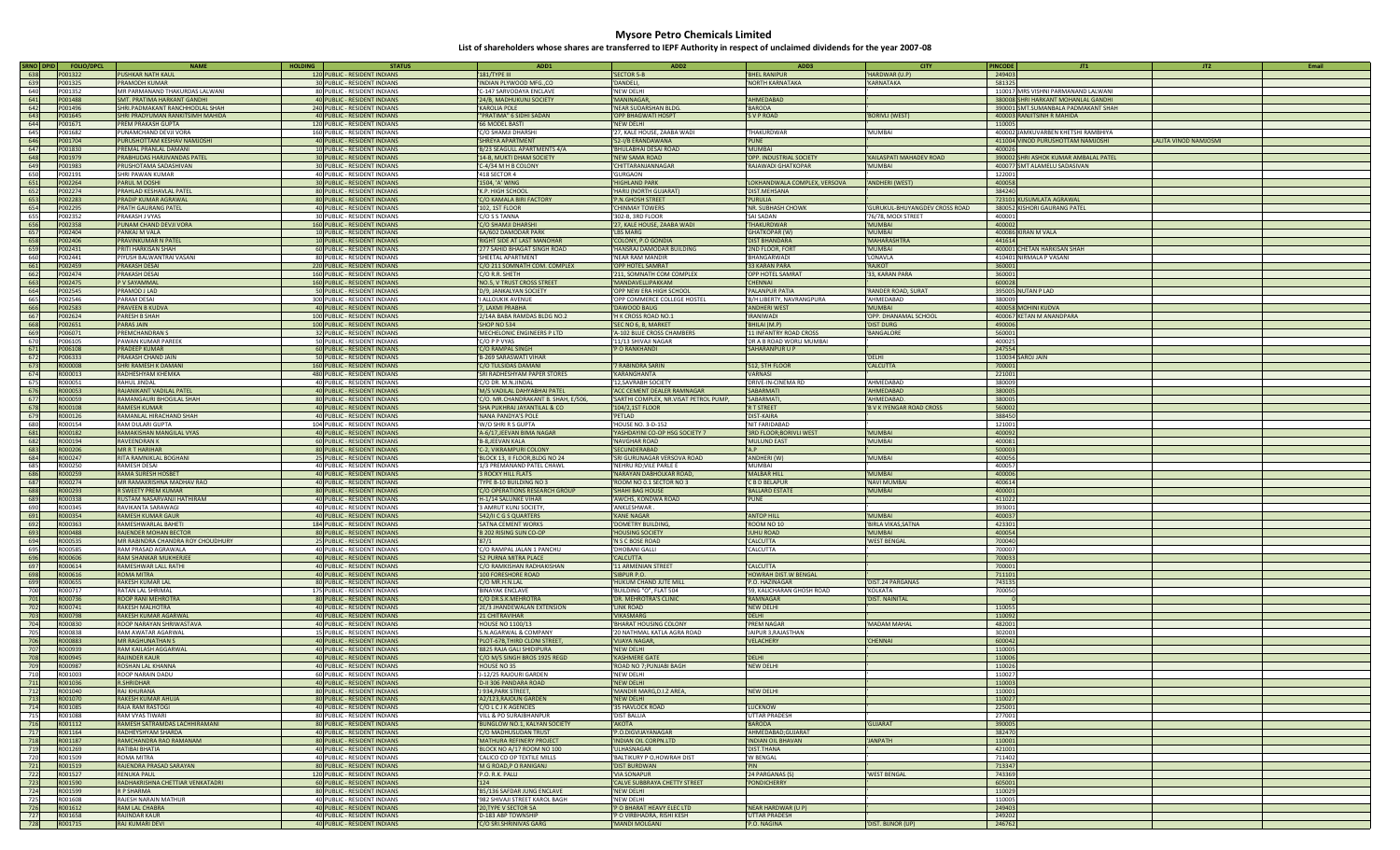| SRNO DPID<br><b>FOLIO/DPCL</b> | <b>NAME</b>                                    | <b>HOLDING</b><br><b>STATUS</b>                               | ADD1                                                    | ADD <sub>2</sub>                          | ADD3                                          | <b>CITY</b>                        | <b>PINCODE</b>   | JT2<br>JT1<br>Email                        |
|--------------------------------|------------------------------------------------|---------------------------------------------------------------|---------------------------------------------------------|-------------------------------------------|-----------------------------------------------|------------------------------------|------------------|--------------------------------------------|
| 729<br>R001748                 | RAJ SATIJA                                     | 40 PUBLIC - RESIDENT INDIANS                                  | Q NO 78 E S I HOSPITAL COLONY                           | 'BASAI DARA PUR RING ROAD                 | 'NEW DELHI 15                                 |                                    | 110015           |                                            |
| 730<br>R001751                 | RISHI PRAKASH                                  | 40 PUBLIC - RESIDENT INDIANS                                  | C/O.DADA RISH                                           | 'VILL & P O MAHIPALPUR                    | 'NEW DELHI                                    |                                    | 110037           |                                            |
| 731<br>R001768                 | RAMADAS M                                      | 80 PUBLIC - RESIDENT INDIANS                                  | 'NO.11 ANKAPPA BUILDING,                                | 'NEAR SHANTALA THEATRE                    | 'BANGALORE                                    |                                    | 560079           |                                            |
| 732<br>R001787                 | <b>RATAN CHAND</b>                             | 80 PUBLIC - RESIDENT INDIANS                                  | 'C/O BOHRA DALICHAND BABULAL                            | 'RAICHUR                                  |                                               |                                    | 584101           |                                            |
| 733<br>R001842                 | R NAGARAJAN                                    | 100 PUBLIC - RESIDENT INDIANS                                 | AT G POST, BAYAD                                        | 'TAL. SABARKANTHA                         | 'GUJARAT                                      |                                    | 383325           |                                            |
| 734<br>R001845                 | MR RAJ KAMAL SUDAN                             | 30 PUBLIC - RESIDENT INDIANS                                  | 36-B SARGODHA COLONY                                    | 'PAKHOWAL ROAD                            | 'LUDHIANA                                     |                                    | 141008           |                                            |
| 735<br>R001868                 | MRS RASHMI JAYANTILAL MAMAWALA                 | 40 PUBLIC - RESIDENT INDIANS                                  | 1544 BHAHMAPOLA SHAHPORE                                | 'SURAT                                    |                                               |                                    |                  | 395003 MR JAYANTILAL HIRALAL MAMAWALA      |
| 736<br>R001896                 | R.K SINGHAL                                    | 40 PUBLIC - RESIDENT INDIANS                                  | 172 ASHOKA ENCLAVE                                      | 'RLY.EMPLOYEES COLONY                     | 'PEARANGARHI-RHOTAK ROAD,                     | 'NEW DELHI                         | 110041           |                                            |
| 737<br>R001968                 | DR. ROSHAN LAL BHARGAVA                        | 320 PUBLIC - RESIDENT INDIANS                                 | 210 ANSAL BHAVAN                                        | '16 KASTURBA GANDHI MARG                  | 'NEW DELHI                                    |                                    |                  | 110001 DR.SUMITRA BHARGAVA                 |
| 738<br>R002037                 | SHRI RAMCHANDRA RATNAKAR RAYARIKAR             | 280 PUBLIC - RESIDENT INDIANS                                 | C/O SHRI N.K.RABADE                                     | '11, JAYWANT SADAN,                       | 'SHIVAJI PARK ROAD NO.3                       | <b>DADAR</b>                       | 400028           |                                            |
| R002064                        |                                                |                                                               |                                                         | 'ANUPAM PRODUCTS (P) LTD                  | '69, NAJAJGARH ROAD                           |                                    |                  |                                            |
| 739<br>740<br>R002123          | SHRI RAM BILAS CHARKHA                         | 25 PUBLIC - RESIDENT INDIANS                                  | C/O S.N.DAMANI                                          | 'PEDDAR ROAD                              | 'MUMBAI                                       | 'NEW DELHI<br>'MAHARASHTRA         | 110015           | 400026 KAMLESH ARGAL                       |
|                                | SHRI RAJESHWAR PRASAD ARGAL                    | 30 PUBLIC - RESIDENT INDIANS                                  | 'B-11 INCOME TAX COLONY                                 |                                           |                                               |                                    |                  |                                            |
| 741<br>R002142                 | <b>ALOOHA UTIR TMZ</b>                         | 200 PUBLIC - RESIDENT INDIANS                                 | 'C-73, SAKET                                            | 'DDA FLATS                                | 'NEW DELHI-                                   |                                    |                  | 110017 BALAJ KUMAR AHOOJA                  |
| 742<br>R002172                 | RAJENDRA MEHANDRA SHAH                         | 50 PUBLIC - RESIDENT INDIANS                                  | C/O ARVIND L SHAH                                       | 7 APARAJITA FLAT NO 3                     | 'DADABHAI ROAD                                | 'VILE PARLE (WEST)                 | 400056           |                                            |
| 743<br>R002209                 | RAVINDER PAL PHOKELA                           | 40 PUBLIC - RESIDENT INDIANS                                  | 'A-125 NEW FRIENDS COLONY                               | 'NEW DELHI                                |                                               |                                    | 110065           |                                            |
| 744<br>R002240                 | RAKESH SETHI,                                  | 50 PUBLIC - RESIDENT INDIANS                                  | '29/6, ROYAL STREET,                                    | 'CALCUTTA                                 | 'WEST BENGAL                                  |                                    | 700016           |                                            |
| 745<br>R002329                 | RADHA VASUDEVAN                                | 160 PUBLIC - RESIDENT INDIANS                                 | 'D-12, MULUND SHRIRAM CO-OP HSG SOC                     | 'GARDEN ROAD, MULUND EAST                 | 'MUMBAI                                       |                                    |                  | 400087 RAJALAKSHMI VASUDEVAN               |
| 746<br>R002413                 | MR RAM NARAIN GUPTA                            | 120 PUBLIC - RESIDENT INDIANS                                 | '19-VA (H N 5930)                                       | 'JAWAHAR NAGAR                            | 'NEW DELHI                                    |                                    |                  | 110007 NARAIN AGGARWAL<br>SHANTI DEVI      |
| 747<br>R002537                 | RAJ KUMAR JAIN                                 | 50 PUBLIC - RESIDENT INDIANS                                  | '43/1, 1ST FLOOR                                        | 'EAST PATEL NAGAR                         | 'NEW DELHI                                    |                                    |                  | 110008 VEENA JAIN                          |
| 748<br>R002538                 | RAJ KUMAR JAIN                                 | 50 PUBLIC - RESIDENT INDIANS                                  | '43/A, 1ST FLOOR                                        | <b>EAST PATEL NAGAR</b>                   | 'NEW DELHI                                    |                                    | 110008           |                                            |
| 749<br>R002554                 | RAMESH CHAMPAKLA SHAH                          | 30 PUBLIC - RESIDENT INDIANS                                  | 'C/O QUICK INVESTMENT                                   | '41 ENTERPRISES APARTPPNTS                | <b>'FORJET HILL TARDEO ROAD</b>               | 'MUMBAI                            | 400036           |                                            |
| 750<br>R002561                 | RANJIT D MUGVE                                 | 15 PUBLIC - RESIDENT INDIANS                                  | 30 K NAVRANGE MARG                                      | 'GAMDEVI                                  | 'MUMBA                                        |                                    | 400007           |                                            |
| 751<br>R002605                 | RAJENDRA PRASAD MURARKA                        | 90 PUBLIC - RESIDENT INDIANS                                  | 'M/S MINERVA DIARY FARM                                 | 'D H ROAD, 24 PGS (SOUTH)                 | 'KOJA                                         |                                    | 743512           |                                            |
| 752<br>R002693                 | MR RAMESH VENKATESH MALLYA                     | 15 PUBLIC - RESIDENT INDIANS                                  | 5, MINERVA VILLA                                        | '40, PITAMBER LANE                        | 'MAHIM                                        | 'MUMBAI                            | 400016           |                                            |
| 753<br>R002755                 | MRS R JAYAKAMAKSHI                             | 30 PUBLIC - RESIDENT INDIANS                                  | '4/34 GITA BUILDING                                     | 'MATUNGA                                  | 'MUMBAI                                       |                                    |                  | 400019 MR B R KALAYANRAMAN                 |
| 754<br>R002768                 | SHRI RAJANIKANT S SHAH                         | 60 PUBLIC - RESIDENT INDIANS                                  | KAROL COLONY                                            | 'FATEHPURA                                | 'UDAIPUR                                      |                                    | 313001           |                                            |
| 755<br>R002773                 | REENA SINGH                                    | 80 PUBLIC - RESIDENT INDIANS                                  | 'D-17, MAHAVIR VIKAS, HC BLOCK                          | 'SECTOR - III, SALT LAKE CITY             | 'CALCUTTA                                     |                                    |                  | 700091 SHRI HERVINDER SINGH                |
| 756<br>R002777                 | SHRI RAMANLAL DULLABHBHAI PATEL                | 320 PUBLIC - RESIDENT INDIANS                                 | 92 SARDAR NAGAR SOCIETY                                 | 'SAMUL DAIRY ROAD                         | 'SURAT                                        |                                    |                  | 395009 SHRI MAHENDRA RAMAANLAL PATEL       |
| 757<br>R002880                 | RAMJI SHAMJI DEDHIA                            | 40 PUBLIC - RESIDENT INDIANS                                  | 'D-5, KAMLESH APT                                       | 'OPP. SONA UDYOG                          | 'P P ROAD                                     | 'ANDHERI (E)                       |                  | 400069 VIMLA RAMJI DEDHIA                  |
| 758<br>R002895                 | RANJAN B SHAH                                  | 80 PUBLIC - RESIDENT INDIANS                                  | V/738, OPP GUJARATHI SCHOOL                             | 'NEW ROAD                                 |                                               |                                    | 682002           |                                            |
| 759<br>R002902                 | REENA SINGH                                    | 320 PUBLIC - RESIDENT INDIANS                                 | '1906, BRIGHTON TOWER                                   | 'LOKHANDWALA COMPLEX                      | 'VERSOVA                                      | 'ANDHERI (W)                       |                  | 400058 RAVI RAJ SINGH                      |
| 760<br>R002973                 | R K SHAH                                       | 80 PUBLIC - RESIDENT INDIANS                                  | 31-33, VAJU KOTAK MARG                                  | 'OFFICE NO 4,                             | 'OPP: OLD POLICE STATION                      | 'FORT                              | 400001           |                                            |
| 761<br>R003003                 | R PARIMALA G SIMHA                             | 80 PUBLIC - RESIDENT INDIANS                                  | '15/70, KANAKPURA ROAD                                  | 'BASAVANA GUDI                            |                                               |                                    | 560004           |                                            |
| 762<br>R003015                 | RAMESH KUMAR SUNDERLAL BHATIA                  | 80 PUBLIC - RESIDENT INDIANS                                  | '45/15, TYPE - 6                                        | 'BARL COLONY                              | 'VIA BOISAR                                   | 'W. RLY                            | 401504           |                                            |
| 763<br>R003018                 | RAMCHANDRA RATNAKAR RAYARIKAR                  | 40 PUBLIC - RESIDENT INDIANS                                  | '11, JAYWANT SADAN                                      | 'SHIVAJI PARK                             | 'ROAD NO 3                                    | 'DADAR                             | 400028           |                                            |
| 764<br>R003034                 | RAJKUMARI RELAN                                | 30 PUBLIC - RESIDENT INDIANS                                  | I-67, KIRTI NAGAR                                       | 'NEW DELHI                                |                                               |                                    |                  | 110015 BAL GOVIND<br>KOMAL RANI            |
| 765<br><b>R003056</b>          | RAVI KUMAR KEDIA                               | 10 PUBLIC - RESIDENT INDIANS                                  | 34 THERMAL COLONY                                       | 'PANIPAT                                  |                                               |                                    |                  | KALA VATI KEDIA<br>132103 RAVI KUMAR KEDIA |
| 766<br>R003067                 | R A UPPAL                                      | 160 PUBLIC - RESIDENT INDIANS                                 | 'F - 127                                                | 'SECTOR 20                                | 'NOIDA                                        | 'U.P                               |                  |                                            |
| 767<br>R003075                 | RENU KHANNA                                    | 60 PUBLIC - RESIDENT INDIANS                                  | IST FLOOR, 9 CHAMELIAN ROAD                             | 'NEAR FILMISTAN                           | 'DELHI                                        |                                    |                  | 110006 I P KHANNA                          |
| 768<br>R003086                 | <b>RAKESH C SHAH</b>                           | 10 PUBLIC - RESIDENT INDIANS                                  | 'SECTOR 7/B, 27/202                                     | <b>'SHANTINAGAR</b>                       | 'MIRA ROAD (EAST)                             | 'DIST THANA                        |                  | 401107 PARESH CHINANPAL SHAH               |
| 769<br>R003135                 | RUPESH J SHAH                                  | 60 PUBLIC - RESIDENT INDIANS                                  | 'G-13, SARVODAYA NAGAR                                  | 1ST FLOOR, PANJRA POLE LANE               | 'MUMBAI                                       |                                    | 400004           |                                            |
| 770<br>R003136                 | RITA KHEMKA                                    | 400 PUBLIC - RESIDENT INDIANS                                 | C/O THIRDIVAVE STOCKS                                   | 'ROOM NO.107A, DELUXE CENTRE              | '157 LENIN SARANI                             | 'CALCUTTA                          | 700013           |                                            |
| 771<br>R003140                 | RAMESH BABULAL SHAH                            | 60 PUBLIC - RESIDENT INDIANS                                  | '122, KIKA STREET                                       | '1ST FLOOR                                | 'ROOM NO 27                                   | 'MUMBAI                            |                  | 400004 SAROJ RAMESH SHAH                   |
| 772<br>R003151                 | RAM AWATAR AGARWAL                             | 15 PUBLIC - RESIDENT INDIANS                                  | 'A - 154                                                | 'NEHRU NAGAR                              | 'JAIPUR                                       |                                    | 302016           |                                            |
| 773<br>R003153                 | RASHMIKANT TRIVEDI                             | 10 PUBLIC - RESIDENT INDIANS                                  | '4, JYOTI SADAN                                         | '137, NETAJI SUBHASH ROAD                 | 'MUMBA                                        |                                    |                  | 400020 HANSA TRIVEDI                       |
| 774<br>R003170                 | RENU AGARWAL                                   | 160 PUBLIC - RESIDENT INDIANS                                 | 223 BRAHM PURI                                          | 'SHARDA ROAD                              | 'MEERUT                                       |                                    | 250002           |                                            |
| 775<br>R003194                 | R P SINGH                                      | 40 PUBLIC - RESIDENT INDIANS                                  | 373 SEC.4, URBAN ESTATE                                 | 'GURGAON                                  |                                               |                                    | 122001           |                                            |
| 776<br>R003208                 | RAVIKIRAN GAJANAN SANKESHWARE                  | 50 PUBLIC - RESIDENT INDIANS                                  | 'C/O LAXMI PRINTING PRESS                               | <b>'GANDHI CHOWI</b>                      | 'NIPANI                                       | 'DIST BELGAUM                      |                  | 591237 RAJENDRA GAJANAN SANKESHWARE        |
| 777                            |                                                |                                                               |                                                         |                                           |                                               |                                    |                  |                                            |
| R003216<br>778<br>R003257      | RAMJIBHAI JIVRAMDAS PATEL<br>RAVINDRA NATH V   | 20 PUBLIC - RESIDENT INDIANS<br>1 PUBLIC - RESIDENT INDIANS   | SWAMI NARAYAN COLONEY<br>'2569, 7TH MAIN, 7TH A CROS!   | 'NEAR JIVAPARU<br>'R P C LAYOUT,          | 'UNJHA<br>'VIJAYNAGAR EAST                    | <b>NORTH GUJARAT</b><br>'BANGALORE | 384170<br>560040 |                                            |
| 779<br>R003284                 | RATAN LAL SARAOGI                              | 150 PUBLIC - RESIDENT INDIANS                                 | C/O BHARAT IRON WORKS                                   | '3595, CHAWRI BAZAR                       | 'DELHI                                        |                                    |                  | 110006 CHANDER PARKASH SARAOGI             |
| 780<br>R003404                 | RAJESH MAHADEO SHINDE                          | 100 PUBLIC - RESIDENT INDIANS                                 | C/O R P POKALE                                          | 'MAHALAXMI APARTMENT                      | 'NEAR SANJAY GANDHI HOSPITAL                  | AT.PO.TAL. ROHA                    | 402109           |                                            |
| 781<br>R003421                 | RAJESH MAHADEO SHINDE                          | 200 PUBLIC - RESIDENT INDIANS                                 | 'C/O R.P POKALE                                         | 'MAHALAXMI APARTMENT, GR FLOOR            | 'NEAR SANJAY GANDHI HOSPITAL                  | 'AT & PO - TAL ROHA, DIST - RAIGAD | 402109           |                                            |
| 782<br>R003448                 | RAJESH MAHADEO SHINDE                          | 100 PUBLIC - RESIDENT INDIANS                                 | C/O R P POKALE                                          | 'MAHALAXMI APARTMENT, GROUND FLOOR        | 'NEAR SANJAY GANDHI HOSPITAL                  | 'ROHA, DIST. RAIGAD                | 402109           |                                            |
| 783<br>R003450                 | ROSHANLAL BATRA                                | 10 PUBLIC - RESIDENT INDIANS                                  | B-31, I I T BOMBAY PAWAL                                | 'MUMBAI                                   |                                               |                                    |                  | 400076 REKHA BATRA                         |
| 784<br>R003458                 | RUKMINI MURARKA                                | 150 PUBLIC - RESIDENT INDIANS                                 | C/O J J EXPORTERS LTD                                   | '7C, KIRAN SHANKAR ROY ROAD               | 'CALCUTTA                                     |                                    | 700001           |                                            |
| 785<br>R006004                 | R RADHA                                        | 320 PUBLIC - RESIDENT INDIANS                                 | 56 M R C NAGAR                                          | 'CHENNAI                                  |                                               |                                    | 600028           |                                            |
| 786<br>R006107                 | RANGASWAMY D B                                 | 1 PUBLIC - RESIDENT INDIANS                                   | 'SUPERVISOR - CIVIL                                     | 'MYSORE CEMENTS LTD                       | 'AMMA SANDRA                                  | 'TURUVEKERE                        | 572211           |                                            |
| 787<br>R006327                 | R RAJENDRA KUMAR                               | 4 PUBLIC - RESIDENT INDIANS                                   | C/O SHAH ELECTRICALS                                    | '341 MINT STREET                          | 'CHENNAI                                      |                                    | 600079           |                                            |
| 788<br>R006336                 | RAMJI SHAMJI DEDHIA                            | 120 PUBLIC - RESIDENT INDIANS                                 | D-5 KAMLESH APT OPP SONA UDYOG                          | 'P P ROAD ANDHERI E                       | 'MUMBAI                                       |                                    |                  | 400069 VIMLA RAMJI DEDHIA                  |
| 789<br>R006460                 | RADHA RANI CHOUDHARI                           | 160 PUBLIC - RESIDENT INDIANS                                 | '10/A, PADMANATH LANE                                   | 'SHYAM BAZAR                              | 'CALCUTTA                                     |                                    |                  | 700004 SACHIN C                            |
| 790<br>R006483                 | RAVINDRA SAKHARAM MULEY                        | 30 PUBLIC - RESIDENT INDIANS                                  | 'DR DATTA J KULKARNI                                    | 'SUBHASH ROAD                             | 'A/P BEED                                     | 'M.S                               | 431122           |                                            |
| 791<br>R006556                 | RAJENDRA KUMAR ACHARYA                         | 500 PUBLIC - RESIDENT INDIANS                                 | '281/D RABINDRA SARNI                                   |                                           |                                               | 'KOLKATA                           |                  | 700006 VIMLA ACHARYA                       |
| 792<br>S000036                 | SHIV BHAGWAN MISRA                             | 800 PUBLIC - RESIDENT INDIANS                                 | 'M/S HINDUSTAN WIRE PRODUCTS                            | 'LIMITED, FACTORY AREA                    | 'PATIALA                                      | 'PUNJAB                            | 147001           |                                            |
| 793<br>S000059                 | SUDHABEN NATWERLAL DESAI                       | 40 PUBLIC - RESIDENT INDIANS                                  | 'C/O N V DESAI                                          | "SATYA DEEP"                              | 'RATNADEEP CO-OP HSG SOC.                     | 'NEW BHALES RD                     | 388001           |                                            |
| 794<br>S000061                 | <b>SUBHADRA CHINUBHAI SHAH</b>                 | 80 PUBLIC - RESIDENT INDIANS                                  | 1892 OPP KAMANWALI POLE                                 | 'DHAL-S POLE ASTODIA                      | 'AHMEDABAD                                    |                                    | 380001           |                                            |
| 795<br>S000119                 | SWAROOP N PUROHIT                              | 40 PUBLIC - RESIDENT INDIANS                                  | 4 PADAM NAGAR SOCIETY                                   | 'HIGHWAY ROAD                             | 'RAMNAGAF                                     | 'AHMEDABAD                         | 380005           |                                            |
| 796<br>S000159                 | SUNITA RAMCHAND ASRANI                         | 40 PUBLIC - RESIDENT INDIANS                                  | 'C/O THE RAM MOTOR STORES                               | '7, REDDY JANA SANGHA BLDG                | 'JAYACHAMARAJENDRA                            | 'WODEYAR ROAD                      | 560007           |                                            |
| 797<br>S000166                 | SHYLAKUMARI                                    | 40 PUBLIC - RESIDENT INDIANS                                  | DOOR NO 1431                                            | 'MARUTI STREET                            | 'NORTHERN EXTENSION                           | 'HASSAN                            | 573201           |                                            |
|                                | SHARDABEN DAHYABHAI PATEL                      |                                                               | C/O RAMESHBHAI V PATEL                                  |                                           | 'NIZAMPURA                                    |                                    |                  |                                            |
| 798<br>S000177                 |                                                | 40 PUBLIC - RESIDENT INDIANS                                  |                                                         | 'GANESH CHOWK                             |                                               | 'BARODA                            | 390002           |                                            |
| 799<br>S000268<br>S000288      | SETHURAMA VENKATARAMAN IYER                    | 40 PUBLIC - RESIDENT INDIANS                                  | '107 B/B 3, LAWRENCE ROAD<br>'28/101 VIDYA PESTOM SAGAR | 'DELHI<br><b>TILAKNAGAR</b>               | 'MUMBAI                                       |                                    | 110035<br>400089 |                                            |
| 800<br>801<br>S000292          | SANKARA CHANDRASEKHARAN<br>SHAMJI NANJI CHHEDA | 160 PUBLIC - RESIDENT INDIANS<br>40 PUBLIC - RESIDENT INDIANS | 'A/4, MAHAVIR NAGAR                                     | 'BLOCK NO.42, 4TH FLOOR                   | 'MANPADA ROAD                                 | 'DOMBIVLI (E)                      | 421201           |                                            |
| 802<br>S000306                 | <b>SUMANBEN KAPILASHANKAR GOGHARI</b>          | 40 PUBLIC - RESIDENT INDIANS                                  | '5/B TRIVENI GHODBUNDER ROAD                            | 'SANTACRUZ WEST                           | 'BOMBAY-54                                    |                                    | 400054           |                                            |
| 803<br>S000321                 | SHARDA CHAMPAKLAL GANDHI                       | 80 PUBLIC - RESIDENT INDIANS                                  | VIJAY NIVAS 2ND FLOOR                                   | 'L B SHASHI MARG                          | 'GHATKOPAR;BOMBAY-86                          |                                    | 400086           |                                            |
| 804<br>S000331                 | MR SUNDAR KUNJANNA SHETTY                      | 184 PUBLIC - RESIDENT INDIANS                                 | I FLOOR, JAYANTI NIVAS                                  | 'NEAR JUHU POST OFFICE                    | 'MUMBAI                                       |                                    | 400049           |                                            |
| 805<br>S000338                 | <b>MR SRINIVAS HARIHAR</b>                     | 80 PUBLIC - RESIDENT INDIANS                                  | 3-45-142                                                | 'C-2 VIKRAMPURI COLONY                    | 'SECUNDERBAD                                  |                                    | 500              |                                            |
| 806<br>S000400                 | SUNDARA RAJAN AYYANGAR                         | 40 PUBLIC - RESIDENT INDIANS                                  | '201, SIDDHARTH,                                        | PLOT 414,15TH ROAD,                       | 'BANDRA,                                      | 'MUMBAI                            | 400050           |                                            |
| 807<br>S000405                 | SHAILESH AMBALAL SHAH                          | 40 PUBLIC - RESIDENT INDIANS                                  | 'B-5 RASHMI CARMICHAEL ROAD                             | 'MUMBAL                                   | 'MAHARASHTRA                                  |                                    | 400026           |                                            |
|                                | MR SURYANARAYANA RAO M                         |                                                               |                                                         |                                           | 'III STAGE, B.E.M.L. LAYOUT                   | 'RAJESHWARINAGAR                   |                  |                                            |
| 808<br>S000426                 |                                                | 15 PUBLIC - RESIDENT INDIANS                                  | '1200, 6TH CROSS                                        | 'BRIG GOKHALE ROAD                        |                                               |                                    | 560039<br>400086 |                                            |
| 809<br>S000472<br>S000473      | SUSHILA KANTILAL SHAH<br>SUKANRAJ SHAH         | 80 PUBLIC - RESIDENT INDIANS                                  | 'SAMPAT JEWELLERS<br><b>SAMPAT JEWELLERS</b>            | 'M G ROAD; CHIMAN NIVAS                   | 'GHATKOPAR;BOMBAY-86<br>'GHATKOPAR: BOMBAY-86 |                                    | 400086           |                                            |
| 810<br>811<br>S000502          | SUSHILA HASMUKHLAL SHAH                        | 80 PUBLIC - RESIDENT INDIANS<br>360 PUBLIC - RESIDENT INDIANS | <b>BHAGVANDAS MANSION</b>                               | 'M G ROAD; CHIMAN NIVAS<br>'SHIVAJI CHOWK | 'KALYAN C RLY                                 |                                    | 421301           |                                            |
| S000537                        | <b>SURENDRA SHRIDHAR PAI</b>                   |                                                               | '21.MAYFAIR                                             | <b>'VEERNARIMAN ROAD</b>                  | 'CHURCH GATE                                  | 'MUMBAL                            | 400020           |                                            |
| 812                            |                                                | 80 PUBLIC - RESIDENT INDIANS                                  |                                                         |                                           |                                               |                                    |                  |                                            |
| 813<br>S000585                 | SALVADOR SEBASTIAO MASCARENHAS                 | 80 PUBLIC - RESIDENT INDIANS                                  | 'ANIK VILLAGE                                           | 'SHANKER TEMPLE                           | 'MAHUL ROAD                                   | 'MUMBAI 74 AS                      | 400074           |                                            |
| 814<br>S000710<br>5000846      | SHUSHILABEN MANUBHAI SANGHAVI                  | 40 PUBLIC - RESIDENT INDIANS                                  | <b>BHUTA NIVAS</b><br>'A4.MAI VIYA NAGAR                | 'BHAGATSHINGH ROAD<br>'AISH BAGH          | 'VILE PARLE WEST                              | 'MUMBAI                            | 400056           |                                            |
| 815                            | <b>SHANTI DEVI ARORA</b>                       | 40 PUBLIC - RESIDENT INDIANS                                  |                                                         |                                           | 'LUCKNOW                                      |                                    | 226004           |                                            |
| 816<br>S000876                 | SHRI KUMAR GHILSULAL KHETAN                    | 40 PUBLIC - RESIDENT INDIANS                                  | <b>GANDHI ROAD</b>                                      | 'AKOLA                                    | 'MAHARASHTRA                                  |                                    | 444001           |                                            |
| 817<br>S000896                 | SHANTI KUMAR DAR                               | 80 PUBLIC - RESIDENT INDIANS                                  | 22-A MAHATMA GANDHI MARG                                | 'ALLAHABAD                                | <b>'UTTAR PRADESH</b>                         |                                    | 211001           |                                            |
| 818<br>S000897                 | <b>SUSHIL KUMAR DAR</b>                        | 80 PUBLIC - RESIDENT INDIANS                                  | '22-A MAHATMA GANDHI MARG                               | 'ALLAHABAD                                | <b>'UTTAR PRADESH</b>                         |                                    | 211001           |                                            |
| 819<br>S000904                 | <b>SUBRATA DEY</b>                             | 80 PUBLIC - RESIDENT INDIANS                                  | 'C/O M/S C.N.DEY & CO WINES                             | 'D-48/142 LUXA ROAD                       | 'VARANASI                                     |                                    | 221001           |                                            |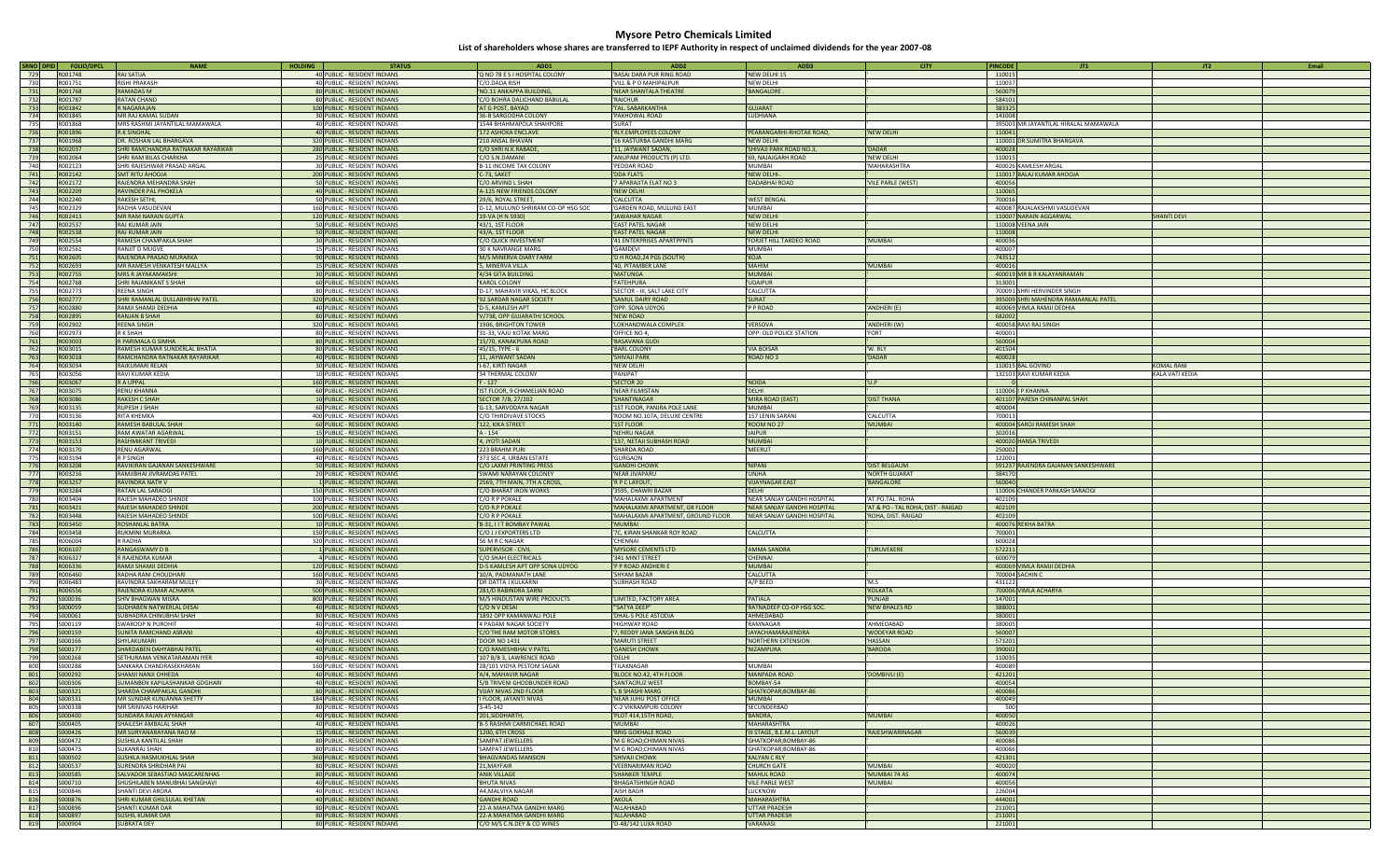| SRNO DPID | <b>FOLIO/DPCL</b> | <b>NAME</b>                     | <b>HOLDING</b><br><b>STATUS</b> | <b>ADD1</b>                       | ADD <sub>2</sub>                 | ADD3                           | <b>CITY</b>           | <b>PINCODE</b> | JT2                                       |
|-----------|-------------------|---------------------------------|---------------------------------|-----------------------------------|----------------------------------|--------------------------------|-----------------------|----------------|-------------------------------------------|
| 820       | 5000965           | SUNIL KUMAR MITRA               | 80 PUBLIC - RESIDENT INDIANS    | '24B KUMARTULI STREET             | 'CALCUTTA                        | 'WEST BENGAL                   |                       | 700005         |                                           |
| 821       | S000984           | SUKANYA PAUL                    | 240 PUBLIC - RESIDENT INDIANS   | '29 SHIVALIK APARTMENT            | 'ALAKNANDA,                      | 'NEW DELHI                     |                       | 110019         |                                           |
| 822       | S001021           | S P GANGWAL                     | 40 PUBLIC - RESIDENT INDIANS    | '4TH FLOOR FLAT NO 20             | 'RADHA NIKETAN 28-B              | 'ROWLAND ROAD                  | 'CALCUTTA             | 700020         |                                           |
|           |                   |                                 |                                 |                                   |                                  |                                |                       |                |                                           |
| 823       | S001042           | SHANKAR LAL AGARWAL             | 10 PUBLIC - RESIDENT INDIANS    | 'C/O TIRUPATI SALES AGENCIES      | 'COLLEGE ROAD                    | 'CUTTACK                       | <b>ORISSA</b>         | 753003         |                                           |
| 824       | S001053           | <b>SUBRATA KUMAR BANERJI</b>    | 40 PUBLIC - RESIDENT INDIANS    | '1/45 A ASHOK NAGAR               | 'REGENT PARK                     |                                | 'KOLKATA              |                |                                           |
| 825       | S001054           | SUBODH KUMAR MITRA              | 40 PUBLIC - RESIDENT INDIANS    | 'CALICO CO-OP TEXTILE MILLS       | 'BALTIKURY P O                   | 'HOWRAH DT                     | 'WEST BENGAL          | 711402         |                                           |
| 826       | S001066           | <b>SUNDER DEVI BHATTER</b>      | 80 PUBLIC - RESIDENT INDIANS    | <b>VANDANA APARTMENT</b>          | 'FLAT NO 1001                    | '22/1, ALIPUR ROAD             | 'CALCUTTA             | 700027         |                                           |
| 827       | S001098           | SARDARMALL SETHIA               | 120 PUBLIC - RESIDENT INDIANS   | C/O RAJENDRA KUMAR MAHENDRA KUMAR | '86 CANNING STREET               | 'CALCUTTA                      | 'WEST BENGAL          | 700001         |                                           |
| 828       | S001160           | SHEOCHAND YADAV                 | 40 PUBLIC - RESIDENT INDIANS    | 'C/O SURENDRA KUMAR RUNGTA        | '26/1 BHAIRAB GHATTACK LANE      | 'P O SALKIA                    | 'HOWRAH               | 711101         |                                           |
|           |                   |                                 |                                 |                                   |                                  |                                |                       |                |                                           |
| 829       | S001188           | MRS SEEMA VARMA                 | 1200 PUBLIC - RESIDENT INDIANS  | C-570 NEW FRIENDS COLONY          | 'NEW DELHI                       |                                |                       | 110065         |                                           |
| 830       | S001250           | SHREE PRAKASH JHAWAR            | 80 PUBLIC - RESIDENT INDIANS    | 'C/O SHREE GOPAL PERIWAL          | '62 BENTINCK STREET              | 'CALCUTTA                      |                       | 700001         |                                           |
| 831       | S001257           | <b>SATYA SHARMA</b>             | 80 PUBLIC - RESIDENT INDIANS    | 'C/O THERMO CONTROLS              | 'SITAL SADAN                     | '33, TOLLY GUNGE CIRCULAR ROAD | 'CALCUTTA             | 700053         |                                           |
| 832       | S001308           | SURESH MONGIA                   | 40 PUBLIC - RESIDENT INDIANS    | 'H.NO. 1618 - A                   | 'SECTOR 35 -B                    | 'CHANDIGARH                    |                       | 160022         |                                           |
| 833       | S001351           | SHIV NATH MAGO                  | 40 PUBLIC - RESIDENT INDIANS    | 'FLAT 123/1 POCKET A-3            | 'SECTOR 7, ROHINI                | 'DELHI                         |                       | 110085         |                                           |
| 834       | S001374           | <b>SURAJ BHAN GUPTA</b>         | 40 PUBLIC - RESIDENT INDIANS    | '4415 GALI BAHUJI PAHARI DHIRIJ   | 'DELHI                           |                                |                       | 110006         |                                           |
| 835       | S001410           | SHANTA MADHAVAN M D             | 40 PUBLIC - RESIDENT INDIANS    | 'XXXI 1086 M G ROAD               | 'ERNAKULAM                       | 'COCHIN                        | 'KERALA               | 682011         |                                           |
|           |                   |                                 |                                 |                                   |                                  | 'KOTTAYAM                      | <b>'KERALA STATE</b>  |                |                                           |
| 836       | S001413           | <b>SARLA SINGHVI</b>            | 40 PUBLIC - RESIDENT INDIANS    | 'C/O THE T E CI LTD               | 'P O CHINGAVANAM DIST            |                                |                       | 686531         |                                           |
| 837       | S001416           | SUDHA GUPTA                     | 40 PUBLIC - RESIDENT INDIANS    | '1A ASHOK COLONY                  | 'KHASGI LASHKER                  | 'GWALIOR                       | 'MADHYA PRADESH       | 474001         |                                           |
| 838       | S001418           | SWAROOP CHANDRA JAIN            | 40 PUBLIC - RESIDENT INDIANS    | '2/237 NEW COLONY                 | 'BORALANGAR                      | 'GWAILOR                       | 'MADHYA PRADESH       | 474004         |                                           |
| 839       | S001444           | SUDHA CHINTALAPATI              | 30 PUBLIC - RESIDENT INDIANS    | '1/A RASTRAPATHI ROAD             | 'SECUNDERABAD                    | 'ANDHRA PRADESH                |                       | 500003         |                                           |
| 840       | S001475           | SUMITA MUKHERJIE                | 80 PUBLIC - RESIDENT INDIANS    | 'STATE BANK OF HYDERABAD          | 'SCOPE COMPLEX                   | 'LODHI ROAD                    | 'NEW DELHI            | 110003         |                                           |
| 841       | S001476           | SURINDER KUMARI KASHYAP         | 80 PUBLIC - RESIDENT INDIANS    | 'C/O NATIONAL&GRINDLAYS BANK LTD  | <b>DR DADABHOY NAOROJI ROAD</b>  | 'MUMBAI                        | 'MAHARASHTRA          | 400001         |                                           |
| 842       | 5001480           | SATYA NARAIN MANSINGHKA         | 40 PUBLIC - RESIDENT INDIANS    | 'PARVATI VIHAR                    | 'SANGANERI GATE                  | 'BHILWARA                      | 'RAJASTAN             | 311001         |                                           |
|           |                   |                                 |                                 |                                   |                                  |                                |                       |                |                                           |
| 843       | S001538           | SEENIAPPAN DHANASEKARAN         | 184 PUBLIC - RESIDENT INDIANS   | 'C/O CAFI LTD                     | 'P.O.BOX NO 87                   | 'BELAPUR ROAD                  | 'THANE-(MAHARASHTRA)  | 400601         |                                           |
| 844       | S001548           | SUBBARAMAN C V                  | 40 PUBLIC - RESIDENT INDIANS    | DURGA FLAT NO. 7                  | '47, PANJALA SUBRAMANIAM ROAD    | 'T NAGAR                       | 'CHENNAI              | 600017         |                                           |
| 845       | S001624           | SHASHI GUPTA                    | 80 PUBLIC - RESIDENT INDIANS    | 'U-15/16, TOWN HOUSE              | 'DLF QUTUB ENCLAVE III           | 'GURGAON                       | 'HARYANA              | 122002         |                                           |
| 846       | S001639           | MRS SANTOSH KUKREJA             | 25 PUBLIC - RESIDENT INDIANS    | '141 ALKAPURI                     | 'ALWAR                           |                                |                       | 301001         |                                           |
| 847       | S001640           | SAVITA RANI MEHRA               | 40 PUBLIC - RESIDENT INDIANS    | 'C-307 DEFENCE COLONY             | 'NEW DELHI                       |                                |                       | 110024         |                                           |
| 848       | S001695           | <b>SHAIL JAIN</b>               |                                 | '81/IV SECTOR 5A                  | 'B H E L RANIPUR                 | 'HARDWAR U P                   |                       | 249401         |                                           |
|           |                   |                                 | 40 PUBLIC - RESIDENT INDIANS    |                                   |                                  |                                |                       |                |                                           |
| 849       | S001768           | SANTOSH GUPTA                   | 40 PUBLIC - RESIDENT INDIANS    | 'NO 3371, PUSA GATE               | 'NEAR GAST PATEL NAGAR CIRCLE    | 'NEW DELHI                     |                       | 110008         |                                           |
| 850       | S001780           | SNEH LATA                       | 40 PUBLIC - RESIDENT INDIANS    | '23/10 SHAKTI NAGAR               | 'DELHI                           |                                |                       | 110007         |                                           |
| 851       | S001807           | SHARADA RAMABHADRAN             | 40 PUBLIC - RESIDENT INDIANS    | 'D-II-306 PANDARA ROAD            | 'NEW DELHI                       |                                |                       | 110003         |                                           |
| 852       | S001825           | SUDHA GOEL                      | 50 PUBLIC - RESIDENT INDIANS    | 'B-5/37, VINAY KHAND              | 'T C EYE CENTRE                  | 'GOMTI NAGAR                   | 'LUCKNOW              | 226010         |                                           |
| 853       | S001831           | SHANTI LAL AHUJA                | 80 PUBLIC - RESIDENT INDIANS    | 'A-157, DEFENCE COLONY            | 'NEW DELHI                       |                                |                       | 110024         |                                           |
| 854       | S001862           | SHANTA NAYYAR                   | 80 PUBLIC - RESIDENT INDIANS    |                                   | 'CHANDIGARH                      |                                |                       | 160019         |                                           |
|           |                   |                                 |                                 | '3064, SECTOR 19-D                |                                  |                                |                       |                |                                           |
| 855       | S001946           | SUMATILAL TRIBHOVANDAS HEMANI   | 25 PUBLIC - RESIDENT INDIANS    | 'BAJARANG BUILDING                | 'GAREDIA KURA ROAD               | 'RAJKOT                        |                       | 360001         |                                           |
| 856       | S001991           | SUMATI JAGDISH JOSHI            | 80 PUBLIC - RESIDENT INDIANS    | <b>C/O JAGDISH S JOSHI</b>        | '274, SARVODEY COMMERCIAL CENTRE | 'NEAR G P O                    | 'AHMEDABAD            | 380001         |                                           |
| 857       | S001997           | SITA DEVI AGARWAL               | 40 PUBLIC - RESIDENT INDIANS    | 'C/O GANGARAM AGARWAL & CO        | 'RAMWADI, JALORI GATE            | <b>GOLE BUILDING ROAD</b>      | 'JODHPUR (RAJ)        | 342003         |                                           |
| 858       | S002023           | <b>SURJIT SINGH</b>             | 50 PUBLIC - RESIDENT INDIANS    | '148 SUNRISE PARK                 | 'OPP.DRIVE IN                    | 'AHMEDABAD                     |                       | 380054         |                                           |
| 859       | S002105           | MR S SOWMYA NARAYANAN           | 40 PUBLIC - RESIDENT INDIANS    | 'PLOT NO 54 GANESH NAGAR          | 'SELAIYAR POST TAMBARAM EAST     | 'CHENNAI                       |                       | 600            |                                           |
| 860       | S002156           | LT. COL. SHOM PRAKASH           | 40 PUBLIC - RESIDENT INDIANS    | C/O SHRI D P CHODHA               | 'HOUSE NO. 595                   | 'SECTOR 20A                    | 'CHANDIGARH           | 160020         |                                           |
|           |                   |                                 |                                 |                                   |                                  |                                |                       |                |                                           |
| 861       | S002180           | SARALA SHANTARAM DESHMUKH       | 40 PUBLIC - RESIDENT INDIANS    | '43A KAMGAR NAGAR S               | 'S.G.BARVEMARG                   |                                | <b>CHEMBUR MUMBAI</b> | 400071         |                                           |
| 862       | S002285           | SUNDARAM RAMASWAMI              | 40 PUBLIC - RESIDENT INDIANS    | 'R-10 LAKSHMI PLAZA COMBINES      | '1089 AVANASHI ROAD              | 'COIMBATORE                    | 'TAMIL NADU           | 641037         |                                           |
| 863       | S002308           | <b>STANLEY GONSALVES</b>        | 80 PUBLIC - RESIDENT INDIANS    | 'DIRECTOR OF ADMININSTRATION      | 'MINISTRY OF DEFENCE(DGI         | 'ROOM NO 43                    | <b>'G BLOCK</b>       | 110011         |                                           |
| 864       | S002384           | SHANKAR VISHNU CHIPLUNKAR       | 120 PUBLIC - RESIDENT INDIANS   | 'H-7 NAVAL OFFICERS FLATS         | 'COLABA                          | 'MUMBAI                        | 'MAHARASTHRA          | 400005         |                                           |
| 865       | S002462           | SAMPAT KUMAR KABRA              | 40 PUBLIC - RESIDENT INDIANS    | '92E ALIPORE ROAD                 | 'CALCUTTA                        | 'WEST BENGAL                   |                       | 700027         |                                           |
| 866       | S002480           | SHYAMA CHARANROY                | 40 PUBLIC - RESIDENT INDIANS    | '86 BEPIN BEHARI GANGULY STREET   | 'CALCUTTA                        | 'WEST BENGAL                   |                       | 700012         |                                           |
|           |                   |                                 |                                 |                                   |                                  |                                |                       |                |                                           |
| 867       | S002559           | SUBODH KUMAR MITRA              | 40 PUBLIC - RESIDENT INDIANS    | FORT WILLIAM CO LTD               | <b>'SIBPUR POST</b>              | 'HOWRAH DIST                   | 'W.BENGAL             | 711102         |                                           |
| 868       | S002585           | <b>SUSANTA KUMAR DAW</b>        | 40 PUBLIC - RESIDENT INDIANS    | '12 B NANDA MALLICK LANE          | 'CALCUTTA                        | 'WEST BENGAL                   |                       | 700006         |                                           |
| 869       | S002591           | SONALI SEN                      | 40 PUBLIC - RESIDENT INDIANS    | C/O MR.HARA PRASAD SEN            | 'P.O.MATIARI                     | 'DIST.NADIA                    | 'W.BENGAL             | 741153         |                                           |
| 870       | S002595           | SADHAN CHANDRA BANERJEE         | 40 PUBLIC - RESIDENT INDIANS    | '6B/1 RAJA APURBA KRISHNA LANE    | 'CALCUTTA                        | 'WEST BENGAL                   |                       | 700050         |                                           |
| 871       | S002596           | SAMBHU CHARAN BHATTACHARYYA     | 30 PUBLIC - RESIDENT INDIANS    | '19 S C MUKHERJEE STREET          | 'P.O.KONNAGAR                    | 'DIST.HOOGHLY                  | 'WEST BENGAL          | 712235         |                                           |
| 872       | S002715           | SARDA CHAPPIDI                  | 80 PUBLIC - RESIDENT INDIANS    | 'C/O C SUBBARAO M SC AG           | 'ASST PROFESSOR AGRL COLLEGE     | 'BAPATLA                       | <b>'GUNTUR DT</b>     | 522101         |                                           |
| 873       | S002731           | SURRINDER RANDHAWA              |                                 | 'PRINCIPALS RESIDENCE             | 'VINOBA COLLEGE                  | 'UNIVERSITY CAMPUS             | 'DELHI                | 110007         |                                           |
|           |                   |                                 | 30 PUBLIC - RESIDENT INDIANS    |                                   |                                  |                                |                       |                |                                           |
| 874       | S002742           | SHAKUNTLA DEVI JETHY            | 40 PUBLIC - RESIDENT INDIANS    | 'G-97, PREET VIHAR                | 'VIKAS MARG                      | 'NEW DELHI                     |                       | 110092         |                                           |
| 875       | S002751           | SUBHASH CHANDER                 | 40 PUBLIC - RESIDENT INDIANS    | 'STATE BANK OF INDIA              | 'CENTRAL SECRETARIAT BRANCH      | 'NOTH BLOCK                    | 'N DELHI              | 110001         |                                           |
| 876       | S002752           | SITA DEBI                       | 40 PUBLIC - RESIDENT INDIANS    | '122E KAMALA NAGAR                | 'DELHI                           |                                |                       | 110007         |                                           |
| 877       | S002795           | <b>SWARN RANI</b>               | 40 PUBLIC - RESIDENT INDIANS    | BLOCK NO.8                        | 'H.NO. 6450                      | 'DEV NAGAR                     | 'NEW DELHI            | 110005         |                                           |
| 878       | S002806           | S SRINIVASAN                    | 120 PUBLIC - RESIDENT INDIANS   | "C' UNIQUE VILLA                  | '49, (OLD NO.8)                  | 'SOUTH SIVAN KOIL STREET       | 'KODAMBAKKAM, CHENNAI | 600024         |                                           |
| 879       | S002817           | SATYA PAUL CHADDA               | 40 PUBLIC - RESIDENT INDIANS    | '6/C NARAINDER NAGAR-3            | 'SONEPAT                         | 'HARYANA STATE                 |                       | 131001         |                                           |
| 880       | S002822           | SANTOSH LALL                    | 40 PUBLIC - RESIDENT INDIANS    | C-108 NEW RAJINDER NAGAR          | 'NEW DELHI                       |                                |                       | 110060         |                                           |
|           |                   |                                 |                                 |                                   |                                  |                                |                       |                |                                           |
| 881       | S002895           | SOAMI PRASAD MATHUR             | 40 PUBLIC - RESIDENT INDIANS    | 'B 25 GEETANJALI ENCLAVE          | 'NEAR DELHI                      |                                |                       | 110017         |                                           |
| 882       | S002905           | SANTOSH                         | 40 PUBLIC - RESIDENT INDIANS    | 'FLAT NO. 194, PLOT NO. 29        | 'SWASTIK KUNJ, SECTOR 13         | 'ROHINI                        | 'NEW DELHI            | 110085         |                                           |
| 883       | S002928           | <b>SARAN KUMARI MATHUR</b>      | 40 PUBLIC - RESIDENT INDIANS    | 'B-25 GEETANJALI ENCLAVE          | 'NEW DELHI                       |                                |                       | 110017         |                                           |
| 884       | S002932           | SURENDRA KASTURIA               | 40 PUBLIC - RESIDENT INDIANS    | 'E-97, ASHOK VIHAR                | 'PHASE - 1                       | 'DELHI                         |                       | 110052         |                                           |
| 885       | S002968           | SHIV RATAN PITTIE               | 25 PUBLIC - RESIDENT INDIANS    | 'M/S PITTIE AUTO CENTRE           | 'RANI BAZZAR                     | 'BIKANER                       |                       | 334001         |                                           |
| 886       | S002969           | SHAILAJA HARIPANT JOSHI         | 40 PUBLIC - RESIDENT INDIANS    | '272 PRATAP SOCIETY               | 'SAHAKAR NAGAR, NO 2             | 'POONA                         | 'MAHARASTHRA          | 411009         |                                           |
| 887       | S002994           | <b>SAVITHRI DAITHOTA</b>        | 40 PUBLIC - RESIDENT INDIANS    | 'MEDICAL OFFICER                  | 'P.H.U. V.V.PURAM                | 'BANGALOR                      | 'KARNATAKA            | 560004         |                                           |
| 888       | S002996           | SRINIVAS RAO KULKARN            | 40 PUBLIC - RESIDENT INDIANS    | 'STATE BANK OF HYDERABAD          | 'NEHRU GUNJ BRANCH               | 'GULBARGA                      | 'KARNATAKA            | 585104         |                                           |
|           |                   |                                 |                                 |                                   |                                  |                                |                       | 584101         |                                           |
| 889       | S003011           | SHANTILAL JASARAJ BOHRA         | 80 PUBLIC - RESIDENT INDIANS    | C/O BOHRA DALICHAND JASARAJ       | 'COTTON MERCHANT                 | 'RAICHUR                       | 'KARNATAKA STATE      |                |                                           |
| 890       | S003012           | SHANTABAI                       | 80 PUBLIC - RESIDENT INDIANS    | C/O B D JASRAJ                    | 'RAICHUR                         | 'KARNATAKA STATE               |                       | 58410          |                                           |
| 891       | S003014           | <b>SUBHADRAMMA</b>              | 272 PUBLIC - RESIDENT INDIANS   | 'W/O SOMA RAMAN GOWD              | 'STATION ROAD                    | 'RAICHUR                       | 'KARNATKA STATE       | 58410          |                                           |
| 892       | S003015           | SOMA NAGARAJ GOWD               | 272 PUBLIC - RESIDENT INDIANS   | 'S/O SOMA RAMAN GOWD              | <b>'STATION ROAD</b>             | 'RAICHUR                       | 'KARNATAKA STATE      | 58410          |                                           |
| 893       | S003016           | SOMA RAMAN GOWD                 | 272 PUBLIC - RESIDENT INDIANS   | 'STATION ROAD                     | 'RAICHUR                         | 'KARNATAKA STAT                |                       | 58410          |                                           |
| 894       | S003017           | SHARANAMMA LINGERI              | 80 PUBLIC - RESIDENT INDIANS    | LOHARVADY                         | 'NEAR CENTRAL BANK OF INDIA      | 'RAICHUR                       | 'KARNATAKA            | 584101         |                                           |
| 895       | 5003061           | MRS SHARDABEN CHANDULAL PAREKH  | 40 PUBLIC - RESIDENT INDIANS    | '7 NEELKANTH ASHISH               | 'BEHIND NEELKANTH DARSHAN        | 'R B MEHTA ROAD                | 'GHATKOPAR            |                | 400077 MR KISHOR CHANDULAL PAREKH         |
|           |                   | SHRIKRISHNA NILKANTHA NATEKAR   | 40 PUBLIC - RESIDENT INDIANS    | 'FLAT NO 201B                     | 'DATTATREYA NIWAS                | '470 SADASHIV PETH             |                       |                | 411030 MR MANOHAR VITHAL NATEKAR          |
| 896       | S003081           |                                 |                                 |                                   |                                  |                                | 'POONA                |                |                                           |
| 897       | S003162           | MRS SUSHIL KUMARI POPLI         | 30 PUBLIC - RESIDENT INDIANS    | '420/A MEDICAL COLONY             | 'NEAR DANAPUR RAILWAY HOSPITAL   | 'P.O.KHAGAUL                   | 'PATNA                | 801105         |                                           |
| 898       | S003194           | MR SHRIKRISHNA RAI              | 125 PUBLIC - RESIDENT INDIANS   | 'C-24 K ROAD                      | 'MAHANAGAR EXTENSION             | 'LUCKNOW                       |                       |                | 226006 MRS SAUBHAGYA WATI RAI             |
| 899       | S003202           | <b>MRS SIPRA MUKHERJEE</b>      | 50 PUBLIC - RESIDENT INDIANS    | 'P 652 BLOCK 'O'                  | 'NEW ALIPORE                     | 'CALCUTTA                      | 'WEST BENGAL          |                | 700053 MR MANOTOSH KUMAR MUKHERJEE        |
| 900       | S003262           | MR.SANGAPPA SANGANBASAPPA SARUR | 160 PUBLIC - RESIDENT INDIANS   | 'HOUSE NO. 148                    | 'SHAHU NAGAR ROAD                | 'NEAR KAWALI GATE              | 'BIJAPUR              |                | 586101 MRS VIJAYA SANGAPPA SARUR          |
| 901       | S003303           | SMT.SHANTABEN NAVNITLAL PATEL   | 100 PUBLIC - RESIDENT INDIANS   | '5-C, BHANDARWADA                 | 'SHIVAJI PARK                    | 'MUMBAI                        | <b>MAHARASHTRA</b>    |                | 400028 MR.NAVNITLAL LALAJIBHAI PATEL      |
| 902       | S003321           | MR.SUNIL KRISHNA MITRA          | 160 PUBLIC - RESIDENT INDIANS   | '31 SIBDAS BHADURI STREET         | 'CALCUTTA                        | 'WEST BENGAL                   |                       |                | 700004 MR SWAPAN KUMAR MITRA              |
|           |                   |                                 | 80 PUBLIC - RESIDENT INDIANS    |                                   |                                  |                                | <b>MUMBAI</b>         |                | 400099 MRS ANJALI SURESH RANGNEKAR        |
| 903       | S003333           | MR.SURESH MAHADEO RANGNEKAR     |                                 | '10, VATSALA APARTMENTS           | '36, TARUM BHARAT CO-OP HSG SOC  | 'CHAKALA, ANDHERI (E)          |                       |                |                                           |
| 904       | S003399           | SMT.SULOCHANA PADIA             | 160 PUBLIC - RESIDENT INDIANS   | '122A, B K PAUL AVENUE            | 'CALCUTTA                        | 'WEST BENGAL                   |                       | 700005         |                                           |
| 905       | S003402           | SMT.SHRFYA MADHUKANT DESAL      | 50 PUBLIC - RESIDENT INDIANS    | 'SAKATI SADAN                     | '4TH FLOOR.BLOCK 39              | 'BELOW IARDEV BLDGS            | 'MI IMRAI             |                | 400007 SMT JAYANTIKA MADHUKANT DESAI      |
| 906       | S003462           | <b>SIGRID AGARWAL</b>           | 150 PUBLIC - RESIDENT INDIANS   | 'C/O MR M C AGARWAL               | '6, FIRST CROSS                  | <b>BLOCK 5A</b>                | <b>KORAMANGALA</b>    |                | 560034 SHRI M.C. AGARWAL                  |
| 907       | S003474           | SMT.SUMAN RANGNATH DESHPANDE    | 25 PUBLIC - RESIDENT INDIANS    | 'H.N.66; RANADE ROAD              | 'DADAR                           | 'MUMBAI                        | 'MAHARASHTRA          |                | 400028 SHRI SHAMSUNDER RANGNATH DESHPANDE |
| 908       | S003631           | SHRI SAILENDRA NATH ROY         | 360 PUBLIC - RESIDENT INDIANS   | 'PATRAPARA                        | 'PO & VILL: MAKARDAH             | 'DIST HOWRAH                   |                       | 711409         |                                           |
| 909       | S003749           | SHRI SEORAM DHARMDAS THAKUR     | 40 PUBLIC - RESIDENT INDIANS    | '6A SINDHU CO-OP HSG SCTY         | '3RD ROAD KHAR                   | 'MUMBAI                        | 'MAHARASHTRA          |                | 400052 AMAR SEORAM THAKUR                 |
|           |                   |                                 |                                 |                                   |                                  |                                |                       |                |                                           |
| 910       | S003750           | SMT SHANTIBAI SEORAM THAKUR     | 40 PUBLIC - RESIDENT INDIANS    | '6A SINDHU CO-OP HSG SOCIETY      | '3RD ROAD KHAR                   | 'MUMBAI                        | 'MAHARASHTRA          |                | 400052 AMAR SEORAM THAKUR                 |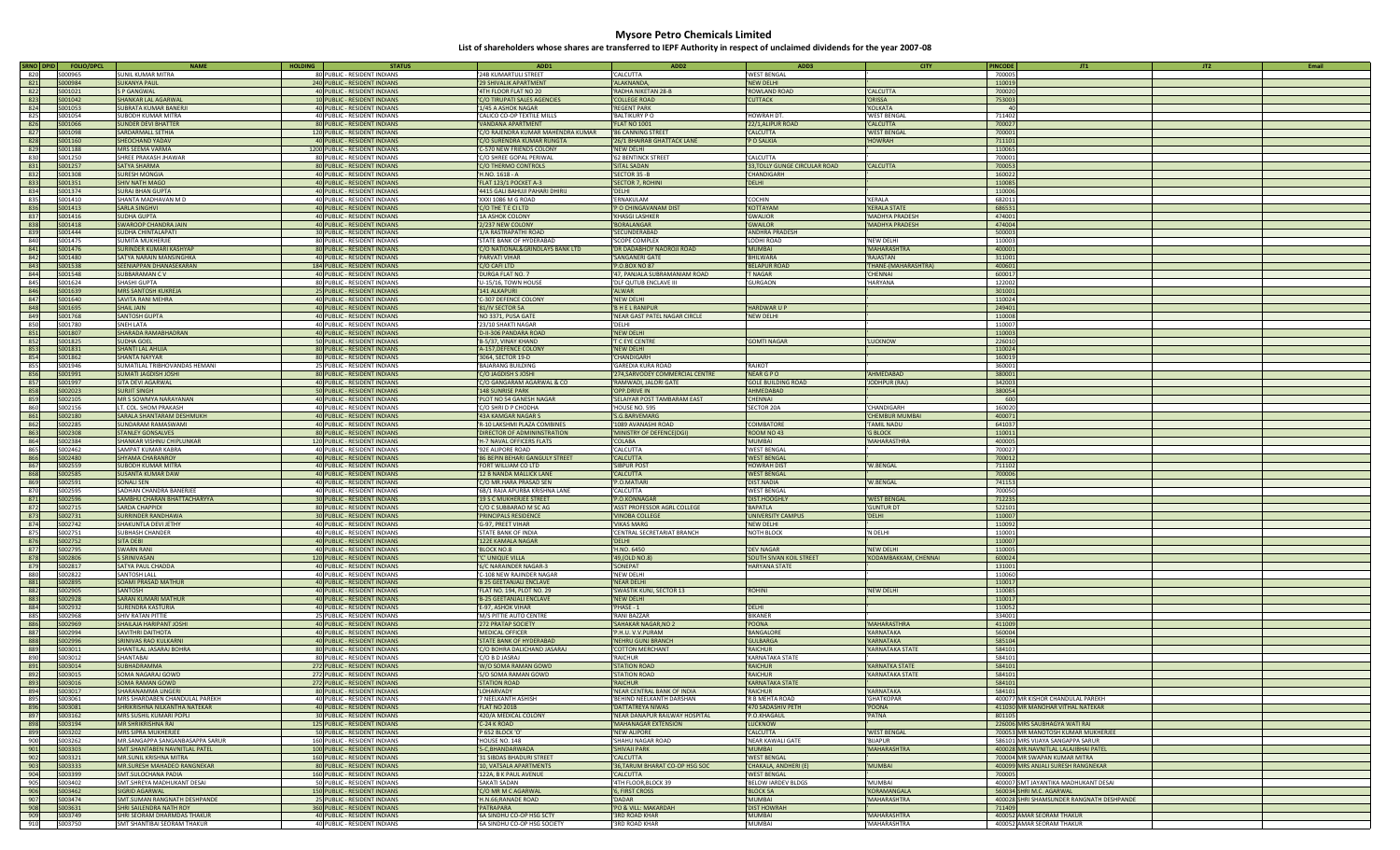| SRNO DPID<br><b>FOLIO/DPC</b>     | <b>NAME</b>                              | <b>HOLDING</b> | <b>STATUS</b>                             | ADD1                                 | ADD <sub>2</sub>                    | ADD3                                 | <b>CITY</b>                  | <b>PINCODE</b>                        | JT <sub>2</sub>             | Email |
|-----------------------------------|------------------------------------------|----------------|-------------------------------------------|--------------------------------------|-------------------------------------|--------------------------------------|------------------------------|---------------------------------------|-----------------------------|-------|
| 911<br>S003769                    | <b>SHRI S P GANGWAL</b>                  |                | 160 PUBLIC - RESIDENT INDIANS             | '4TH FLOOR FLAT NO 20                | 'RADHA NIKETAN                      | 28-B ROWLAND ROAD                    | 'CALCUTTA                    | 700020                                |                             |       |
| 912<br>5003785                    | SUMAN LATA KHOSLA                        |                | 200 PUBLIC - RESIDENT INDIANS             | 'C-220 ANAND VIHAR.                  | 'DELHI                              |                                      |                              | 110092 JIWAN LAL KHOSLA               |                             |       |
| 913<br>S004045                    | <b>SUMEETA ANANT SOMAN</b>               |                | 120 PUBLIC - RESIDENT INDIANS             | 5, BHAKTINAGAR SOCIETY               | 'BEHIND GHELANI PETROL PUMP         | <b>BARODA</b>                        |                              | 390002 ANANT GOVIND SOMAN             |                             |       |
| 914<br>S004052                    | <b>SURENDRA KASTURIA</b>                 |                | 40 PUBLIC - RESIDENT INDIANS              | 'E-97, ASHOK VIHAR - 1               | 'DELHI                              |                                      |                              | 110052                                |                             |       |
| 915<br>5004088                    | SADHANA HANGAI                           |                |                                           | 'C/O MR C.P. SARATHY                 |                                     | ARHINAVA NAGAR                       | <b>WAI KFR TOWN</b>          |                                       | PRAMOD HANGAL               |       |
|                                   |                                          |                | 800 PUBLIC - RESIDENT INDIANS             |                                      | 'H NO 6-1-103/20                    |                                      |                              | 500025 SUNIL HANGAL                   |                             |       |
| 916<br>S004223                    | SAROJ NARESH AMIN                        |                | 40 PUBLIC - RESIDENT INDIANS              | 'C-26 SARDAR KUNJ SOCIETY            | <b>'SHAHPUR</b>                     | AHMEDABAD                            |                              | 380001 NARESH SHANKER BHAI AMIN       | SHAKER BHAI MAGEN BHAI AMIN |       |
| 917<br>\$004226                   | S C SHIVANANIAIAH                        |                | 40 PUBLIC - RESIDENT INDIANS              | 'OR NO. 3353                         | 'SECTOR II                          | <b>VEHICLE ESTATE</b>                | 'JABALPUR                    | 482009                                |                             |       |
| 918<br>S004324                    | <b>SUDESHBALA SETH</b>                   |                | 80 PUBLIC - RESIDENT INDIANS              | '3/45 ROOP NAGAR                     | 'DELHI                              |                                      |                              | 110007 MEENA SETH                     |                             |       |
| 919<br>S004373                    | <b>SARLA PARMAR</b>                      |                | 160 PUBLIC - RESIDENT INDIANS             | 'PLOT NO 591,19TH ROAD               | 'KHAR,                              | <b>MUMBAI</b>                        | 'MAHARASTHRA                 | 400052 DR MOHAN PARMAR                |                             |       |
| 920<br>5004393                    | SALMA HOOSEIN DHARAMSI                   |                | 80 PUBLIC - RESIDENT INDIANS              | 'B-8/5 BARVE NAGAR                   | <b>GHATKOPAR</b>                    | MUMBAI                               | 'MAHARASTHRA                 | 400084 HOOSEIN HASANALI DHARAMSI      |                             |       |
| 921<br>5004400                    | SHASHI PHILIP                            |                | 160 PUBLIC - RESIDENT INDIANS             | '73, III CROSS                       | 'COLLECTORATE COLONY                | <b>AMINIIIKARA</b>                   | 'CHENNAI                     | 600029 SHIRLEY PHILLIP                |                             |       |
| 922<br>5004444                    | MRS SMITABEN LAXMIKANT PATEL             |                | 80 PUBLIC - RESIDENT INDIANS              | 'NRUSHI ASHRAM                       | '(NARSINHA ACHARYA MANDIR)          | 'BHUTDI ZAMPA                        | 'BARODA                      | 390001                                |                             |       |
| 923<br>5004458                    | SUPRIYA MADHUKAR ATRE                    |                | 10 PUBLIC - RESIDENT INDIANS              | 'B-7 KASHINATH SOCIETY               | '62 RAMBAG COLONY                   | 'PAUD ROAD                           | 'PUNE                        | 411038                                |                             |       |
|                                   |                                          |                |                                           |                                      |                                     |                                      |                              |                                       |                             |       |
| 924<br>S004479                    | <b>MR SHRIKRISHNA RAI</b>                |                | 50 PUBLIC - RESIDENT INDIANS              | 'DISTRICT JUDGE (RETD)               | 'RESIDENT ADVISER(LAW & LIAISON     | C-24 K ROAD                          | 'MAHANAGAR EXTENSION         | 226006                                |                             |       |
| 925<br>\$004480                   | SHRI SHYAMACHARAN ROY                    |                | 80 PUBLIC - RESIDENT INDIANS              | '86 BEPIN BEHARI                     | 'GANGULLY STREET                    | CALCUTTA                             | 'WEST BENGAL                 | 700012                                |                             |       |
| 926<br>S004489                    | SHIVANAND MAHARUDRA KASBEKAR             |                | 80 PUBLIC - RESIDENT INDIANS              | 'D/20, GANESH PRASAD, II FLOOR       | 'NAVSHIR BHARUCHA MARG              | 'MUMBAI                              | 'MAHARASTHRA                 | 400007                                |                             |       |
| 927<br>S004605                    | SHRIKRISHNA SHRIPAD SHENOLIKAR           |                | 80 PUBLIC - RESIDENT INDIANS              | 'A/12 GANESH PALACE                  | 'CO-OP HOUSING SOCIETY LTD          | RAMNAGAR                             | 'DOMBIVLI (EAST)             | 421201                                |                             |       |
| 928<br>S004765                    | S VENKATACHALAM                          |                | 24 PUBLIC - RESIDENT INDIANS              | 'B-3 'JALADA' R B I OFFICER'S        | 'QUARTERS PRABHADEVI                | <b>MUMBAI</b>                        |                              | 400025                                |                             |       |
| 929<br>5004768                    | SITARAM AGIWAI                           |                | 120 PUBLIC - RESIDENT INDIANS             | 'LINE NO 4 SHOP NO 19                | '4/19 BISTUPUR MARKET               | <b>JAMSHEDPUR</b>                    |                              | 831001                                |                             |       |
| 5004807                           | <b>SMT SANDHYA CHAKRABORTI</b>           |                | 160 PUBLIC - RESIDENT INDIANS             | 'A1/262, SAFDARJUNG ENCLAVE          | 'NEW DELHI                          |                                      |                              |                                       |                             |       |
| 930<br>5004828                    |                                          |                |                                           |                                      |                                     |                                      |                              | 110029 MISS BARNANA CHAKRABORTI       |                             |       |
| 931                               | MR SHASHINBHAI SHAH                      |                | 65 PUBLIC - RESIDENT INDIANS              | 'B-4 PURNIMA PARK SOCIETY            | 'OPP ANKUR SCHOOL                   | <b>JAIN MERCHANT</b>                 | 'AHMEDABAD                   | 380007 MRS. ILABEN SHAH               |                             |       |
| 932<br>\$004973                   | SMT SONADEVI BHULLAN SINGH               |                | 80 PUBLIC - RESIDENT INDIANS              | 'BHULLAN NIWAS                       | 'DUTTA MANDIR ROAD                  | NEAR VIRAR RAILWAY STATION           | 'VIRAR WEST, TALUK VASAI     | 401                                   |                             |       |
| 933<br>S005237                    | <b>SHRI SHRIKANT R RAO</b>               |                | 80 PUBLIC - RESIDENT INDIANS              | 'C-22/7 WIND CLIFF                   | 'JEEVAN BIMA NAGAR                  | <b>BORIVLI (WEST)</b>                | 'MUMBAI                      | 400103                                |                             |       |
| 934<br>S005270                    | <b>SANDEEP KHANNA</b>                    |                | 30 PUBLIC - RESIDENT INDIANS              | 'R-570 NEW RAJINDER NAGAR            |                                     |                                      |                              | 110060                                |                             |       |
| 935<br>5005284                    | SANJEEV D DESHPANDE                      |                | 160 PUBLIC - RESIDENT INDIANS             | 'D-12, MOURYA VIHAR SOCIETY          | 'NEAR SAHAJANAND HALL               | <b>KOTHRUD</b>                       | 'PUNF                        | 411029                                |                             |       |
| 936<br>S005323                    | <b>SUMAN GARG</b>                        |                | 10 PUBLIC - RESIDENT INDIANS              | <b>C/O SATNARAYAN BANSAL</b>         | '28, PATRAM NAGAR                   | 'JIND DISTRICT                       | 'NARWANA                     | 126116                                |                             |       |
| 937<br>\$005336                   | SAVITA TAI WAR                           |                | 40 PUBLIC - RESIDENT INDIANS              | '1725/X, GALI SUNARAIN               | 'KATRA CHARAT SINGH                 |                                      |                              | 143001                                |                             |       |
| S005429                           | <b>SWARNA KAJI</b>                       |                |                                           |                                      |                                     |                                      |                              |                                       |                             |       |
| 938                               |                                          |                | 160 PUBLIC - RESIDENT INDIANS             | '3-B, ANUSANDHAN                     | 'HLRC FLATS, KT LINK ROAD           | CHAKALA                              | 'ANDHERI (E                  | <b>400099 ATUL KAJI</b>               |                             |       |
| 939<br>S005488                    | SHRIPRAKASH M DHOPESHWARKAR              |                | 40 PUBLIC - RESIDENT INDIANS              | 'E/74, JAY VIEW                      | 'SAHAKAR NAGAR                      | J.P. ROAD                            | 'ANDHERI (W)                 | 400058 ABHA S DHOPESHWARKAR           |                             |       |
| 940<br>\$005515                   | SADANAND BABURAO PACHHAPURE              |                | 30 PUBLIC - RESIDENT INDIANS              | 'NEAR POLICE HANUMAN TEMPLE          | 'VISHRAMBAG                         | <b>SANGLI</b>                        |                              | 416415 SUDEEP MALLIKARJUN GADVE       |                             |       |
| 941<br>S005568                    | <b>SRIRAM INNANI</b>                     |                | 10 PUBLIC - RESIDENT INDIANS              | '26 SRINATH APARTMENT                | 'THANA NAKA ROAD                    | PANVEL                               |                              | 410206                                |                             |       |
| 942<br>\$005578                   | <b>SHAKUN RAWAL</b>                      |                | 80 PUBLIC - RESIDENT INDIANS              | 'J-9/64 RAJOURI GARDEN               | 'NEW DELHI                          |                                      |                              | 110027                                |                             |       |
| 943<br>S005621                    | <b>GURURAJA RAO</b>                      |                | 10 PUBLIC - RESIDENT INDIANS              | '13, SUMITHRA FLATS                  | 'MAHARANI CHINNAMBAL ROAD           | AI WARPFT                            | 'CHENNIA                     | 600018                                |                             |       |
| 944<br>S005627                    | SUNITA BHAWSINGHKA                       |                | 60 PUBLIC - RESIDENT INDIANS              | 'RADHA NIKET                         | 'FLAT NO.303, 134                   | <b>G.T.ROAD (SOUTH</b>               | 'SIBPUR                      | 711102                                |                             |       |
| 945<br>5005631                    | <b>SK MAHFSHWARI</b>                     |                | 10 PUBLIC - RESIDENT INDIANS              | 'S.K. TRADERS                        | 'CANARA BANK BUILDING               | <b>MODI NAGAR</b>                    | 'U.P                         | 201204                                |                             |       |
|                                   |                                          |                |                                           |                                      |                                     |                                      |                              |                                       |                             |       |
| 946<br>S005642                    | <b>CHANDRASHEKAR</b>                     |                | 10 PUBLIC - RESIDENT INDIANS              | <b>VEEKAY CONSULTANTS</b>            | 'SHARE DEALERS & INVST CNSLT        | 'ASHOKA ROAD                         | <b>'MYSORE</b>               | 570001                                |                             |       |
| 947<br>\$005649                   | <b>SARA JOHNSON</b>                      |                | 7 PUBLIC - RESIDENT INDIANS               | 'FLAT NO. 22                         | 'SAMUDRA MAHAL                      | 'WORLI                               | 'MUMBAI                      | 400018                                |                             |       |
| 948<br>\$005650                   | <b>SATINDRA NATH ROY</b>                 |                | 80 PUBLIC - RESIDENT INDIANS              | '6, OLD POST OFFICE STREET           | 'CALCUTTA                           |                                      |                              | 700001 RAMENDRA CHANDRA DEB           |                             |       |
| 949<br>S005698                    | SHASHI KALA                              |                | 160 PUBLIC - RESIDENT INDIANS             | 'MEENAKSHI SEQUENCE                  | 'SHARMA COMPLEX                     | <b>CHICKPET</b>                      | 'BANGALORE                   | 560053                                |                             |       |
| 950<br>\$005704                   | SOUTHERN INDIA DEPOSITORY SERVICES P LTD |                | 640 CORPORATE BODIES - DOMESTIC COMPANIES | CENTURY CENTRE, GROUND FLOOR         | '39. TTK ROAD, ALWARPET             | CHENNA                               |                              | 600018 A/C KOTHARI PIONEER PRIMA PLUS |                             |       |
| 951<br>5005709                    | <b>SHASHIKANT AGRAWAI</b>                |                | 100 PUBLIC - RESIDENT INDIANS             | 'MANSARAM FABRICS                    | '114-113, CAVEL STREET              | 'MUMBAI                              |                              | 400002                                |                             |       |
| 952<br>S005716                    | SAROJBEN VIRAJIBHAI HIRAPRA              |                | 80 PUBLIC - RESIDENT INDIANS              | '54, SATADHAR SOCIETY                | 'B/H SARASWATI HIGH SCHOOL          | A.K. ROAD                            | 'SURAT                       | 395006 VIRAJIBHAI KHIMAJIBHAI HIRAPRA |                             |       |
|                                   |                                          |                |                                           | 'C/O MANSARAM FABRICS                |                                     | <b>MUMBAL</b>                        |                              |                                       |                             |       |
| 953<br>S005729                    | <b>SHASHIKANT AGRAWAL</b>                |                | 100 PUBLIC - RESIDENT INDIANS             |                                      | '114-118 CAVEL STREET               |                                      |                              | 400002                                |                             |       |
| 954<br>5005744                    | SYNERGY STOCK BROKING PVT LTD            |                | 70 CORPORATE BODIES - DOMESTIC COMPANIES  | 'NO.1 GITA BLDG, GR. FLOOR           | 'DR. PANDITA RAMABAI ROAD           | (OFF HUGHES ROAD)                    | 'GAMADFVI                    | 400007                                |                             |       |
| 955<br>\$005808                   | SIDHESHWAR M                             |                | 50 PUBLIC - RESIDENT INDIANS              | 'NEW ENGLISH SCHOOL                  | 'AT & PO SAVAL VIHAR                | <b>TAL KOPARGAOH</b>                 | 'MAHARSHTRA                  |                                       |                             |       |
| 956<br>5005881                    | SMG CAPITAL SERVICES (P) LTD             |                | 60 CORPORATE BODIES - DOMESTIC COMPANIES  | '63, GAUTAM NAGAR                    | 'NEW DELHI                          |                                      |                              | 110049                                |                             |       |
| 957<br>\$005900                   | <b>SHAH INDRA SURESH</b>                 |                | 40 PUBLIC - RESIDENT INDIANS              | 'FLAT NO 6                           | 'KARLINA                            | MANAV MANDIR ROAD                    | 'MUMBAI                      | 400006 SHAH FALGUNI SURESH            |                             |       |
| 958<br>S005910                    | <b>SIVA SANKARA REDDY</b>                |                | 300 PUBLIC - RESIDENT INDIANS             | '128, 5TH MAIN ROAD                  | <b>JAYAMAHAL EXTN</b>               | <b>BANGALORE</b>                     |                              | 560046                                |                             |       |
| 959<br>S005922                    | <b>SHAH INDIRA SURESH</b>                |                | 80 PUBLIC - RESIDENT INDIANS              | 'FLAT NO.6                           | 'KARUNA MANAV MANDIR ROAD           | MUMBAI                               |                              | 400006 SHAH FALGUNI SURESH            |                             |       |
| 960<br>5005953                    | <b>SHIKHA BANSAL</b>                     |                | 100 PUBLIC - RESIDENT INDIANS             | 'SECTOR -2-G-11                      | 'IAWAHAR NAGAR                      | SRI GANGA NAGAR                      |                              | 335001                                |                             |       |
|                                   |                                          |                |                                           |                                      |                                     |                                      |                              |                                       |                             |       |
| 961<br>S005954                    | <b>SANJIV RATHI</b>                      |                | 1 PUBLIC - RESIDENT INDIANS               | <b>SANJIV RATHI &amp; ASSOCIATES</b> | '43, ASHIRWAD TOWER                 | <b>GEROAD</b>                        | 'RAIPUR (M P)                | 492001                                |                             |       |
| 962<br>5006023                    | <b>SANGFFTA SFTHI</b>                    |                | 25 PUBLIC - RESIDENT INDIANS              | 'INDIAN OVERSEAS COMM. CORPN.        | '27 KENNEDY BRIDGE                  | MUMBA                                |                              | 400004 PARAMJIT SINGH SHETHI          |                             |       |
| 963<br>S006036                    | SANTHOSH DATTA                           |                | 80 PUBLIC - RESIDENT INDIANS              | FLAT NO. A2, 2ND FLOOR               | '18/3 KALIBARI LANE                 | JADARPUR, CALCUTTA                   |                              | 700032                                |                             |       |
| 964<br>S006100                    | <b>SHAKRIBEN PATEL</b>                   |                | 50 PUBLIC - RESIDENT INDIANS              | '6 SHRADDHA SOCIETY                  | 'NR SANGHVI SCHOOL CROSSING         | 'NARANPURA AHMEDABAD                 |                              | 380013                                |                             |       |
| 965<br>\$006168                   | SRIKRUPA                                 |                | 16 PUBLIC - RESIDENT INDIANS              | '1031 6TH CROSS                      | 'SRIRAMAPURAM                       | <b>BANGALORE</b>                     |                              | 560021 SHANTHAKUPENDRA                |                             |       |
| 966<br>S006204                    | <b>SUMA R SETTY</b>                      |                | 36 PUBLIC - RESIDENT INDIANS              | 'NO.107, 'KRISHNA'                   | '10TH 'D' MAIN ROAD                 | JAYANAGAR 1ST BLOCK                  | 'BANGALORE                   | 560011 M R VATHSALA                   | SUPRIYA N KOMARLA           |       |
| 967<br>\$006238                   | <b>SURESH TULSHIRAM KAMTHE</b>           |                | 60 PUBLIC - RESIDENT INDIANS              | ""PRATHAMESH BUNGLOW"                | 'PLOT NO.226, OPP. ADARSH DAIRY     | 'RSC IB, GORAI (I)                   | 'BORIWALI (WEST)             | 400091                                |                             |       |
| 968<br>5006287                    | <b>S KUPPUSAMI</b>                       |                | 8 PUBLIC - RESIDENT INDIANS               | '19, 52ND AVENUE                     | 'SADRASWEST                         | <b>KAI PAKKAM</b>                    |                              | 603102                                |                             |       |
|                                   | <b>SURENDRA PAREEK</b>                   |                |                                           |                                      |                                     |                                      |                              |                                       |                             |       |
| 969<br>S006333<br>970<br>\$006567 | SUDHA SOMADAS                            |                | 10 PUBLIC - RESIDENT INDIANS              | 'C/O P P VYAS                        | '11/13 SHIVAJI NAGAR                | DR ANNIE BESANT ROAD<br>'BASAVANAGUD | 'WORLI, MUMBAI<br>'BANGALORE | 400025<br>560004                      |                             |       |
|                                   |                                          |                | 80 PUBLIC - RESIDENT INDIANS              | '37 ABOVE ANUGRAHA ASSOCIATES        | '1ST MODEL HOUSE STREET             |                                      |                              |                                       |                             |       |
| 971<br>S006656                    | <b>SUNIL SUBHASH CHITRE</b>              |                | 80 PUBLIC - RESIDENT INDIANS              | 'A/16, MIDC POLICE QUARTS.           | 'ORKAY MILL LANE                    | <b>ANDHERI EAST</b>                  |                              | 400093                                |                             |       |
| 972<br>S006695                    | SHUBHADA KHURJEKAR                       |                | 80 PUBLIC - RESIDENT INDIANS              | ""OMKAR"                             | '14 SEVANAND HSG. SOCIETY           | SANTNAGAR                            | 'PUNE                        | 411009 MRUNMAYEE KHURJEKAR            |                             |       |
| 973<br>5006800                    | <b>SHRE SHRIKANT A DALE</b>              |                | 30 PUBLIC - RESIDENT INDIANS              | '4/10 RAMYA GHAR CO-OP SOCIETY       | '76 PAREL J B WADIYA ROAD           | 'BHOTWADA                            | 'MUMBAI                      | 400012                                |                             |       |
| 974<br>S006839                    | SATYANARAYAN B KHANDELWAL                |                | 50 PUBLIC - RESIDENT INDIANS              | 'C/O VAIBHAV R KAJBAJE               | '2A/201, GREEN MEADOWS              | LOKHANDWALA TOWNSHIP                 | 'KANDIVLI EAST               | 400101 VAIBHAV R KAYBAJE              |                             |       |
| 975<br>\$006842                   | SUNII BHAI PREMIIBHAI PATFI              |                | 100 PUBLIC - RESIDENT INDIANS             | 'A-8, PATEL SOCIETY                  | 'NEAR SHEETAL GUEST HOUSE           | <b>BHARUCH</b>                       | 'GUIARAT                     | O HEENA BEN SUNILBHAI PATEL           |                             |       |
| 976<br>5006873                    | SHAH VINOD LALGI GALA                    |                | 100 PUBLIC - RESIDENT INDIANS             | 'MEDHA HOME SAJAVAT                  | 'SHOP NO.3-4, SONU VARDE CHAL       | <b>IRANI WADI, ROAD NO 4</b>         | 'KANDIVLI (W), MUMBAI        | 400067 VARSHA VINOD GALA              |                             |       |
| 977<br>S006918                    | <b>SUDHAKAR RAJDHAR AHIRE</b>            |                | 100 PUBLIC - RESIDENT INDIANS             | 'C/O R P POKALE                      | 'MAHAI AXMI APARTMENT               | NEAR SANJAY GANDHI HOSPITAL          | 'AT.PO.TAL. ROHA             | 402109                                |                             |       |
| 978<br>S006922                    | <b>SUDHARM VINAYAK SAWANT</b>            |                | 100 PUBLIC - RESIDENT INDIANS             | '106/3606, NEHRU NAGAR               | 'KURLA (EAST)                       | 'MUMBAI                              |                              | 400024 MAHESH BALKRISHNA PATIL        |                             |       |
|                                   |                                          |                |                                           |                                      |                                     |                                      |                              |                                       |                             |       |
| 979<br>S006993                    | <b>SIVA SANKARA REDDY</b>                |                | 800 PUBLIC - RESIDENT INDIANS             | '128, 5TH MAIN ROAD                  | 'JAYAMAHAL EXTN.                    | <b>BANGALORI</b>                     |                              | 560046                                |                             |       |
| 980<br>S007012                    | SANGITA JAIN                             |                | 30 PUBLIC - RESIDENT INDIANS              | 'C/O GENERAL MACHINE RY MART         | '1, CHANDNI CHOWK STREET            | CALCUTTA                             |                              | 700072                                |                             |       |
| 981<br>S007110                    | <b>SUMA SHIVKUMAR</b>                    |                | 50 PUBLIC - RESIDENT INDIANS              | '1174, 14TH CROSS 2ND STAGE          | 'INDIRANAGAR                        | <b>BANGALORE</b>                     |                              | 560038                                |                             |       |
| 982<br>S007111                    | <b>SAVITAREN I PATE</b>                  |                | 100 PUBLIC - RESIDENT INDIANS             | 'C.O JAGDISH K P PATEL               | 'TYPE I-3/4 GSECL COLONY            |                                      | <b>GANDHI NAGAR</b>          | 382041 JAGDISH K PATEL                |                             |       |
| 983<br>S007114                    | <b>SURINDER KUMAR BHALLA</b>             |                | 10 PUBLIC - RESIDENT INDIANS              | 'H NO 393, SECTOR - 4                | 'SONIPAT                            | <b>HARYANA</b>                       |                              | 131001                                |                             |       |
| 984<br>S007177                    | SANJU K SHAH                             |                | 10 PUBLIC - RESIDENT INDIANS              | '120/3, SAMRAT ASHOK                 | '7, R R THAKKER MARG                | M HILL                               | 'MUMBA                       | 400006 KIRAN B SHAH                   |                             |       |
| 985<br>S007217                    | SWARNA MUNIAI                            |                | 100 PUBLIC - RESIDENT INDIANS             | '69. LAXMI SADAN                     | 'DR M B RAUT ROAD                   | <b>SHIVAII PARK</b>                  | 'MUMBAI                      | 400028                                |                             |       |
| 986<br>S007260                    | SAROJA RAO                               |                | 40 PUBLIC - RESIDENT INDIANS              | 'SWAPNIL SOCIETY                     | 'BLDG. NO. 2A/15, B/H JAIPUR GARDEN | <b>BIBWEWADI, PUNE</b>               |                              | 37 SHOBHA RAO                         | DEEPA RAO/ NANDINI RAO      |       |
| 987<br>S007272                    | <b>SUDHINDRA NATH ROY</b>                |                | 240 PUBLIC - RESIDENT INDIANS             |                                      |                                     |                                      |                              |                                       |                             |       |
|                                   |                                          |                |                                           |                                      |                                     |                                      |                              |                                       |                             |       |
| 988<br>S007287                    | SAROJ JAIN                               |                | 50 PUBLIC - RESIDENT INDIANS              | 'B-269 SARASWATI VIHAR               |                                     |                                      | 'DELHI                       | 110034 PRAKASH CHAND JAIN             |                             |       |
| 989<br>T000065                    | THAKOR JAGMOHANDAS SHAH                  |                | 40 PUBLIC - RESIDENT INDIANS              | MANGALDAS BLDG NO-1 2ND FLOOR        | 'ROOM NO-36                         | MANGALDAS ROAD                       | 'PRINCESS ST                 | 400002                                |                             |       |
| 990<br>T000066                    | THUKARAM BASAPPA HOSBET                  |                | 40 PUBLIC - RESIDENT INDIANS              | 'RAMNARAYAN YADAV CHAWL I-FLOOR      | 'MAJASWADI                          | JOGESHWAR E                          | 'MUMBAI                      | 400060                                |                             |       |
| 991<br>T000111                    | <b>THOMAS PALLICKAL</b>                  |                | 40 PUBLIC - RESIDENT INDIANS              | 'CYANAMID INDIA LTD.                 | 'ATUL POST; VIA BULSAR              | <b>GUJARAT</b>                       |                              | 396020                                |                             |       |
| 992<br>T000115                    | TARALAXMI TRAMBAKLAL DOSHI               |                | 25 PUBLIC - RESIDENT INDIANS              | '9 ABHAY FIRST FLOOR                 | 'DATTATRAY ROAD                     | SANTACRUZ WEST                       | 'MUMBAI                      | 400054                                |                             |       |
| 993<br>T000121                    | <b>TUSHAR KANTI MITRA</b>                |                | 40 PUBLIC - RESIDENT INDIANS              | '100 FORESHORE ROAD SIBPUR           | 'PO HOWRAH DT                       | <b>WEST BENGAL</b>                   |                              | 711102                                |                             |       |
| 994<br>T000175                    | THULASIDAS REGULAGEDDA                   |                | 40 PUBLIC - RESIDENT INDIANS              | '5A, KAMALA NAGAR                    | 'DELHI                              |                                      |                              | 110007                                |                             |       |
| 995<br>T000269                    | TARUN CHAND MITRA                        |                | 80 PUBLIC - RESIDENT INDIANS              | '39 RAJA DINENDRA ST                 | 'CALCUTTA                           | 'WEST BENGAL                         |                              | 700009                                |                             |       |
| T000309                           | THAKUR DUTT CHAUDHRY                     |                | 40 PUBLIC - RESIDENT INDIANS              | <b>'INVESTOR BUREAU</b>              | '99, NEW GANDHI NAGAR               | 'GHAZIABAD                           |                              | 201001                                |                             |       |
| 996                               |                                          |                |                                           |                                      |                                     |                                      | 'U.P.                        |                                       |                             |       |
| 997<br>T000339                    | MR T V RAJAGOPAL CHETTY                  |                | 40 PUBLIC - RESIDENT INDIANS              | 'NO 32 3RD CROSS ROAD                | 'NEW COLONY SAIDAPET                | <b>CHENNAI</b>                       | <b>TAMIL NADU</b>            | 600015 MRS T R GAJALAKSHMI AMMAL      |                             |       |
| 998<br>T000352                    | MR.TARA CHAND GOYAL                      |                | 40 PUBLIC - RESIDENT INDIANS              | <b>55 S G NARAYAN LAYOUT</b>         | 'LALBAGH ROAD CROSS                 | 'BANGALORE                           | 'KARNATAKA                   | 560027                                |                             |       |
| 999<br>T000454                    | <b>FRAMASWAMI IYENGAR</b>                |                | 40 PUBLIC - RESIDENT INDIANS              | 'A/75 31ST A-CROSS, 7TH BLOCK        | 'JAYANAGAR                          | <b>BANGALORE</b>                     |                              | 560082                                |                             |       |
| 1000<br>T000559                   | T KANNAN                                 |                | 60 PUBLIC - RESIDENT INDIANS              | '77 GST ROAD                         | 'SENKUNTAR PETTAI                   | 'MADURANTAKAM                        |                              | 603306                                |                             |       |
| 1001<br>T000562                   | TV AMBALAVANAN                           |                | 110 PUBLIC - RESIDENT INDIANS             | '62, 53RD AVENUE                     | 'KALPAKKAM                          |                                      |                              | 603102                                |                             |       |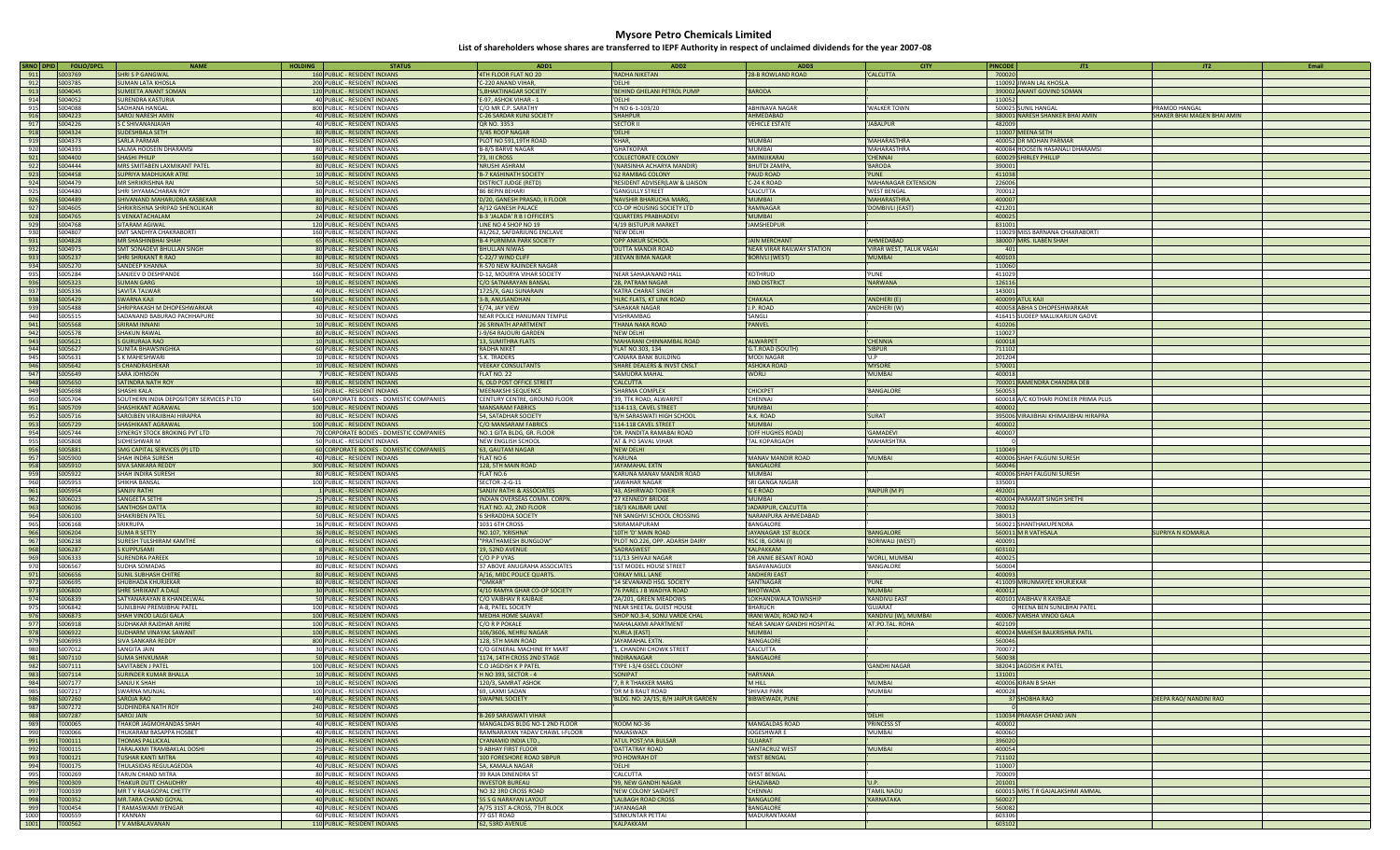| SRNO DPID | <b>FOLIO/DPCL</b> | <b>NAME</b>                       | <b>HOLDING</b> | <b>STATUS</b>                                  | ADD1                            | ADD <sub>2</sub>              | ADD3                                | <b>CITY</b>        | <b>PINCODE</b> | JT1                                | JT2                       | Email |
|-----------|-------------------|-----------------------------------|----------------|------------------------------------------------|---------------------------------|-------------------------------|-------------------------------------|--------------------|----------------|------------------------------------|---------------------------|-------|
| 1002      | <b>T000568</b>    | THUNDYIL V VARGHESE               |                | 100 PUBLIC - RESIDENT INDIANS                  | GALAXY COOP HSG SOCIETY         | '4/57, KANNAMWAR NAGARI       | 'VIKHROLI EAST                      | 'MUMBAI            | 400083         |                                    |                           |       |
| 1003      | T000616           | <b>HONANGI RAM KUMAR</b>          |                | 100 PUBLIC - RESIDENT INDIANS                  | C/O DR. D SURYANARAYANA         | 'D-7, KGH, DOCTORS COLONY     | 'MAHARANI PETA                      | 'VISHAKAPATANAM    | 530002         |                                    |                           |       |
| 1004      | T006008           | <b>S NAGARAJA IYENGAR</b>         |                | 8 PUBLIC - RESIDENT INDIANS                    | 'A/75 31ST A CROSS VII BLOCK    | 'JAYANAGAR                    | 'BANGALORE                          |                    |                | 560082 T RAMA SWAMI IYENGAR        | VASANTHA NAGARAJAN        |       |
|           | <b>T006009</b>    |                                   |                |                                                |                                 | 'IAYANAGAR                    |                                     |                    |                |                                    |                           |       |
| 1005      |                   | <b>S NAGARAJA IYENGAR</b>         |                | 8 PUBLIC - RESIDENT INDIANS                    | 'A/75 31ST A CROSS VII BLOCK    |                               | 'BANGALORI                          |                    |                | 560082 T RAMASWAMI IYENGAR         | VASANTHA NAGARAJAN        |       |
| 1006      | 006010            | <b>S NAGARAJA IYENGAR</b>         |                | 3 PUBLIC - RESIDENT INDIANS                    | 'A/75 31ST A CROSS VII BLOCK    | 'JAYANAGAR                    | 'BANGALORE                          |                    |                | 560082 VASANTHA NAGARAJAN          |                           |       |
| 1007      | T006011           | <b>S NAGARAJA IYENGAR</b>         |                | 8 PUBLIC - RESIDENT INDIANS                    | 'A/75 31ST A CROSS VII BLOCK    | 'JAYANAGAR                    | 'BANGALORE                          |                    |                | 560082 VASANTHA NAGARAJAN          |                           |       |
| 1008      | T006012           | T S NAGARAJA IYENGAR              |                | 8 PUBLIC - RESIDENT INDIANS                    | 'A/75 31ST A CROSS VII BLOCK    | 'JAYANAGAR                    | 'BANGALORE                          |                    |                | 560082 VASANTHA NAGARAJAN          | <b>FRAMASWAMI IYENGAR</b> |       |
| 1009      | 006044            | ARSAM LAL GARH                    |                | 110 PUBLIC - RESIDENT INDIANS                  | 'C/O, SATNARAYAN BANSAL         | '28, PATRAM NAGAR NARWANA     | <b>DIST JIND</b>                    |                    | 126116         |                                    |                           |       |
| 1010      | 1006048           | TARUN KR. SHARMA                  |                | 8 PUBLIC - RESIDENT INDIANS                    | 'A-8/506, RUNWAL PLAZA          | 'VARTAK NAGAR                 | 'THANE (W)                          |                    | 400606         |                                    |                           |       |
| 1011      | J000025           | URMILABEN PRAVINKUMAR PATEL       |                | 80 PUBLIC - RESIDENT INDIANS                   | 'SARDAR POLE NEW HOUSE          | 'P O KARAMSAD                 | 'DIST KAIRA                         | 'TALUK ANAND       | 388325         |                                    |                           |       |
| 1012      | J000063           | UMA GAUR                          |                | 40 PUBLIC - RESIDENT INDIANS                   | '542/II C G S QUARTERS          | 'KANE NAGAR,                  | 'ANTOP HILL                         | 'MUMBAI            | 400037         |                                    |                           |       |
| 1013      | U000072           | URMI PRABUDDHA MEHTA              |                | 15 PUBLIC - RESIDENT INDIANS                   | '1251 SECTOR IV                 | 'C S G QUARTERS               | 'ANTOP HILL                         | <b>MUMBAI</b>      | 400037         |                                    |                           |       |
| 1014      | U000155           | USHA KHANNA                       |                | 80 PUBLIC - RESIDENT INDIANS                   | '276, KUNCHA SANJOGI RAM        | 'NAYA BANS                    | 'NEW DELHI                          |                    | 110006         |                                    |                           |       |
| 1015      | U000160           | <b>USHA MATHUR</b>                |                | 120 PUBLIC - RESIDENT INDIANS                  | '982 SHIVAJI STREET             | 'KAROL BAGH                   | 'NEW DELHI                          |                    | 110005         |                                    |                           |       |
|           |                   |                                   |                |                                                |                                 |                               |                                     |                    |                |                                    |                           |       |
| 1016      | U000190           | USHA PANDHARINATH KULKARNI        |                | 80 PUBLIC - RESIDENT INDIANS                   | 'SWAPNA 44                      | <b>VIJAYANAGAR COLONY</b>     | 'POONA                              |                    | 411030         |                                    |                           |       |
| 1017      | J000224           | USHA GIRISH SHAH                  |                | 40 PUBLIC - RESIDENT INDIANS                   | 107 NATVER                      | 'HOUSE V P ROAD               | 'MUMBAI                             |                    | 400004         |                                    |                           |       |
| 1018      | U000256           | <b>UMANATH BHAGAT</b>             |                | 10 PUBLIC - RESIDENT INDIANS                   | <b>BANDEL BAZAR</b>             | 'HOOGHLY                      |                                     |                    | 712103         |                                    |                           |       |
| 1019      | U000280           | <b>UMA CHAUDHARY</b>              |                | 40 PUBLIC - RESIDENT INDIANS                   | C-108, NEW RAJINDER NAGAR       | 'NEW DELHI                    |                                     |                    | 110060         |                                    |                           |       |
| 1020      | J000508           | UMA BHOJA BHANDARY                |                | 80 PUBLIC - RESIDENT INDIANS                   | '6/70, SARASWAT COLONY          | 'BHAWOODAJI ROAD              | 'MATUNGA                            | 'MUMBAI            |                | 400019 PREMALEELA R MAROLI         | KAMALAKAR BHOIA BHANDARY  |       |
| 1021      | U000516           | <b>URMILA GANAPATHY</b>           |                | 20 PUBLIC - RESIDENT INDIANS                   | 'NO.364, HAL 2ND STAGE          | '13TH MAIN                    | 'INDIRANAGAR                        | 'BANGALORE         | 560038         |                                    |                           |       |
| 1022      | U000523           | <b>UMADEVI BATTULA</b>            |                | 10 PUBLIC - RESIDENT INDIANS                   | 'PLOT NO.81, CHANDRAGIRI COLONY | 'RAMAKRISHNAPURAM P.O.        | 'SECUNDERABAD                       |                    |                | 500556 APPARAO M V S               |                           |       |
| 1023      | J000524           | USHA DHANUKA                      |                | 80 PUBLIC - RESIDENT INDIANS                   | 'ANAND APARTMENTS               | '119, CANEL STREET            | '3RD FLOOR, SHRIBHOOMI              | 'CALCUTTA          | 700098         |                                    |                           |       |
| 1024      | U000526           | UTTAM KUMAR                       |                | 400 PUBLIC - RESIDENT INDIANS                  | 'BOHRA PHOOLCHAND AMARCHAND     | 'MAHAVEER CHOWK               | 'RAICHUR                            |                    | 584101         |                                    |                           |       |
| 1025      | U000527           | UMESH PRAVINCHANDRA SHAH          |                | 10 PUBLIC - RESIDENT INDIANS                   | 11, NEW ALKAPARK SOC.           | 'OPP LALITA COLONY            | 'VERATNAGAR ROAD, ISANPUR           | 'AHMEDABAC         | 382443         |                                    |                           |       |
|           | J000532           |                                   |                |                                                |                                 | 'NO. 2, JEEVAN BUILDING       |                                     | 'MUMBAI            | 400063         |                                    |                           |       |
| 1026      |                   | <b>USHA S SARNAIK</b>             |                | 40 PUBLIC - RESIDENT INDIANS                   | 'C/O SHREE TOURS & TRAVELS      |                               | 'PERU BAUGH, GOREGAON (E)           |                    |                |                                    |                           |       |
| 1027      | U006001           | U RANI                            |                | 1 PUBLIC - RESIDENT INDIANS                    | 'W/O S UDHAYA KUMAR             | 'KEKKALORE POST               | 'VIA KIL PENMATHUR                  | 'TAMILNADU         | 604601         |                                    |                           |       |
| 1028      | V000046           | VEERANNA MURIGEPPA LAKKIMAR       |                | 80 PUBLIC - RESIDENT INDIANS                   | LAKKIMAR BUILDING               | 'HOSUR CROSS NO 2             | 'HUBLI 21                           | 'DIST DHARWAR      | 580021         |                                    |                           |       |
| 1029      | V000058           | VIJAYSINHJI CHHATRASINHJI CHAUHAN |                | 40 PUBLIC - RESIDENT INDIANS                   | CARE PALACE                     | 'AT & PO JAMBUGHODA           | 'DIST: PANCHMAHALS                  | 'GUJARAT           | 389390         |                                    |                           |       |
| 1030      | V000074           | VINOD PITOLWALA                   |                | 25 PUBLIC - RESIDENT INDIANS                   | 'NO 15, AKASHNEEM               | 'VASTRAPUR ROAD               | 'AHMEDABAD                          |                    | 380054         |                                    |                           |       |
| 1031      | V000159           | <b>VILAS SHIVLAL SHAH</b>         |                | 40 PUBLIC - RESIDENT INDIANS                   | 'A-1, BUNGLOW, PREMIER COLONY   | 'L B SHASTRI MARG             | 'KURLA                              | <b>MUMBAI</b>      | 400070         |                                    |                           |       |
| 1032      | V000206           | <b>VIJAYKUMAR THAKUR</b>          |                | 40 PUBLIC - RESIDENT INDIANS                   | 'PATIL CHAL KHARKAR LANE        | 'THANA;                       |                                     |                    | 400601         |                                    |                           |       |
| 1033      | V000221           | VIDYADHAR PRABHAKAR MEHENDALE     |                | 40 PUBLIC - RESIDENT INDIANS                   | '1 B MOKAL BAUG                 | 'VISHNU NAGAR                 | 'NAUPADA                            | 'THANE             | 400602         |                                    |                           |       |
| 1034      | V000226           | MR VIJAYSINH MOHANLAL SAMPAT      |                | 40 PUBLIC - RESIDENT INDIANS                   | 'C/O ATULKUMAR MULRAJ AND CO    | '395/97 NARSI NATHA STREET    | 'KATHA BAZZAR                       | 'MUMBAI            | 400009         |                                    |                           |       |
| 1035      | V000240           | VICTORIA ANTONISAMY               |                | 40 PUBLIC - RESIDENT INDIANS                   | 2/C/16, KRISHNA NAGAR,          | 'CHANDAVARKAR ROAD,           | 'BORIVLI WEST                       | 'MUMBAI            | 400092         |                                    |                           |       |
|           |                   |                                   |                |                                                |                                 |                               |                                     |                    |                |                                    |                           |       |
| 1036      | V000378           | VIDYA WATI VERMA                  |                | 15 PUBLIC - RESIDENT INDIANS                   | '162/249 LAKE GARDENS           | 'CALCUTTA 45                  |                                     |                    | 700045         |                                    |                           |       |
| 1037      | V000385           | <b>VIDYA AGRAWAL</b>              |                | 40 PUBLIC - RESIDENT INDIANS                   | '20, MAHARSHI DEBENDRA ROAD     | '1ST FLOOR, ROOM NO.15        | 'CALCUTTA                           |                    | 700007         |                                    |                           |       |
| 1038      | V000387           | V S N NAIR                        |                | 40 PUBLIC - RESIDENT INDIANS                   | C/O HINDUSTAN PIN SUPPLY CO     | 'P-16 SAHITYA PARISHAD ST     | 'CALCUTTA 6                         |                    | 700006         |                                    |                           |       |
| 1039      | V000417           | VASANTRAI MALANI                  |                | 80 PUBLIC - RESIDENT INDIANS                   | 11 MULLICK STREET               | 'CALCUTTA 7                   |                                     |                    | 700007         |                                    |                           |       |
| 1040      | V000446           | VENKATESWARARAO VURA              |                | 80 PUBLIC - RESIDENT INDIANS                   | LALAPET;GUNTUR                  |                               |                                     |                    | 522003         |                                    |                           |       |
| 1041      | V000455           | VIMAL CHAND JAIN                  |                | 40 PUBLIC - RESIDENT INDIANS                   | C/O LI C OF INDIA               | 'DIVISION OFFICE, 19 M G ROAD | 'MACHINE DEPTT                      | 'INDORE            | 452001         |                                    |                           |       |
| 1042      | V000496           | VAIDYANATHAN PANCHAPAKESAN        |                | 30 NON RESIDENT INDIANS - NON RESIDENT INDIANS | 'BANQUE NATIONALE DE PARIS      | 'CENTRAL BUILDING             | '23 QUEEN'S ROAD `C'                | 'HONG-KONG         |                |                                    |                           |       |
| 1043      | V000505           | VINOD DHAM                        |                | 25 PUBLIC - RESIDENT INDIANS                   | 165 ANAND VIHAR                 | 'P O RANI BAGH,               | 'DELHI                              |                    | 110034         |                                    |                           |       |
| 1044      | V000571           | VAID PRAKASH SHARMA               |                | 40 PUBLIC - RESIDENT INDIANS                   | C/O WG CD S C SHARMA            | 'D-254 NARMADA APTS           | 'ALAKNANDA                          | 'NEW DELHI         | 110019         |                                    |                           |       |
| 1045      | V000575           |                                   |                |                                                | 1189 BARA DARI.                 |                               | 'DELHI                              |                    | 110006         |                                    |                           |       |
|           |                   | VIJAY KUMAR KAPOOR                |                | 80 PUBLIC - RESIDENT INDIANS                   |                                 | 'PHATAK HABASH KHAN           |                                     |                    |                |                                    |                           |       |
| 1046      | V000627           | VENUGOPALA REDDY KATAMREDDY       |                | 40 PUBLIC - RESIDENT INDIANS                   | 'S V U COLLEGE OF ENGINEERING   | <b>TIRUPATI</b>               | 'ANDHRA PRADESH                     |                    | 517501         |                                    |                           |       |
| 1047      | V000682           | VISHWANATH KRISHNA JOSHI          |                | 40 PUBLIC - RESIDENT INDIANS                   | 'SAWITRI NIWAS, PURANDARE PARK  | '169/D DR. AMBEDKAR ROAD      | 'DADAR, MUMBAI                      |                    | 400014         |                                    |                           |       |
| 1048      | V000683           | VIDYA MUKUND                      |                | 40 PUBLIC - RESIDENT INDIANS                   | <b>'GOKULAM III STAGE</b>       | 'DOOR NO 507                  | 'V V MOHALLA                        | 'MYSORE            | 570002         |                                    |                           |       |
| 1049      | V000724           | VARKADI VASUDEVA RAO              |                | 40 PUBLIC - RESIDENT INDIANS                   | 11 HEMBHUVAN                    | 'VATCHRAJ LANE                | 'MATUNGA CR                         | 'MUMBAI            | 400019         |                                    |                           |       |
| 1050      | V000758           | MRS VALLI SUBRAMANIAN             |                | 80 PUBLIC - RESIDENT INDIANS                   | 'PLOT 141 EAST MARREDPALLY      | 'SECUNDERABAD                 |                                     |                    | 500026         |                                    |                           |       |
| 1051      | V000798           | VIMAL KUMAR SHARMA                |                | 40 PUBLIC - RESIDENT INDIANS                   | C 301 KARTIK KUNJ               | 'PLOT NO. D-13                | 'SECTOR 44                          | 'NOIDA             | 201303         |                                    |                           |       |
| 1052      | V000843           | VEENA CHADDA                      |                | 40 PUBLIC - RESIDENT INDIANS                   | '6/C NARRAINDER NAGAR           | '3 SONEPAT; HARYANA STATE     |                                     |                    | 131001         |                                    |                           |       |
| 1053      | V000860           | MR.VASDEV SHARMA                  |                | 240 PUBLIC - RESIDENT INDIANS                  | '41, NEW RAJDHANI ENCLAVE       | 'VIKAS MARG                   | 'Delhi                              |                    | 110092         |                                    |                           |       |
| 1054      | V000873           | <b>VIMLA SETHI</b>                |                | 40 PUBLIC - RESIDENT INDIANS                   | 'C/O SHRI GANGA PRASAD SHETHI   | '26 USMAN ENCLAVE             | 'ALIGANJ EXTENSION                  | 'LUCKNOW-(UP)      | 226020         |                                    |                           |       |
| 1055      | V000886           | VENKTESWARLU KAMMELA              |                | 184 PUBLIC - RESIDENT INDIANS                  | 'H NO 2-35/1/1 KAMALANAGAR      | 'OPP VANASTALIPURAM,          | 'HYDERABAD                          |                    | 500661         |                                    |                           |       |
|           |                   |                                   |                |                                                |                                 |                               | 'JAYANAGAR                          |                    |                |                                    |                           |       |
| 1056      | V000983           | SHRI VARKADI VASUDEVA RAO         |                | 80 PUBLIC - RESIDENT INDIANS                   | '928,22ND MAIN ROAD             | '38TH CROSS, 4TH T BLOCK      |                                     | 'BANGALORE         | 560011         |                                    |                           |       |
| 1057      | V000984           | VARKADI SUNANDA BAI               |                | 80 PUBLIC - RESIDENT INDIANS                   | 'A-3, GURU ARUL APARTMENT       | '16 MANNAR REDDY STREET       | 'T NAGAR                            | 'CHENNAI           | 600017         |                                    |                           |       |
| 1058      | V001020           | <b>SMT.VARSHA JADHAV</b>          |                | 40 PUBLIC - RESIDENT INDIANS                   | 'OPP.CANARA COFFEE HOUSE        | 'BRAHMPURI DANDIA BAZAR       | 'BARODA                             |                    |                | 390001 RAVI JADHAV                 | <b>SHRI RAVI</b>          |       |
| 1059      | V001114           | VIJAYA ASHOK JOSHI                |                | 80 PUBLIC - RESIDENT INDIANS                   | 'POCKET 'DIC'                   | 'M I G FLAT NO 42A            | 'JANAKPURI                          | 'NEW DELHI         |                | 110058 ASHOK M JOSHI               |                           |       |
| 1060      | V001118           | V RAGHAVENDRACHAR                 |                | 8 PUBLIC - RESIDENT INDIANS                    | "ANUGRAHA" NO 16, SCHOOL ROAD   | 'SUBHASH NAGAR, EXTENSION     | 'NELAMANGALA                        |                    |                | 562123 M R KANAKAMMA               |                           |       |
| 1061      | V001128           | VARADACHARI SRINIVASAN            |                | 40 PUBLIC - RESIDENT INDIANS                   | '28, A6/3, THE GROVES           | 'JEEVAN BIMA NAGAR            | 'BORIVLI (WEST)                     | <b>MUMBAI</b>      |                | 400103 CHANDRA SRINIVASAN          |                           |       |
| 1062      | V001326           | SMT VAIJAYANTI MALA BIRLA         |                | 24 PUBLIC - RESIDENT INDIANS                   | C/O VIKRAM CEMENT               | '202, PRUTHVI HOUSE           | 'SHEETAL BAUG SOCIETY, OFF C G ROAD | <b>ELLISBRIDGE</b> | 380006         |                                    |                           |       |
| 1063      | V001393           | SHRI VIKRAM KSHETTRY              |                | 120 PUBLIC - RESIDENT INDIANS                  | 'C/O A N KSHETTRY               | 'CF-30, SALT LAKE CITY        | 'CALCUTTA                           |                    |                | 700064 SHRI AJIT NARAYAN KHETTRY   |                           |       |
| 1064      | V001406           | SMT VASUAMTI H DHRU               |                | 40 PUBLIC - RESIDENT INDIANS                   | 'KAMAL APARTMENTS               | 'CHANDANSAR ROAD              | 'OPP BHAGWATI RICE MILLS            | VIRAR (EAST)       |                | 401 SHRI NARENDRA H DHRU           |                           |       |
| 1065      | V001527           | VEENA SHRIPAL JAIN                |                | 80 PUBLIC - RESIDENT INDIANS                   | '302/A, GUNRAJ SOCIETY          | '128, BRAHMAN ALI             | '3RD FLOOR, OPP: HEGDE HOSPITAL     | 'THANE             |                | 421302 SHRIPAL NIHALCHANJI JAIN    |                           |       |
| 1066      | V001530           | V SITA                            |                |                                                | 'CLERK, CANARA BANK             | 'SURYABAGH, MAIN BRANCH       | 'VISHAKHAPATNAM                     |                    | 530020         |                                    |                           |       |
|           |                   |                                   |                | 160 PUBLIC - RESIDENT INDIANS                  |                                 |                               |                                     | 'PUNE              | 410507         |                                    |                           |       |
| 1067      | V001578           | VASANT PRABHAKAR LOHOKARE         |                | 80 PUBLIC - RESIDENT INDIANS                   | C/O PRABHAKAR M GUPTE           | 'PHALKE WADI TALEGON          | 'DHABHUDE                           |                    |                |                                    |                           |       |
| 1068      | V001593           | V K SASI KUMAR                    |                | 160 PUBLIC - RESIDENT INDIANS                  | 'D-104, PLOT L-1                | 'POWAI PARK                   | 'HIRA NANDINI GARDENS               | <b>POWAI</b>       | 400076         |                                    |                           |       |
| 1069      | V001633           | <b>VIBHU SURI</b>                 |                | 60 PUBLIC - RESIDENT INDIANS                   | 'F-2, A.G.COLLEGE COLONEY       | 'REWA                         | 'M.P                                |                    | 486001         |                                    |                           |       |
| 1070      | V001643           | VIJAY KUMAR DHANUKA               |                | 80 PUBLIC - RESIDENT INDIANS                   | ANAND APARTMENTS                | '119, CANEL STREET            | '3RD FLOOR, SHRIBHOOMI              | 'CALCUTTA          | 700098         |                                    |                           |       |
| 1071      | V001644           | VIRAJIBHAI KHIMAJIBHAI HIRAPRA    |                | 80 PUBLIC - RESIDENT INDIANS                   | '54, SATADHAR SOCIETY           | 'B/H SARASWATI HIGH SCHOOL    | 'A.K. ROAD                          | 'SURAT             |                | 395006 SAROJBEN VIRAJIBHAI HIRAPRA |                           |       |
| 1072      | V001666           | VIKAS SHARMA                      |                | 10 PUBLIC - RESIDENT INDIANS                   | C/O SANAJAY SHARMA              | '81, SECTOR C                 | 'SHAHPURA                           | 'BHOPAL            | 462016         |                                    |                           |       |
| 1073      | V001682           | <b>VIJAY BHARGAVA</b>             |                | 2 PUBLIC - RESIDENT INDIANS                    | 'H.NO. 1523                     | 'SECTOR 7-C                   | 'CHANDIGARI                         |                    | 160019         |                                    |                           |       |
| 1074      | V001685           | VIRAJIBHAI KHIMAJIBHAI HIRAPRA    |                | 100 PUBLIC - RESIDENT INDIANS                  | '54, SATADHAR SOCIETY           | 'B/H SARASWATHI HIGH SCHOOL   | 'A K ROAD                           | 'SURAT             |                | 395006 SAROJBEN VIRAJIBHAI HIRAPRA |                           |       |
|           | V00171:           | VASANT HERAMB KULKARNI            |                | 80 PUBLIC - RESIDENT INDIANS                   | 5, RAJHUNS                      | 'PLOT 192, 11TH ROAD          | KHAR                                | MUMBAI             |                | 400052 PRIYA VASANT KULKARNI       | SMITA VASANT KULKARNI     |       |
| 1076      | V001797           | <b>VIMAL B PATEL</b>              |                | 200 PUBLIC - RESIDENT INDIANS                  | 'C/O C.M PATEL                  | '6, SWAPNALOK APARTMENT       | 'AMIN ROAD, OPP AMIN WANDA          | 'RAJKOT            | 360001         |                                    |                           |       |
| 1077      | V006119           | <b>VFD PRAKASH</b>                |                | 10 PUBLIC - RESIDENT INDIANS                   | '391, CHANDANI CHOWK            | 'OPP. POST OFFICE             | 'DELHI                              |                    | 110006         |                                    |                           |       |
| 1078      | V006121           | VH PRASAD                         |                | 80 PUBLIC - RESIDENT INDIANS                   | 'CASA LAVELLE APTS BLOCK II     | FLAT A-2 LAVELLE ROAD         | 'BANGALORE                          |                    |                | 560001 V JHANSI LAXMI              |                           |       |
|           |                   |                                   |                |                                                |                                 | FLAT A-2 LAVELLE ROAD         |                                     |                    |                |                                    |                           |       |
| 1079      | V006122           | V JHANSI LAXMI                    |                | 80 PUBLIC - RESIDENT INDIANS                   | CASA LAVELLE APTS BLOCK II      |                               | 'BANGALORE                          |                    |                | 560001 V H PRASAD                  |                           |       |
| 1080      | V006194           | VIJAY JAYANTILAL MEHTA            |                | 3 PUBLIC - RESIDENT INDIANS                    | 3, AMBENAGAR SOCIETY            | 'NO LAXMINARAYAN BUS STOP     | 'MANINAGAR (EAST)                   |                    | 380008         |                                    |                           |       |
| 1081      | V006285           | VIJAY R JAIN                      |                | 100 PUBLIC - RESIDENT INDIANS                  | '44 PRABHU KUNJ SOCIETY         |                               |                                     | 'GODHRA            | 389001         |                                    |                           |       |
| 1082      | Y000042           | YOGESH CHAND NANDA                |                | 40 PUBLIC - RESIDENT INDIANS                   | 'A-8, KRISHI VIKAS SADAN        | <b>'VEER SAWARKAR MARG</b>    | 'DADAR (W),                         | 'MI IMRAI          | 400028         |                                    |                           |       |
| 1083      | Y000047           | YAMUNA PATHAK                     |                | 40 PUBLIC - RESIDENT INDIANS                   | 'C/O THE NEW SWADESHI -         | 'SUGAR MILL LTD.              | 'P O NARKATIA GANJ                  | 'CHAMPARAN         | 845455         |                                    |                           |       |
| 1084      | Y000048           | YASHVANI CHAMPAKLAL SHAH          |                | 40 PUBLIC - RESIDENT INDIANS                   | '2/4456 SHIVDAS ZAVERIS SERI    | 'SAGRAMPARA                   | 'SURAT                              |                    | 395001         |                                    |                           |       |
| 1085      | Y000049           | YOGESH CHUNILAL PATEL             |                | 40 PUBLIC - RESIDENT INDIANS                   | '13 VRINDAVAN                   | 'S.B.I.CO-OP HSG SOCTY        | 'NEAR JUHU PARK                     | 'NAVA VADAJ        | 380013         |                                    |                           |       |
| 1086      | Y000052           | YASHKUMAR PANNALAL SHAH           |                | 80 PUBLIC - RESIDENT INDIANS                   | 'C/O NILESH K SHAH              | 'BAJWADA SAMDI POLE           | '203, VRAJ COMPLEX                  | VADODARA, GUJARAT  | 390001         |                                    |                           |       |
| 1087      | Y000069           | YESHAVANT VISHWANATH SAMANT       |                | 120 PUBLIC - RESIDENT INDIANS                  | <b>'6 PRAGAT SOCIETY</b>        | 'KARVE ROAD                   | 'NAVPADA,                           | <b>THANA</b>       | 400602         |                                    |                           |       |
|           |                   |                                   |                |                                                |                                 | 'GOMIA P.O.                   |                                     | <b>GOMIA DIST</b>  |                |                                    |                           |       |
| 1088      | Y000072           | YUGAL KISHORE YADAV               |                | 80 PUBLIC - RESIDENT INDIANS                   | 'C/O INDIAN EXPLOSIVES LTD      |                               | 'INDIAN EXPLOSIVES                  |                    | 829112         |                                    |                           |       |
| 1089      | Y000084           | YOGINDER KUMAR KALRA              |                | 40 PUBLIC - RESIDENT INDIANS                   | '29/135 WEST PATEL NAGAR        | 'NEW DELHI                    |                                     |                    | 110008         |                                    |                           |       |
| 1090      | Y000097           | SHRI.YASWANT HIRALAL MEHTA        |                | 30 PUBLIC - RESIDENT INDIANS                   | 'VERMA MANSION                  | <b>BANK MOVE,</b>             | 'BHANBAD                            | 'DIST. BHANBAD     | 826001         |                                    |                           |       |
| 1091      | Y000121           | YOGESH SARAN AGRAWAL              |                | 160 PUBLIC - RESIDENT INDIANS                  | 'C/O D N A & SONS               | '202 OLD CHINA BAZAR STREET   | 'CALCUTTA                           |                    | 700001         |                                    |                           |       |
| 1092      | Y000151           | YOGESH MEHTA                      |                | 40 PUBLIC - RESIDENT INDIANS                   | 'C/O M S KHURANA                | 'WM-74, BASTI GUZNA           | 'JALLANDHAR                         | 'PUNJAB            |                |                                    |                           |       |